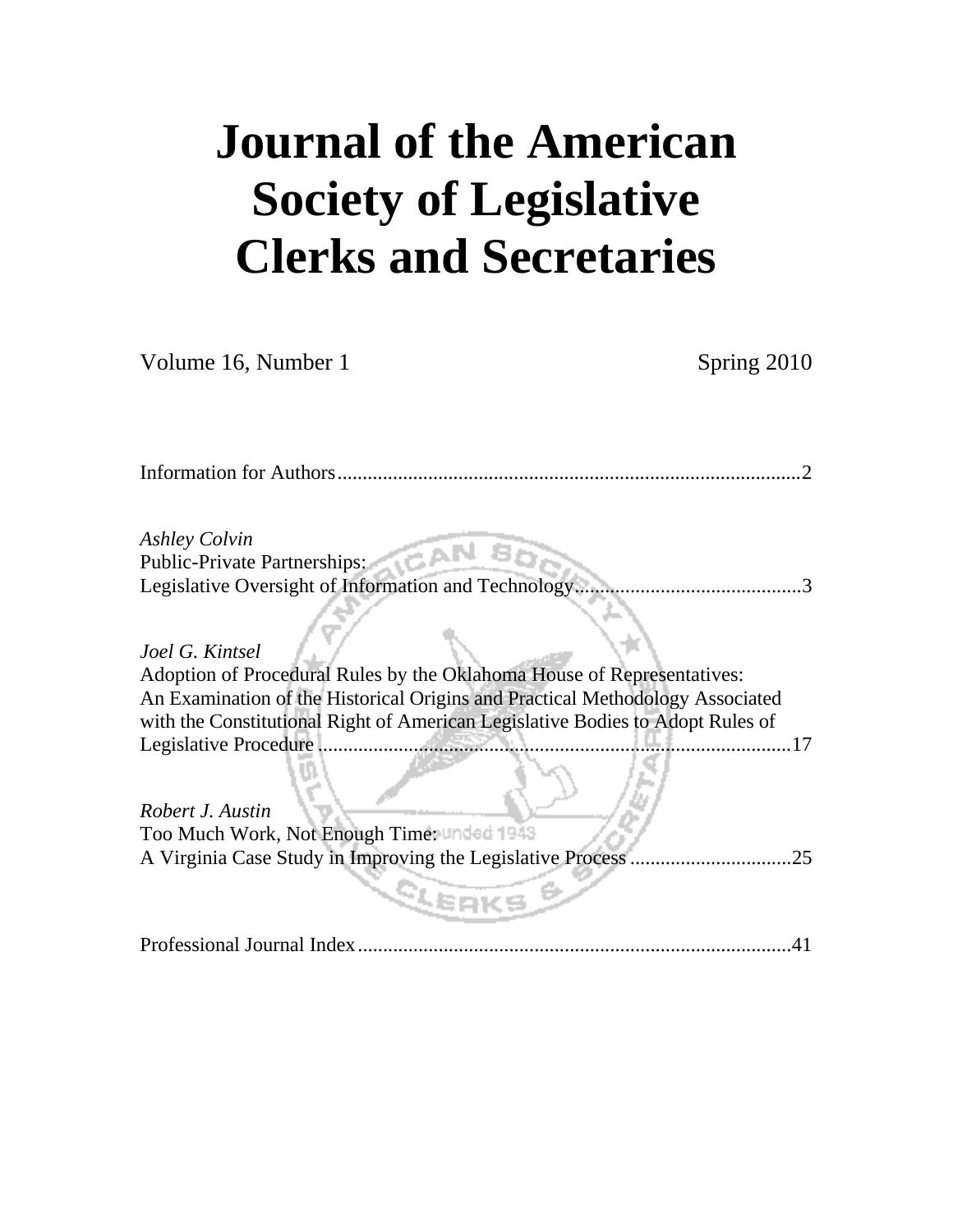## **Journal of the American Society of Legislative Clerks and Secretaries**

## **2009 - 2010 Staff**

| $Co-Chair$  | Angi Murphy, VA Senate<br><b>Assistant Coordinator, Committee Operations</b>                |
|-------------|---------------------------------------------------------------------------------------------|
| $Co-Chair$  | Melanie Reekes, VA Senate<br><b>Assistant Purchasing Officer, Support Services</b>          |
| Vice Chair: | Hobie Lehman, VA Senate<br>Deputy Coordinator, Committee Operations<br>and Sergeant-at-Arms |
| Recorder:   | Tara Perkinson, VA Senate<br>Deputy Clerk                                                   |

## **Editorial Board**

Jean Burgin (KY) Tara Perkinson (VA) Philip Twogood (FL) Robert Ward (FL) Jeannine Wood (ID)

## **Committee Members**

Jean Burgin (KY) Yolanda Dixon (LA) Janet Hawkins (IA) Bernadette McNulty (CA) Tara Perkinson (VA) Sharon Soliere (AZ) Philip Twogood (FL) Robert Ward (FL) Jeanine Wittenberg (NV) Jeannine Wood (ID)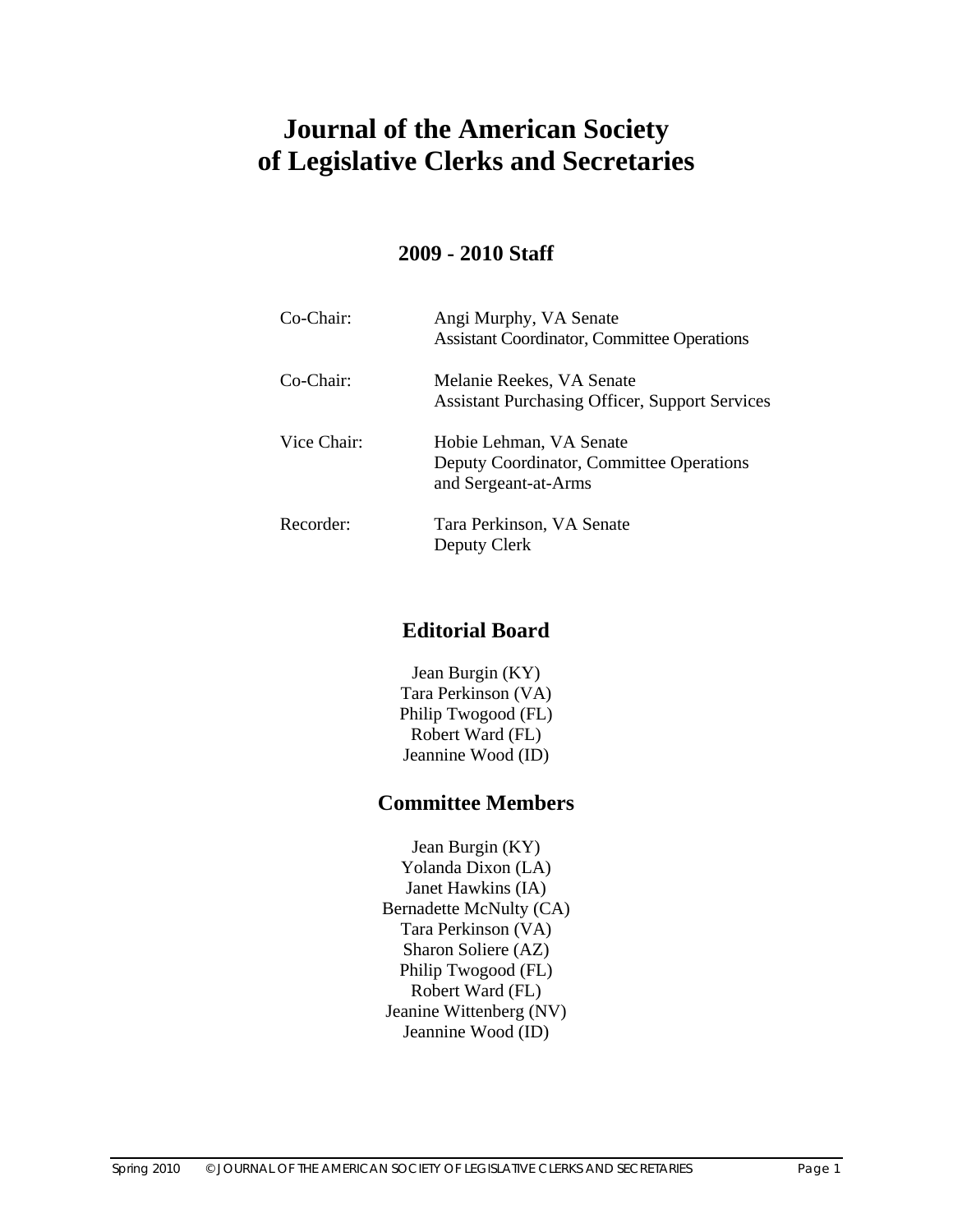#### **INFORMATION FOR AUTHORS**

The editor of the *Journal of the American Society of Legislative Clerks and Secretaries* welcomes manuscripts which would be of interest to our members and legislative staff, including topics such as parliamentary procedures, management, and technology. Articles must be of a general interest to the overall membership.

Contributions will be accepted for consideration from members of the American Society of Legislative Clerks and Secretaries, members of other National Conference of State Legislatures staff sections, and professionals in related fields.

All articles submitted for consideration will undergo a review process. When the Editorial Board has commented, authors will be notified of acceptance, rejection or need for revision of manuscripts. The review procedure will require a minimum of four to six weeks. Two issues are printed annually – one in the spring and the other in the fall.

#### **STYLE AND FORMAT**

Specialized jargon should be avoided. Readers will skip an article they do not understand.

Follow a generally accepted style manual such as the University of Chicago Press *Manual of Style*. Articles should be word processed in Word 2000 or WordPerfect 8.0, and doublespaced with one-inch margins.

Number all references as endnotes in the order in which they are cited within the text. Accuracy and adequacy of the references are the responsibility of the author.

Authors are encouraged to submit a photograph with their article, along with any charts or graphics which may assist readers in better understanding the article's content.

#### **SUBMISSION**

Articles should be submitted electronically to:

Angi Murphy, Co-Chair amurphy@senate.virginia.gov or Melanie Reekes**,** Co-Chair mreekes@senate.virginia.gov

Photographs should be emailed in .jpeg or .gif format or mailed flat with appropriate cardboard backing to either:

> Angi Murphy, Co-Chair or Melanie Reekes, Co-Chair Senate of Virginia P.O. Box 396 Richmond, VA 23218

Inquiries from readers and potential authors are encouraged. You may contact the editors by telephone (804) 698-7450 or email at: amurphy@senate.virginia.gov or mreekes@senate.virginia.gov

Letters to the editor are welcomed and will be published to provide a forum for discussion.



The *Journal of the American Society of Legislative Clerks and Secretaries* (ISSN 1084- 5437) consists of copyrighted and uncopyrighted material. Manuscripts accepted for publication become the property of the American Society of Legislative Clerks and Secretaries. All rights reserved. Reproduction in whole or part without permission is strictly prohibited.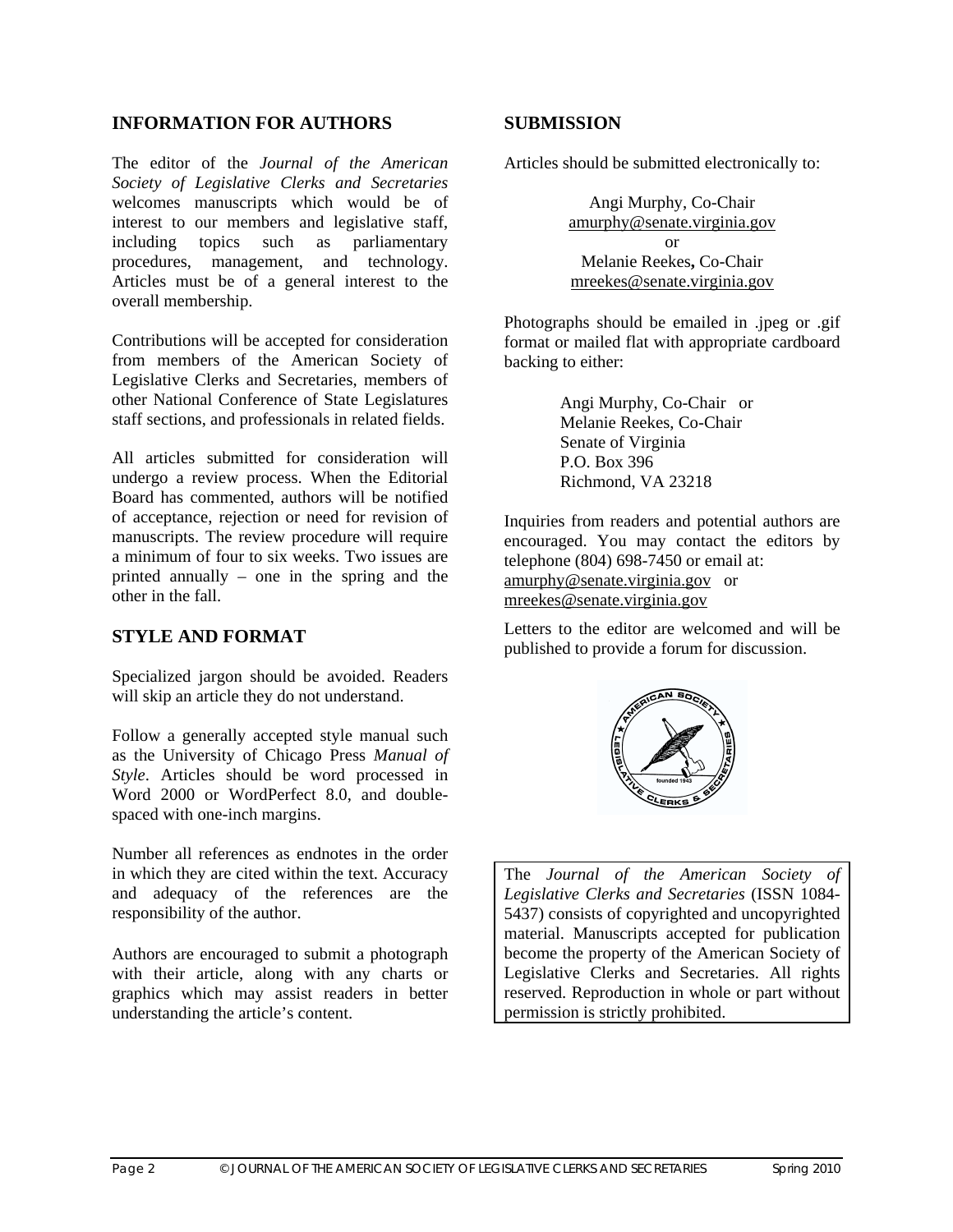## **Public-Private Partnerships:** Legislative Oversight of Information Technology

*Ashley Colvin, Chief Legislative Analyst Joint Legislative Audit and Review Commission Virginia General Assembly* 

In 1998, this journal published *Legislative Oversight of Information Systems*, which outlined several reasons why legislators should oversee the information technology (IT) systems used by executive branch agencies. This current article offers the perspective of a legislative oversight agency on key lessons learned from Virginia's use of a public-private partnership in order to modernize IT operations. These lessons may be useful for other states to consider if they pursue similar partnerships for IT operations or other governmental functions.

While public-private partnerships offer potential benefits, Virginia's experience with IT outsourcing reveals that there are potential challenges as well. Virginia's partnership with Northrop Grumman (NG) brought private sector investment and expertise to IT operations, but cost overruns, missed deadlines, and serious performance issues and contractual disputes have strained the partnership. These issues have been brought to the attention of legislators by State agencies who are concerned that agency expenses have increased while the quality of services has decreased. In addition, the legislature's own IT operations were almost disrupted by the outsourcing process, as the case study later in this article will illustrate.

The Virginia Information Technologies Agency (VITA) was created in 2003 as the State's new approach to central oversight and provision of IT services. In 2005, VITA executed a \$2 billion, tenyear contract with NG. NG now provides personal computers, mainframe and server computers, voice and data networks, email systems, and security and disaster recovery services. NG's service responsibilities include the modernization and consolidation of IT equipment for all executive branch agencies, through a process known as transformation. VITA currently oversees NG, making VITA's oversight performance essential to the successful operation of all State agencies. In turn, VITA has been under the authority of an independent board known as the Information Technology Investment Board. (This relationship was changed during the 2010 legislative session, and VITA now reports directly to the Secretary of Technology.) In 2008, the Joint Legislative Audit and Review Commission (JLARC) was directed by the General Assembly to examine the services provided to State agencies by VITA through its partnership with NG.

#### **DECISION TO USE A PUBLIC-PRIVATE PARTNERSHIP SHOULD BE CONSIDERED THOROUGHLY**

Public-private partnerships are designed to provide public entities with access to the financial resources and expertise of the private sector. Recognizing the shortage of public resources needed to develop new infrastructure, the Virginia General Assembly enacted the Public-Private Education Facilities and Infrastructure Act (PPEA) in 2002.

Virginia's experience with the NG partnership highlights the importance of pursuing a partnership only after thoroughly considering whether it is the best approach to meeting the State's goals. The decision to form a partnership involves a basic choice between using a vendor or a State agency as the primary means of accomplishing an objective. A vendor can offer resources and expertise that are often not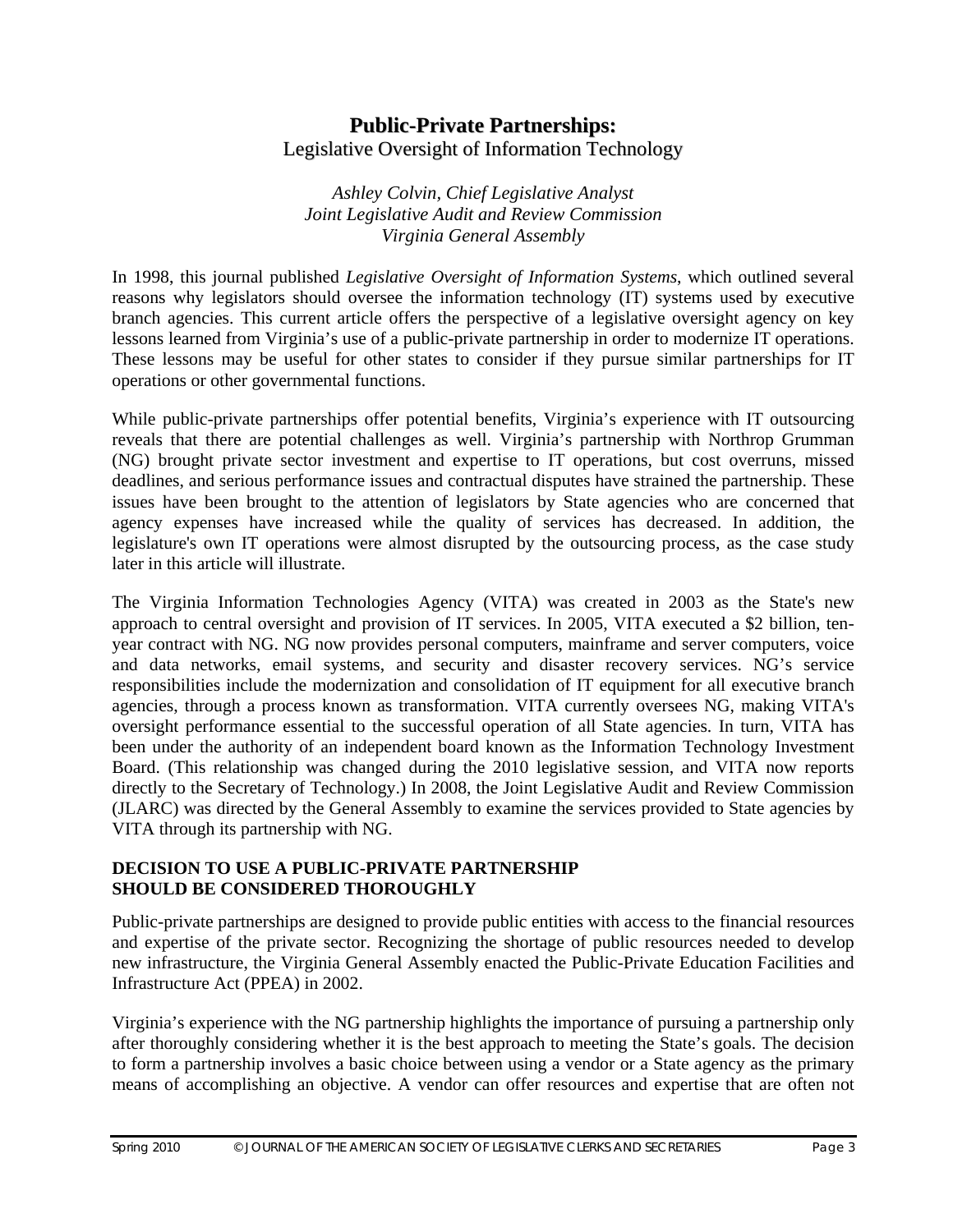available to an agency, but the accompanying contract can decrease the ability of decision-makers, including legislators, to direct or oversee the partnership's activities.

The use of a defined process for reviewing partnership proposals will help ensure all factors are thoroughly considered. As part of this review, the inclusion of formal documentation analyzing the relative benefits and risks of using either a vendor or a State agency will provide assurance that the decision was thoroughly considered. However, if the initial decision to form a partnership is poorly considered, the State's ability to take corrective action later on may be decreased.

#### **VITA Decided to Pursue Partnership Without Thoroughly Considering All Factors**

Under the PPEA, consideration of a partnership may be initiated when a vendor submits an unsolicited proposal. VITA received the first unsolicited proposal in October 2003. By March 2004, four additional proposals had been received from competing vendors, and VITA had begun to implement a defined review process. By this time it was clear that the General Assembly would not appropriate the funds VITA had requested, and VITA advised key legislators that "going it alone [was] not an option" because "Virginia did not have the funds needed to invest in infrastructure and facilities, nor the people, time, or resources to implement a large-scale project."

It appears that VITA decided in favor of a partnership approach without thoroughly considering all relevant factors. The process VITA used to review vendor proposals was ad hoc and poorly documented. Key elements lacking from VITA's process included adequate criteria for analyzing whether the proposed partnership approaches were feasible and met VITA's needs, and an evaluation of whether VITA could achieve its goals in the absence of a partnership. It also appears that VITA failed to formally document the decision to choose the partnership approach, which hinders any subsequent review of the basis for this decision.

Despite the decision in favor of a partnership approach, under the PPEA it was still possible for VITA to reject all of the proposals at any time. However, it does not appear that VITA ever reconsidered the initial decision to pursue a partnership. This may result in part from the clear interest expressed by the Governor and General Assembly that VITA expedite the review of proposals and report on "opportunities to expand public-private partnerships" by November 2004.

#### **Lack of Defined Criteria and Review Process Led to Partnership Based on Faulty Assumptions**

VITA adopted guidelines to use in considering proposals, but it lacked key criteria required by the PPEA. Consequently, VITA did not formally consider the feasibility of two key technology assumptions behind the projected cost savings: that State agency operations would be streamlined and that this would allow use of a "one-size-fits-all" or enterprise approach to providing services.

The failure to thoroughly consider these assumptions, which have not been borne out, has contributed to delays and a failure to achieve anticipated savings. More specifically, VITA does not appear to have considered which State agency operations would be streamlined, how this would occur, how long this would take, and who would pay for the accompanying costs. Consideration of these factors may have revealed that many of the business practices used by State agencies are driven by federal or State requirements that cannot be easily modified. Limitations on the ability to streamline operations has reduced the ability to use a one-size-fits-all approach. Moreover, some of the savings achieved from streamlining and other efficiencies must be returned to the federal government or are otherwise restricted in their use.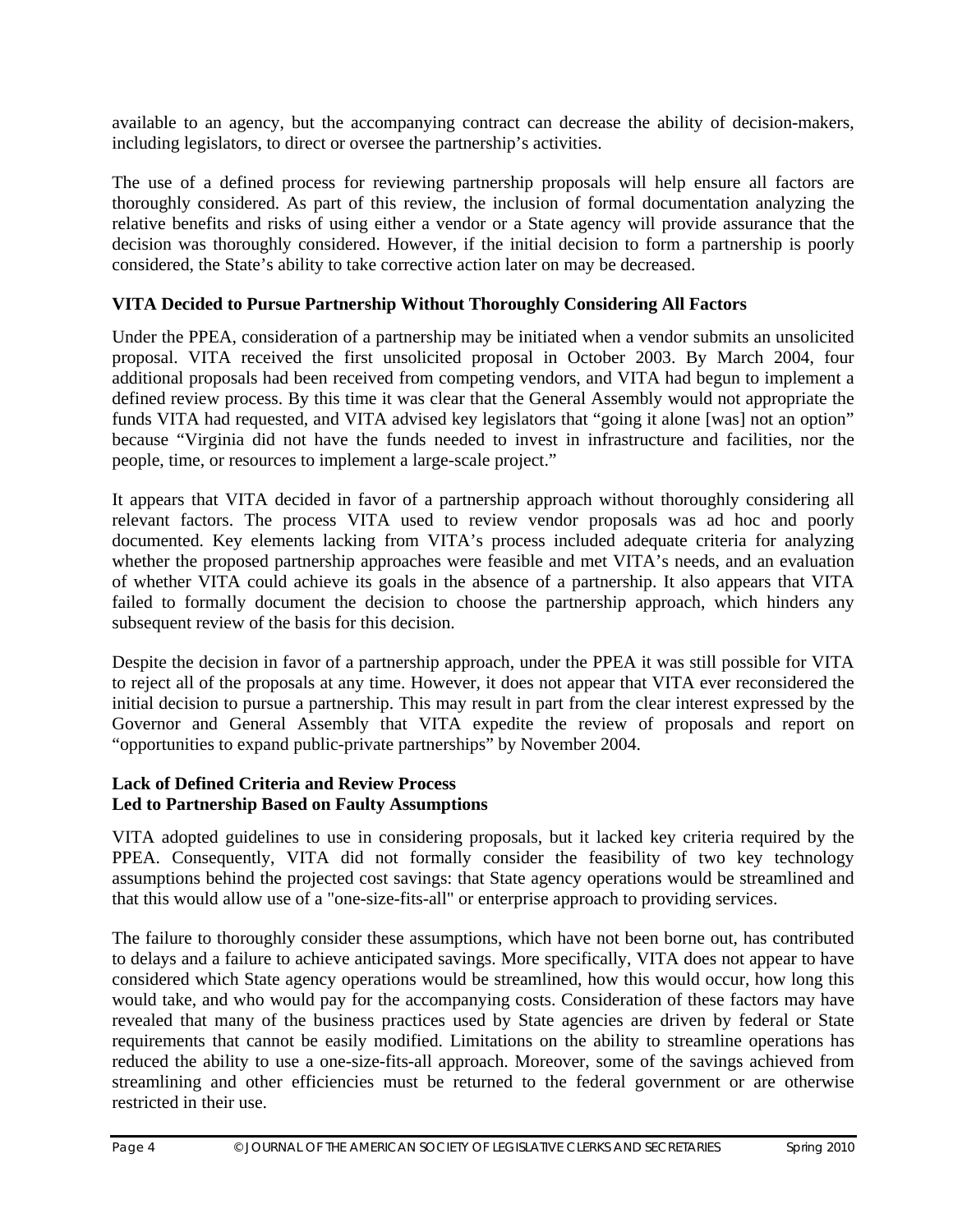#### **Failure to Thoroughly Evaluate Whether Public Funds Could Be Obtained Led to Inadequate Consideration of Partnership Risks**

VITA also does not appear to have formally considered the risks and benefits of working toward its goals internally, without forming a partnership. Instead, VITA appears to have determined that the concurrent decline in State revenues meant that a partnership was the only means of obtaining capital.

Despite the inability to secure funds, VITA still should have formally considered the risks and benefits of a partnership. There is no indication in the public record that VITA or State policymakers fully considered the risks associated with such an arrangement at the time the decision was made, the most significant risk being that the State might become dependent on a private vendor for the provision of IT services and could not terminate the relationship without a substantial expenditure of funds. This situation has come to pass. Moreover, the State is not in a position to resume the internal provision of IT services without a substantial investment in human and physical capital.

#### **UNDERSTANDING SPECIFIC NEEDS IS ESSENTIAL TO THOROUGH EVALUATION OF PARTNERSHIPS**

The partnership with NG illustrates the importance of documenting an agency's specific needs before determining whether a partnership approach is preferable. Identification of broad goals, while necessary, is not sufficient because it does not give the agency the ability to thoroughly evaluate the reasonableness of a vendor's proposal. Moreover, a failure to ensure adequate documentation may result in reliance upon the vendor to determine specific needs. This situation can hinder an objective and informed evaluation of whether the partnership will be capable of meeting State goals.

Although VITA faced several strong incentives to use a partnership, VITA still had a responsibility to ensure that a partnership could in fact meet State goals. This responsibility was hindered by VITA's limited knowledge of State agency needs. This shortcoming not only limited VITA's consideration of whether a partnership was advisable, but it also limited its evaluation of vendor proposals and the subsequent negotiation of a contract with NG.

#### **VITA Lacked Key Documentation of Needs Necessary for Thorough Evaluation of Partnership Proposals**

At the time VITA began considering proposed partnerships it had not finalized many key documents, including an inventory of the State's IT equipment and an enterprise architecture that analyzes how the equipment is used to support specific business functions. As a result, VITA did not have a full understanding of the extent of the State's assets or the needs of its customer agencies, which limited its ability to assess whether a partnership would meet the State's needs.

VITA lacked a complete and accurate inventory of the specific IT assets used by its customer agencies and a description of their physical location. The inventory was crucial to an accurate determination of the unit cost of any outsourcing contract. In part because VITA's inventory was not reliable, VITA added several additional months to the review of vendor proposals so that both vendors could jointly create a new inventory. In hindsight, a former CIO stated that VITA should have first developed an adequate inventory before it began considering partnership proposals. Making the vendors responsible for determining the inventory in the midst of negotiations resulted in competing inventory amounts and required VITA to rely upon the vendors to determine critical information used to calculate the cost of services.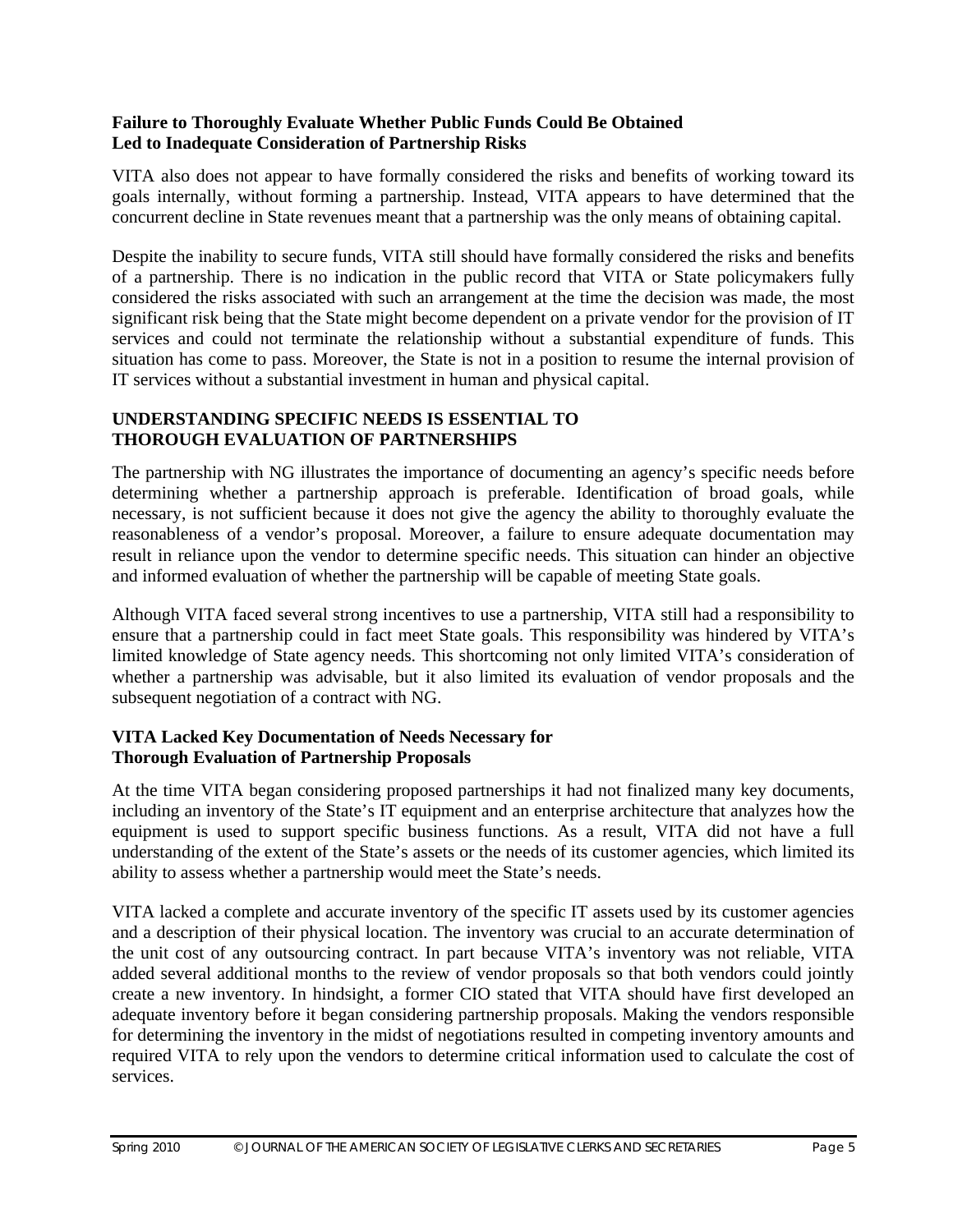VITA also lacked an enterprise architecture. Its absence meant that VITA did not know how agencies differed in their business operations and in their use of IT. This limited VITA's ability to determine whether the streamlining of operations proposed by NG was feasible. It also limited VITA's review of whether the standard "enterprise" set of services NG proposed was capable of meeting the varied needs of State agencies.

#### **Lack of Key Documentation of Needs Has Led to Potential Overpayments and Inadequate Services**

A lack of certainty about initial inventory amounts has compromised a determination of whether the agreed-upon price for services is reasonable. If the inventory was under-counted, then the vendor may not be receiving adequate compensation. If the reverse is true, then the State may be over-paying for services.

In addition, VITA's limited knowledge of State agency business needs, and their use of IT, appears to have resulted in the selection of enterprise services that do not meet the unique needs of some agencies. For example, the contractual performance targets do not require 100 percent network availability, but public safety agencies have reported that any outage of the network or telephones hinders their operations. In other cases, agencies have reported that the standard enterprise computers lack sufficient memory or disk space (storage), and have purchased additional memory or storage at additional cost. Other agencies have reported the need for more specialized equipment, such as more powerful computers and larger monitors that are not regularly provided under the contract. Although agencies can obtain additional memory or specialized equipment, it is not subject to the same contractual service levels and prices that apply to standard equipment.

## **PRIOR EXPERIENCE WITH SIMILAR PROJECTS IS A CRITICAL FACTOR IN SELECTING A VENDOR**

The partnership with NG highlights the importance of selecting a vendor with prior experience on similar projects. This is especially important when the project is complex and highly technical. If the selection of a vendor involves consideration of several attributes or criteria, the prioritization of prior experience will help minimize the risk of problems after a contract is executed. Conversely, selection of a vendor without substantially similar prior experience will increase project risks and inevitably lead to difficulties during implementation. VITA selected a vendor that did not have experience with projects of similar scale and complexity, and shortcomings in project planning and execution have contributed to delays and service disruptions.

#### **State's Evaluation of Proposals Gave Low Weight to Prior Vendor Experience**

The evaluation of proposals submitted to VITA under the PPEA was inadequate because the vendor selection committee gave a relatively low priority to the vendors' prior experience. On the advice of consultants, the selection committee assigned weights to several criteria. The highest priority (a weight of 20 points) was given to criteria involving project financing, technical viability, and the impact of the project on State employees (many of whom would be encouraged to leave State employment and join the winning vendor). The aspects of the proposals involving economic development were given half as much weight (10 points). However, the committee's scoring system gave only two points to the prior experience of the vendors in providing comparable services.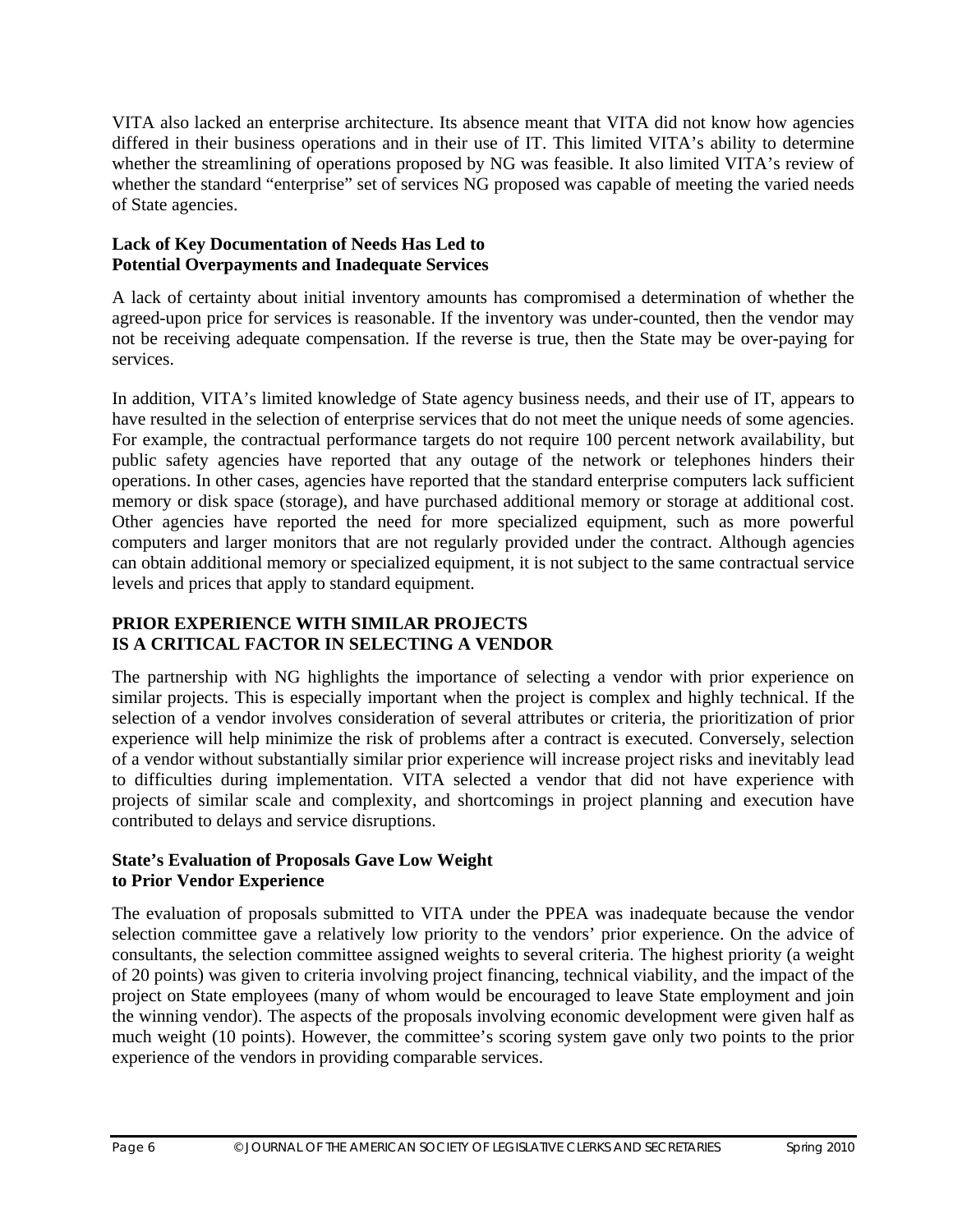#### **Lack of Vendor Experience Contributed to Poor Planning Which Disrupted and Delayed the Transformation Process**

Although NG had experience on similar projects, it appears that these were of a smaller scale. Moreover, NG's prior experience does not appear to have been adequate preparation for planning the complex set of activities required to meet State goals. NG failed to adequately understand the actual customers (State agencies) and the diversity of their needs or manage the cultural aspects of change.

The magnitude of planning required of NG to execute contractually-required tasks was substantial. The "transformation" process to modernize and consolidate the State's IT infrastructure has involved 59 individual projects carried out at more than 2,000 sites for more than 70 State agencies. (Transformation was required to be completed within a three-year period, by July 2009, but is not yet complete.) Transformation projects have also been highly interdependent, such that delays in one project have had a cascading effect on other projects. Management of this effort has therefore required substantial coordination among VITA, State agencies, NG, and numerous subcontractors.

*Service Disruptions and Delays Resulted from NG's Failure to Adequately Account for Agency Culture and Constraints.* NG bore the contractual responsibility to plan for and conduct transformation such that it had "no material adverse effect" on agencies or the quality of IT services. To be successful, NG needed to plan for and manage the significant cultural shift that resulted from the reduction of agency control over IT infrastructure. Indeed, in its 2004 and 2005 proposals NG identified agency cultural resistance to change as a key risk that it was prepared to address.

However, senior NG staff informed JLARC staff that NG did not fully understand the importance of managing the cultural aspect of change. NG staff admitted to underestimating the desire by State agencies to retain autonomy and participate in project decisions that affected their agency's operations. For example, NG's project schedules did not account for the time and effort that was required of agency staff, such as the reprogramming of agency-specific software applications to make them compatible with NG's new hardware systems. For their part, agencies assert that NG was reluctant or resistant to accommodating agency concerns. As a result, project schedules that allocated a week to a certain task began to slip by several months as agencies began to ask unanticipated questions. In many cases, agencies report that the drive to meet contractual deadlines overshadowed the need to ensure the continuity of operations, leading to service disruptions. Some of these situations, such as a reported decrease in network reliability and robustness, suggest a failure to anticipate potential problems and take steps to prevent their recurrence.

NG also failed to account for the different business needs across the more than 70 agencies involved in the transformation process. To ensure project deadlines were met and that services were not disrupted, NG needed to understand each agency's business needs and operational constraints. For example, some agencies have an operational tempo that is intolerant of lengthy outages, such as the Department of Motor Vehicles. Other agencies have "blackout" dates during which large-scale projects of any nature cannot be conducted, such as the Department of Taxation. It appears that NG failed to obtain the information needed to understand these constraints and also failed to place adequate emphasis on addressing agency needs that differed from the standard set of enterprise services.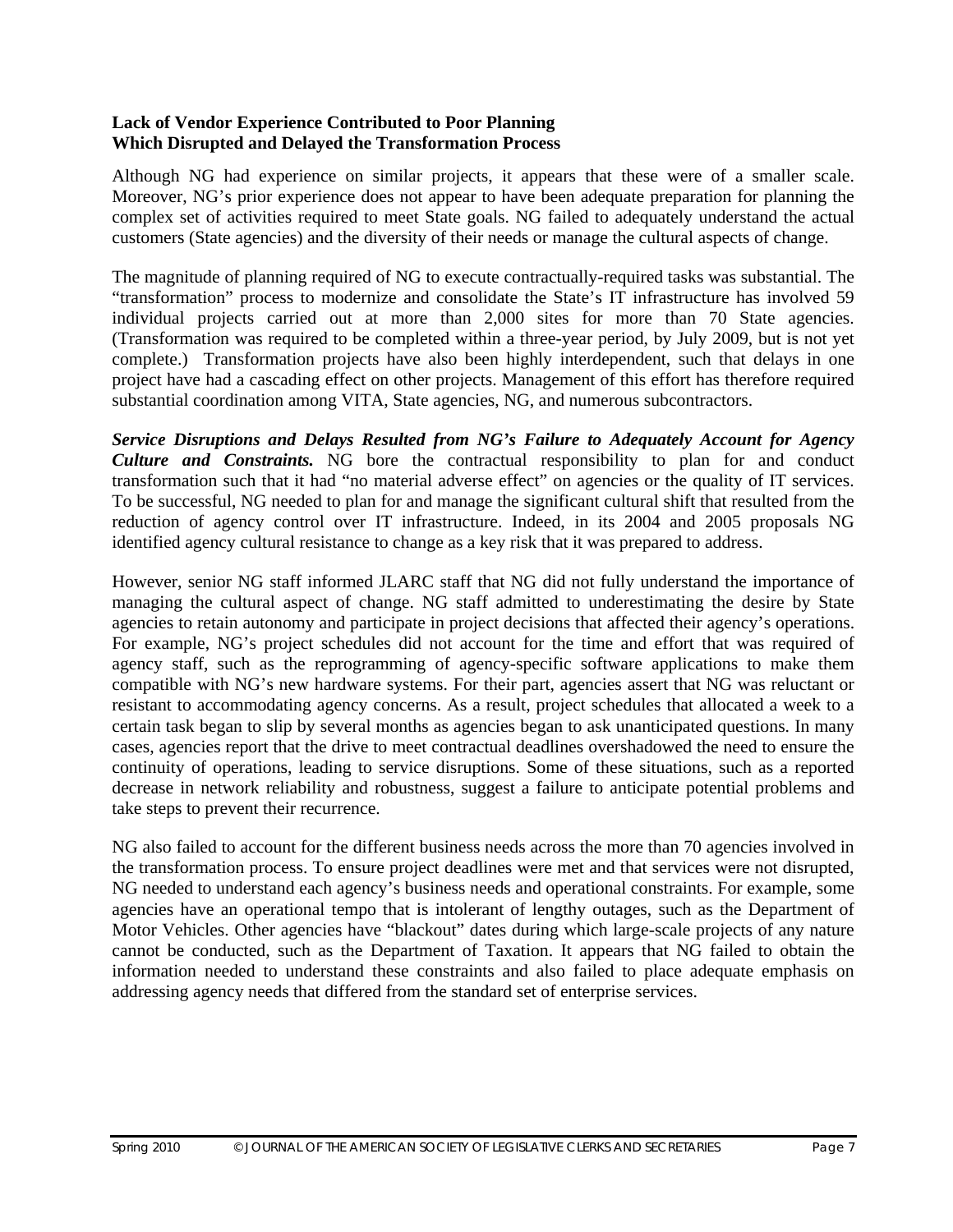#### *Case Study*

*As part of the transformation process, NG needed to update network equipment used in State office buildings located on the Capitol Campus. In reviewing the Capitol campus NG engineers viewed a space in the Capitol housing General Assembly data equipment and decided to design and install the Sonic-node system there. (The room had been designated during the recent renovation for legislative use only due to past disruptions when the data closet was shared with the executive branch), It was only due to an email request received from VITA to add additional power to the closet that the Clerks were made aware of the installation. The Clerk of the Senate emailed NG to request they meet with her and the Clerk of the House. The response from NG management to the Senate Clerk indicated a*  lack of understanding of the customer. NG's responding email was addressed "to whom it *may concern" and closed with a side comment that "I'm not sure who this email is from." Although more senior NG management subsequently stepped in to address the legislature's concerns, the event also highlighted NG's lack of understanding of agency needs and constraints. NG had intended to perform this work in the middle of the 2010 legislative session, which could have disrupted all networked equipment—phones, email, Internet access and possibly electronic voting. The equipment was later installed at the correct location in another building.* 

*Independent Reviews Identified Concerns With the Quality of NG's Project Planning.* The concerns over the inadequacies in NG's planning were confirmed by several independent reviews, which appear to point to inadequacies resulting from insufficient experience. An independent review conducted by Hewlett Packard in July 2007 (one year into the three-year transformation process) rated NG's planning as "fair to poor." Hewlett Packard also found that NG's plans did not account for outside risks to the project schedule, such as delays caused by subcontractors. Four other independent reviews by CACI found NG's project management was not sufficiently mature, and that NG's transformation schedules were incomplete, not accurately updated, and too complex for managerial use.

*Inadequate Planning Led to NG's Failure to Complete Transformation by the Contractual Deadline.* NG failed to complete transformation by the contractual deadline of July 1, 2009. On June 30, 2009, VITA formally notified NG of its failure to complete transformation and requested that the vendor provide a corrective action plan detailing how transformation would be completed. NG submitted a plan on August 28, 2009, that proposed a new completion date of July 1, 2010. VITA formally rejected the plan on October 22, but states it has no objections to NG working to the new deadline. It is not yet clear whether the new deadline will be met.

#### **EFFECTIVE CONTRACT IS CRITICAL TO THE SUCCESS OF PUBLIC-PRIVATE PARTNERSHIPS**

Virginia's experience with the NG partnership indicates that project risks can be minimized if greater attention is paid to three specific aspects of the contractual relationship. First, the contract should stipulate the discrete tasks to be performed by the vendor in order to lessen the possibility of delays and disputes over the nature and scope of work involved in each task. Second, the contract should assign all parties (the vendor, the contracting agency and any other involved agencies) with specific responsibilities and duties in order to help ensure the success of complex tasks that require the active participation of more than one party. Third, the contract should include penalties and incentives so that the contracting agency will be better able to respond to shortcomings in vendor performance. This includes ensuring that discrete payments are tied to the completion of all specific tasks, and that the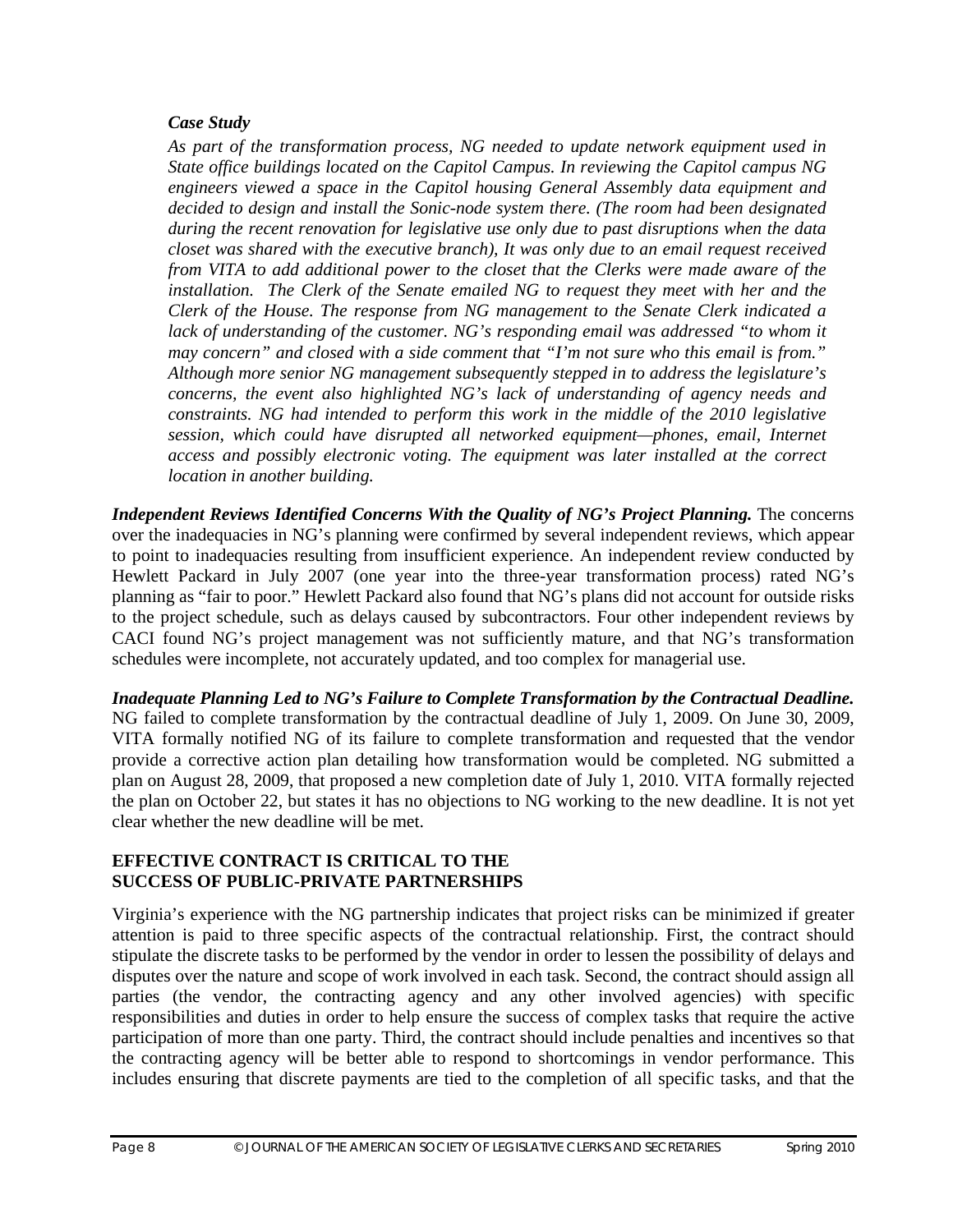circumstances under which payments are withheld (and later repaid) are specifically delineated. It is also useful to consider including a defined array of several progressively stronger penalties.

#### **NG Contract Did Not Specify Key Tasks Vendor Must Perform**

The contract with NG did not define the specific tasks NG must perform and instead included a requirement that NG prepare a document that described how they would be performed. Known as a procedures manual, this document was intended to accompany the main contract to provide additional detail. Several parts of the contract include statements that a certain task will be performed in accordance with procedures set forth in the manual. The contract requires NG to provide a table of contents for the manual before the commencement of services on July 1, 2006, and the manual was to be completed by October 1, 2006. However, as of October 2009, NG had failed to complete the manual.

The failure to complete the procedures manual in a timely manner points to two larger concerns. First, the absence of a procedures manual at the time the contract was signed meant that VITA and NG never agreed upon how NG would actually provide services. As a result, it was not clear what the State was paying for. Second, the contract never defines the level of detail that NG was required to include in the manual, and instead states that the manual be developed "to the satisfaction of the Commonwealth." This creates a potentially open-ended obligation for NG and does not provide a standard by which either party can measure NG's progress. Several disputes have centered over whether NG has provided adequate detail and whether VITA's requests for more specific procedural information infringed upon proprietary NG processes.

#### **Unclear Definition of Obligations in the NG Contract Has Led to Disputes**

The NG contract does not provide a sufficient means of ensuring vendor performance because some key contractual responsibilities are unclear and appear difficult to enforce. The contract is also silent on other key issues. As a result, VITA and NG have disputed several key provisions of the contract, which has led to delays in the completion of required tasks.

*VITA and NG Have Disagreed About Contractual Responsibility for Planning.* As noted above, independent reviews noted that NG's transformation plans were incomplete and contained unrealistic schedules. However, NG and VITA have differing interpretations of their respective contractual obligations in this area. These disagreements reveal several weaknesses in the contractual assignment of responsibility. NG asserts that VITA was responsible for working with agencies to identify blackout periods and ensuring the enterprise services met the needs of all agencies. From its perspective, VITA asserts that NG was slow to assume its role as the primary transformation contact for agencies, arguing that the contract requires NG to identify and address any barrier to completion of transformation.

Although VITA's interpretation appears to be supported by provisions in the contract that require NG to "take ownership of day-to-day operational relationships to ensure delivery of services," additional clarity of specific responsibilities would have been beneficial. Other key contractual disputes between VITA and NG have included:

• whether NG is required to complete certain transformation tasks and all work at all agencies by the July 2010 deadline;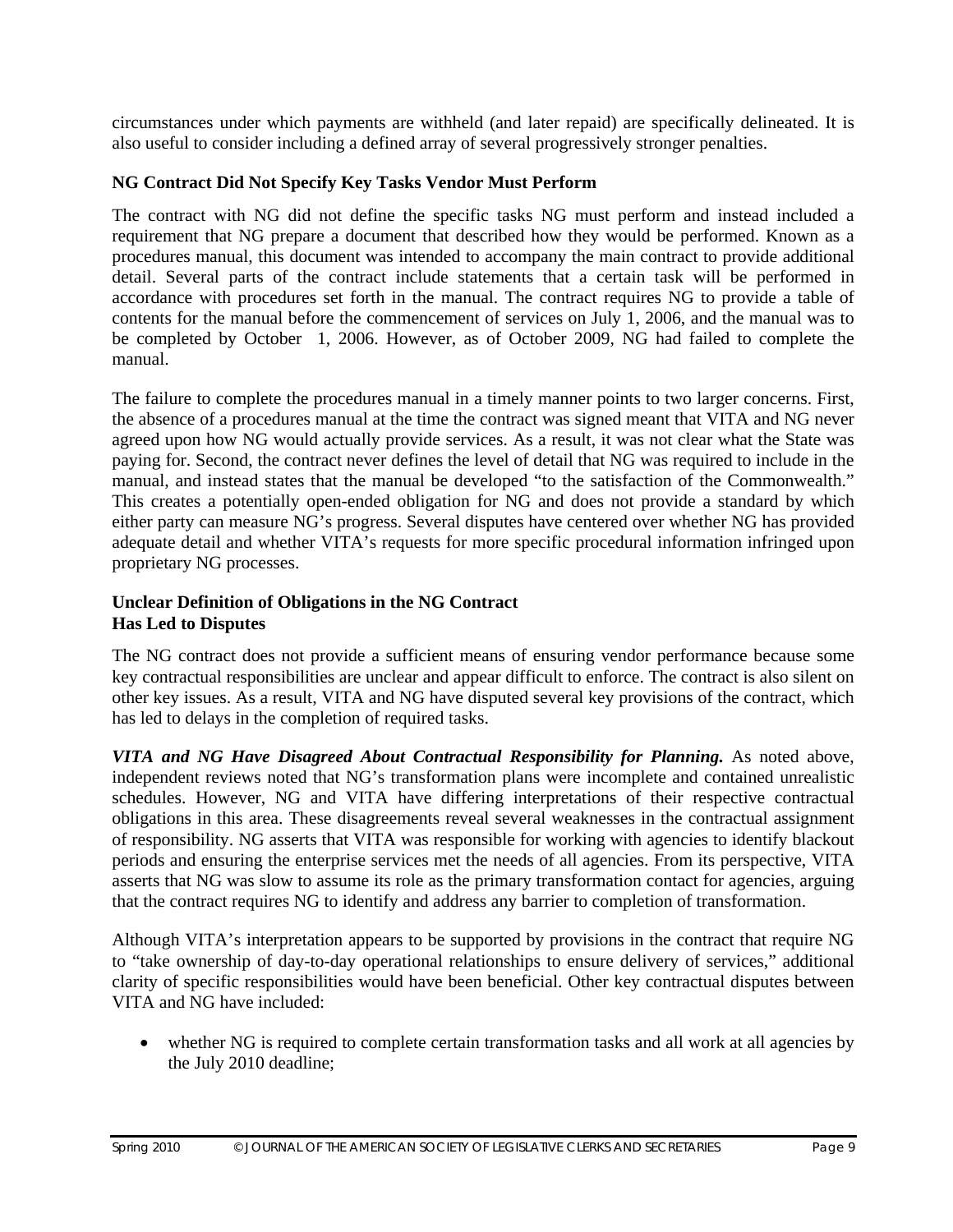- whether NG is required to provide a range of service options versus a single, enterprise solution to State agencies; and
- the State agency locations where NG is required to provide services.

Delays in the resolution of these disputes have led to delays in the fulfillment of procurement orders and requests for new services, including critical data encryption services.

#### **Oversight Provisions in the Contract Are Not Adequate to Ensure Vendor Performance**

The oversight and enforcement provisions in the State's contract with NG are inadequate. The existing penalties for poor vendor performance have limited value and have not been capable of preventing transformation delays or addressing vendor performance concerns. As the transformation process unfolded, NG began to miss some of the specific deadlines outlined in the contract. In response, VITA took several steps to avoid further transformation delays, but the agency's efforts were limited by inadequacies in the contract's enforcement and incentive provisions.

The first steps undertaken by VITA to ensure NG met its performance obligations involved using contract amendments to give NG additional time to meet deadlines for deliverables (or "milestones"). Between June 2007 and May 2008, VITA agreed to five amendments that extended 31 of the 74 contractual milestones. As concerns about performance and timeliness persisted, VITA began withholding substantially higher amounts from NG's monthly payments beginning in the fall of 2008. Through December 2009, VITA had withheld \$16.3 million for billing and inventory errors and other performance issues (\$6.7 million of that amount had been repaid). However, VITA lacked additional options for ensuring NG's performance because the contract lacked an adequate array of incentives and penalties.

*Effectiveness of Financial Penalties Was Undercut by Extension of Deadlines.* The NG contract defines 74 specific milestones and the date by which the associated work must be completed. For 14 of these milestones, NG can be penalized if the deadline is missed and earn a credit if the milestone is delivered early. However, NG was able to earn credits for early delivery of milestones that were delivered later than originally required. NG was able to do this because VITA agreed to amend the contract to give NG additional time to complete these milestones. NG then completed some milestones before the new deadline, thereby earning credits, even though the milestones would have been late under the initial deadline. As a result, NG earned a sufficient amount of financial credits to offset the penalties imposed for late delivery.

*Use of Financial Penalties Was Limited Because Few Contractual Deliverables Were Tied to Individual Payments.* Sixty milestones are not tied to a discrete payment, which has limited VITA's ability to compel their timely completion. In addition, other key deliverables are also not directly tied to individual payments. This includes completion of a final inventory and also completion of performance measures (known as service level agreements) whereby NG's attainment of contractuallyrequired performance targets can be assessed. Full implementation of these targets would allow VITA to financially penalize NG for non-performance, but this system could not be fully used because implementation of the targets was substantially delayed.

*No Penalties Are Available to Address General Performance Concerns.* The contract also provides limited options for addressing general performance problems. The penalties levied by VITA in 2007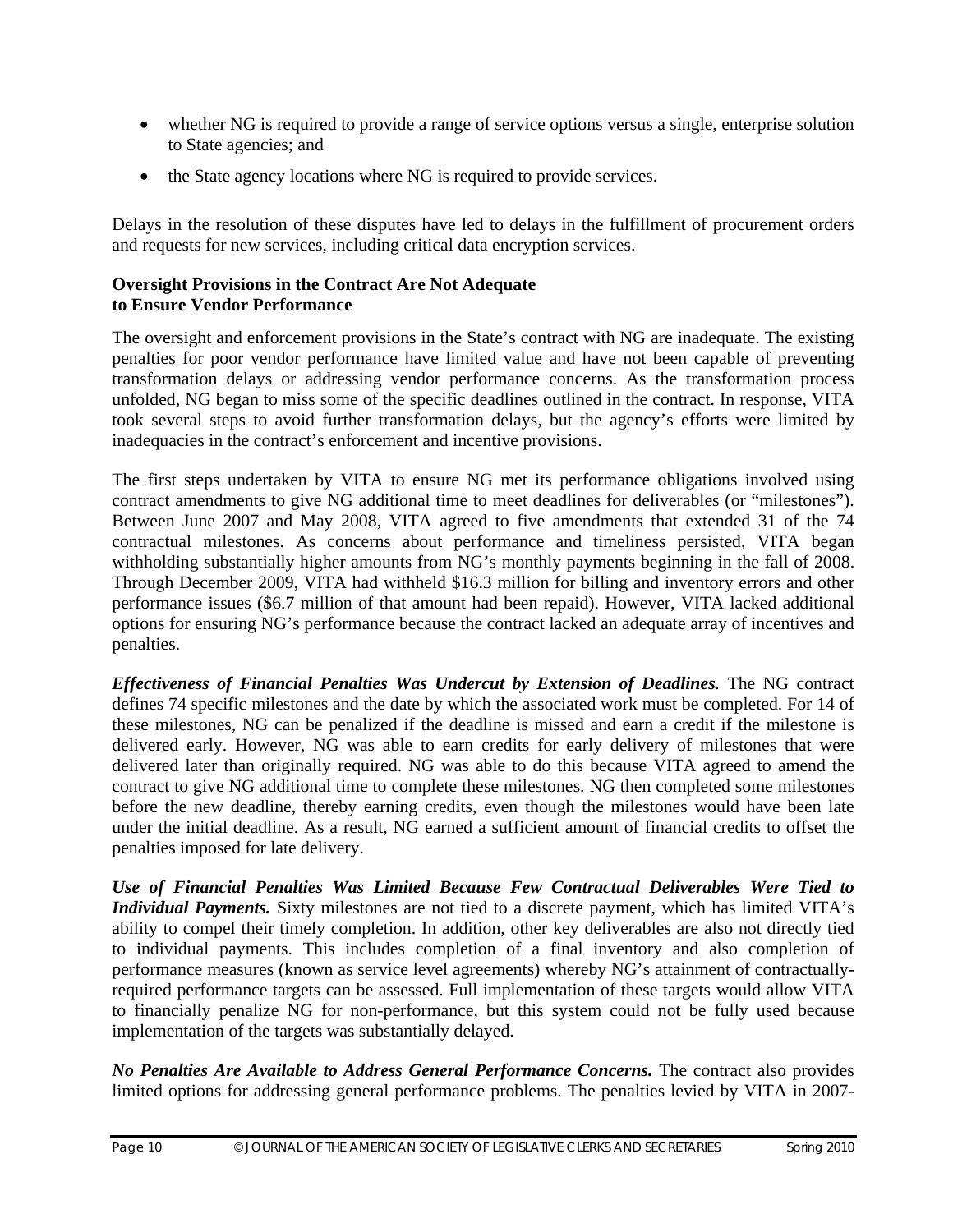2008 were typically tied to specific instances of non-performance. In early 2009, VITA staff began to consider withholding funds because of more general concerns about overall delays in completing transformation and other service issues. However, because the NG contract has limited options for addressing performance issues that are not tied to specific payments, additional withholding of funds required VITA to specify damages. Establishing such damages in a court of law would have been difficult given the structure of the contract.

In the spring of 2009, after consultation with the Office of the Attorney General, VITA determined that withholding full payment of NG's monthly invoice was the most contractually defensible way to address general performance problems. This was an extreme option, but it was contemplated by the contract and no intermediate options were available. The contract only provided penalties for specific instances of non-performance and lacked a clear means of penalizing general non-performance. Given the reluctance of the Information Technology Investment Board to approve the CIO's use of this option, VITA has not been able to effectively address non-performance where the activity is not tied to a discrete payment.

#### **Lack of Contractual Clarity Led to Partnership Trap**

Back in 1997, JLARC retained the IT consulting firm Gartner to review the possibility of privatizing (or outsourcing) the State's data center. As part of its review, Gartner offered several best practices for consideration during IT outsourcing that were not followed by VITA in its pursuit of a partnership.

One of these best practices describes the need to avoid the "partnership trap." As Gartner noted, many outsourcing arrangements are not true partnerships, as defined by having mutual economic consequences. As a result, a State agency must ensure that the contract precisely defines all terms and conditions. However, Gartner cautioned that "even in the best relationships, the potential for conflict between the vender's profit motive and the client's needs will arise." This is the partnership trap, and it occurs when either party relies too heavily on assurances instead of contractual requirements.

Both VITA and NG have admitted that they fell into the partnership trap during the initial years of the relationship. NG asserted that the State's reluctance to increase NG's payments to account for growth in the use of IT services reflected the State's desire to unfairly limit its expenditures. VITA asserted that NG was incorrectly interpreting or downplaying contractual terms to avoid expending funds needed to meet its obligations.

A key lesson learned from Virginia's partnership with NG is that the viability and success of a partnership is best assured when contractual terms, obligations, and requirements are clearly defined and both parties agree to adhere to the contract whenever possible. In cases where the contract is vague or fails to contemplate an important factor, both parties benefit by adhering to contractual mechanisms for resolving disputes and making improvements. Reliance on assurances by either party that are not governed and defined by contractual terms can lead to misunderstandings at best, and a breakdown of the relationship at worst.

#### **PARTNERSHIP MAY NOT PRODUCE FINANCIAL BENEFITS FOR STATE GOVERNMENT AND MAY LIMIT BUDGET FLEXIBILITY**

Virginia's experience with the NG partnership has shown that partnerships may not produce the anticipated financial benefits. Spending reductions are often an important part of the rationale advanced in favor of forming a partnership. Verification of the assumptions behind the projected reductions can help ensure that the reductions are real and accurate.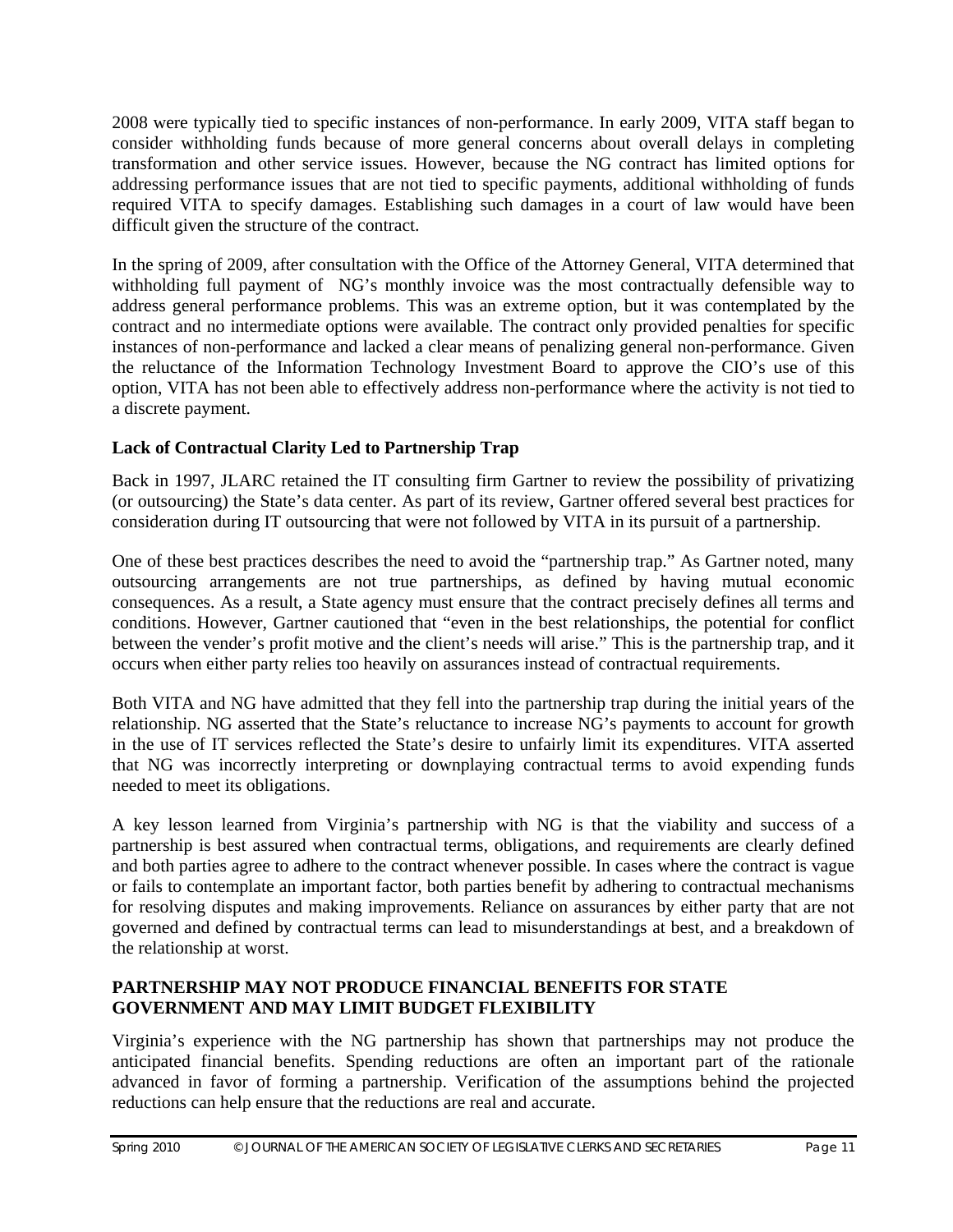As part of this analysis, it is important to make two key distinctions. First, there is an important distinction between savings (reductions in current spending) and avoided costs (projected reductions in future spending). Although both are beneficial, savings can be more accurately determined and be immediately reprogrammed to other uses. Avoided costs are, by definition, estimates of the extent to which future increases in spending will not occur. Second, spending reductions (in the form of savings or avoided costs) may benefit non-state entities as well, such as federal or local governments, and these distinctions should be clearly identified in any overall estimate of spending reductions.

Virginia's partnership with NG was intended to produce a combination of savings and cost avoidances, but these distinctions were not clearly made. Moreover, to the degree either type of spending reduction occurs, it is still unclear to what extent the benefits will be realized by the State and what amount will in fact benefit the federal government in the form of reduced payments to federally-supported agencies. Lastly, State agencies should understand that a long-term financial commitment to a partnership may limit budget flexibility because policymakers will be bound by contractually-established fees and spending levels. This is particularly true if substantial funds are required to exit a contract before the full term ends.

#### **Standardization and Centralization of State's IT Infrastructure Have Not Achieved Anticipated Cost Efficiencies**

Virginia pursued IT consolidation under VITA in the anticipation that savings would result from centrally managing a standardized IT infrastructure. A partnership was then pursued in order to obtain the expertise and capital needed to consolidate and standardize IT, but this was done without the State ever adequately analyzing the extent to which savings (or avoided costs) would actually be realized. As noted above, VITA lacked key information on agency IT usage and business practices needed to analyze the extent to which either standardization or central management would reduce spending. Because of the need to satisfy unique agency business requirements, the anticipated efficiencies resulting from standardizing and centralizing the State's IT infrastructure have been limited.

It appears that the NG contract was intended to provide only a limited number of service offerings to State agencies, but these standard enterprise services have not met all agency needs. For example, agencies have only two choices for desktop or laptop computers. As a result, agencies have incurred additional costs procuring the type of IT equipment they believe is required. This may be a faster processor, additional memory, larger hard drives (storage) or larger monitors.

In addition, centralization has not been as effective as anticipated. This has occurred in two main areas. First, consolidation of equipment to a central data center has strained the capacity of the network connecting agencies with the data center and raised concerns about insufficient redundancy. Addressing these issues has reportedly increased the costs NG is incurring. Second, the central helpdesk has not been capable of addressing all concerns, so some agencies have resumed providing local help desk functions to address unique agency systems or business processes. Central oversight also included an assumption that State agencies would no longer be able to administer their computers, but this has hindered the agencies' ability to maintain and develop needed software applications. Addressing the management inefficiencies introduced by centralization has also been reported to increase NG's costs.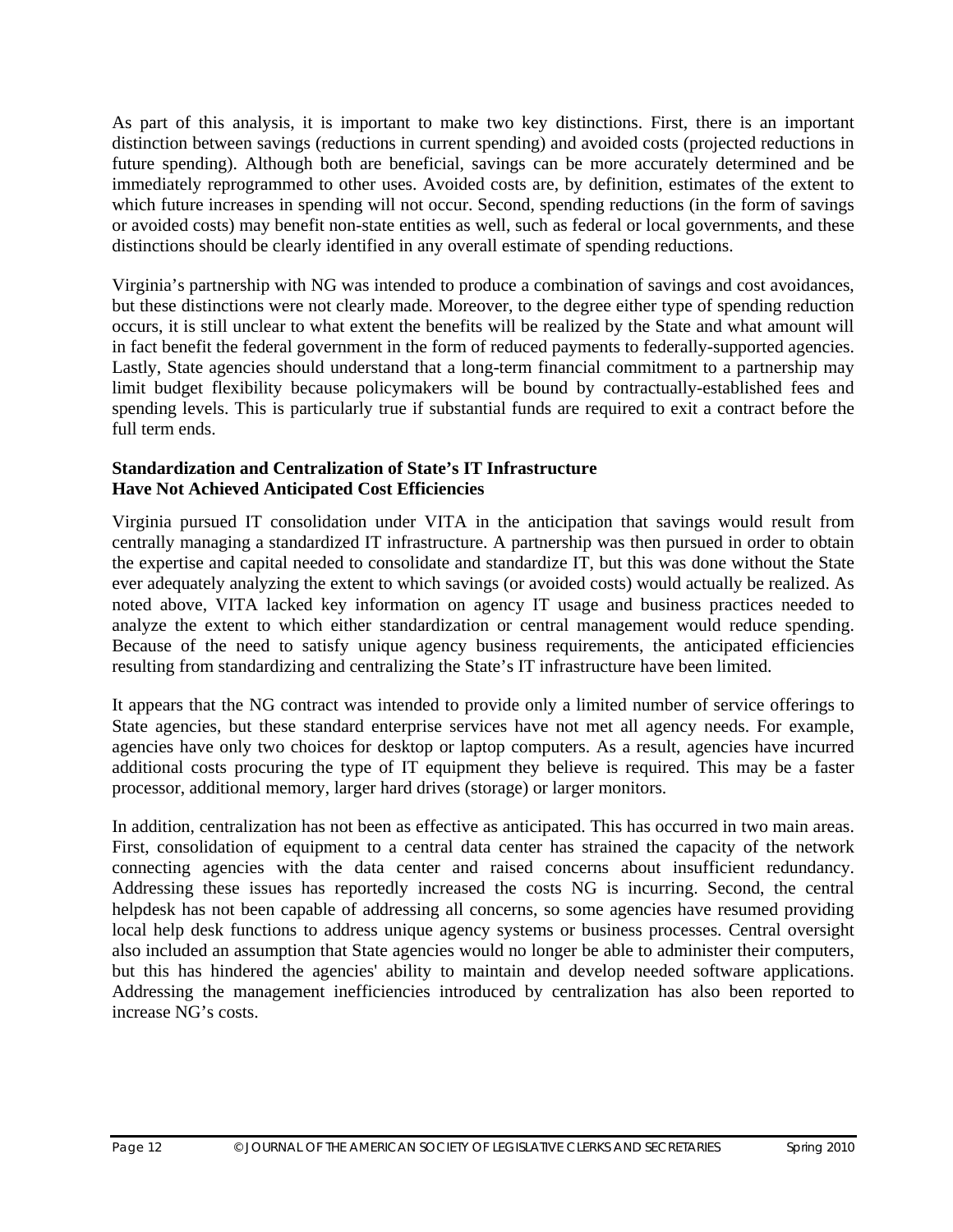#### **Recent Contract Amendments Have Eliminated Anticipated Savings and Avoided Costs**

To a degree, the original NG contract reflected the untested premise that standardization and centralization would reduce spending. This can be seen in a contractual guarantee of savings under a particular circumstance, and an assertion that avoided costs would result from placing a \$236 million cap on annual payments to NG.

However, recent contract amendments eliminated these potential spending reductions. It appears that these amendments are intended to allow NG to recoup its higher than anticipated costs, owing to the inability of standardization and centralization to achieve cost efficiencies.

*Recent Amendment Eliminated \$84 Million in Savings.* VITA is allowed to renew the contract to add up to an additional three years to the original ten-year term. During that time, the contract originally stated that NG must lower its fees by 14 percent, for an estimated savings of \$28 million each year. It is likely that the prices agreed to by NG for the first ten years were developed in anticipation of the lower prices for years 11 through 13. As a result, it appears that VITA assumed that the State would extend the contract for the three additional years.

On March 31, 2010, VITA executed a contract amendment that extended the contract for three years but removed the requirement that NG lower its fees during that time. As a result, the State will pay \$84 million more than had been required. This eliminates the only guaranteed savings from the partnership.

*Contractual Cap Has Been Unable to Prevent Increases in IT Spending.* In August of 2005, three months before the State selected NG as the winning vendor, VITA produced an analysis of the financial benefits from forming a partnership. This began with an estimate that VITA expended \$236 million in FY 2005 to provide infrastructure services to its customer agencies. VITA projected that this cost would increase over the next ten years by an average of three percent due to cost of living adjustments. VITA estimated that these projected increases would result in a cumulative cost increase of \$200 million over the ten-year period.

VITA informed policymakers that \$200 million in avoided costs would be achieved by capping annual payments to the vendor at \$236 million annually. However, the contract allows NG to make annual requests for cost of living adjustments, resulting in total annual payments in excess of the \$236 million cap. As a result, a key assumption behind VITA's projection of future avoided costs was not actually reflected in the terms of the contract. In addition, the contract's cap was never intended to apply to key costs such as VITA's overhead expenses (\$25 million annually) and the costs borne by State agencies to modify applications to facilitate the transformation process. It does not appear that policymakers were clearly informed that these costs were excluded from the \$236 million cap.

The ability of the cap to contain IT spending was further reduced by the contract amendments executed on March 31, 2010. One amendment clarified confusion about whether NG could be granted cost of living adjustments by apparently adding a prospective inflation adjustment to future fees. The other amendment adjusted prices for NG's fees such that NG will receive an additional \$12 million in each of the remaining nine years of the contract. In addition, NG will receive an additional \$5 million annually for additional security measures and enhanced disaster recovery services that were not in the original contract.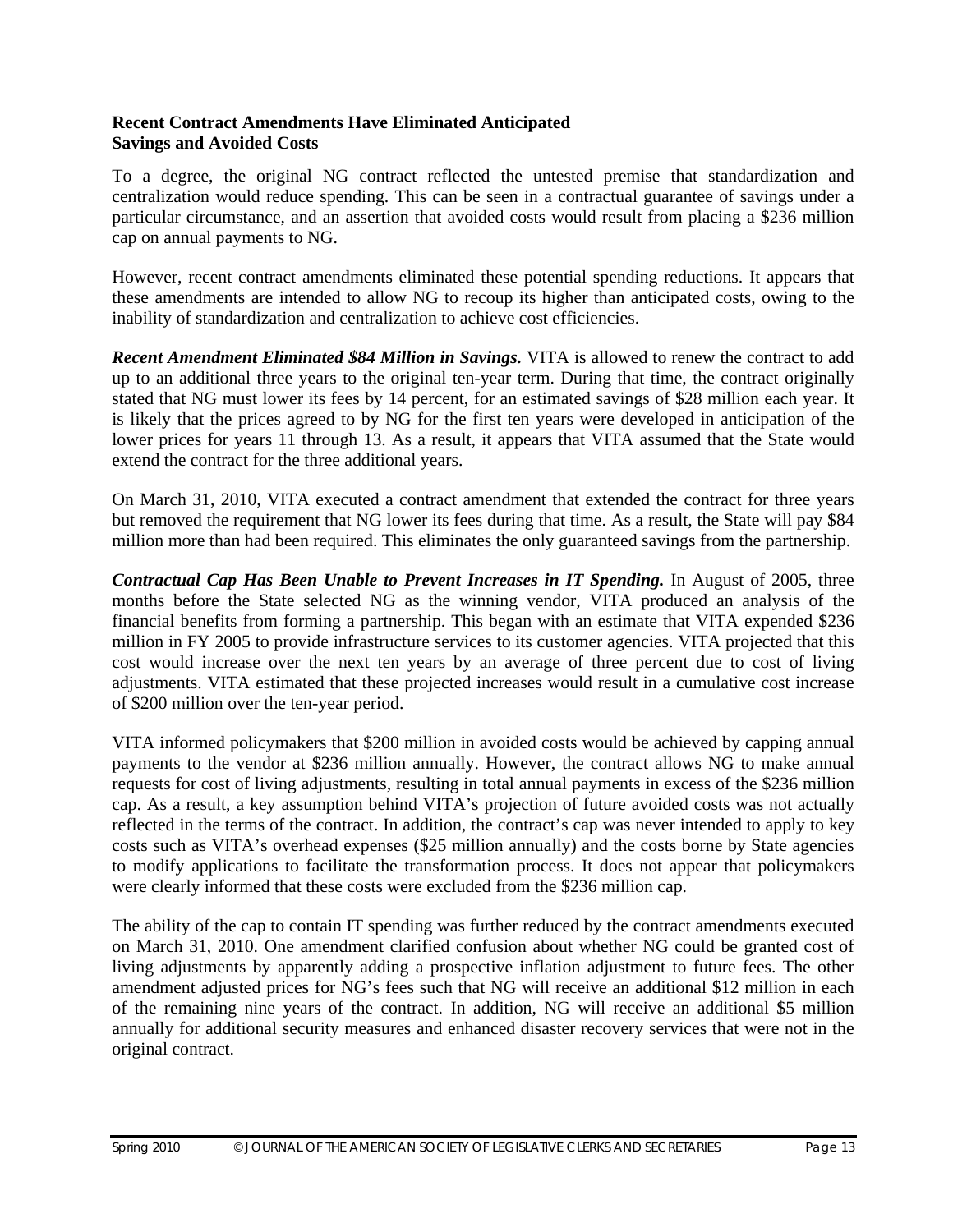#### **NG Contract Reduces Ability of Policymakers to Limit IT Spending**

The contract with NG has placed new constraints on the State's IT budgeting process because contractually-established fees and minimum payments to NG will drive the State's IT spending. Before VITA entered into the partnership with NG, policymakers could adjust the annual appropriation to VITA (and to State agencies for their payments to VITA) based on the availability of funds. VITA asserted that one benefit of entering into a partnership was that IT funding would now be consistent. Prior to the partnership, the variation in annual IT expenditures limited the ability of State agencies to maintain up-to-date IT equipment and implement new applications and systems. However, the actual effect of the partnership is that IT expenditures are more consistent. It is not yet clear how State agencies will obtain the funding needed to pay for the IT services NG provides.

The new consistency in IT expenditures derives from several aspects of the NG contract. One of these is the mirror image of the cap on increases in spending—a minimum revenue commitment which sets a floor on payments to NG. As part of transformation, VITA and NG must complete a final inventory of the IT equipment used by State agencies and reconcile this with the "baseline" inventory from 2005. This process, known as "re-baselining," is crucial because it creates a new baseline amount of each type of computer equipment against which future increases or decreases will be measured.

This new baseline has important implications for the payments the State must make to NG. If the State's use of a particular service decreases by more than 15 percent below the new baseline amount, the State must pay additional fees to meet the minimum revenue commitment. For example, if the use of a mainframe computer decreases by more than 15 percent, or if agencies reduce the number of desktop computers by more than 15 percent, the State will not recoup the full amount of the savings because additional payments must be made. This ongoing payment for assets no longer in use ensures that NG recovers certain upfront and ongoing costs.

In addition, the new amendments with NG have established new contractual fees for the functions and services provided by NG, such as desktop computer support. Because payment is contractuallyrequired, these fees will drive the State's IT spending. Although some sections of the NG contract note that VITA's payments to NG are "contingent upon the appropriation, allocation and availability of sufficient government funds," the new amendment adds a clause specifying that "in the absence of same, Vendor shall not be required to perform the corresponding services." Therefore, in order to avoid unknown disruptions to State agencies resulting from a cessation of services provided by NG, the State must ensure that the vendor is paid.

#### **Lack of Financial Resources Limits Ability of Policymakers to Cancel the Contract**

The Commonwealth signed a contract with NG in part because it lacked the capital to finance the modernization of its IT infrastructure. Because terminating the contract with NG would be costly, and the State's debt capacity and general revenues are currently limited, a lack of funding also appears to limit the State's ability to exit the contract before the full term ends. This same lack of resources may compel the State to continue outsourcing IT services indefinitely, even after its contractual relationship with NG expires.

The State has six means of terminating the contract. Three of these options include mandatory payment to NG of contractually defined fees. Although the amount of these mandatory fees decreases over time, in FY 2010 the mandatory fees could total as much as \$399 million. Some of these fees cover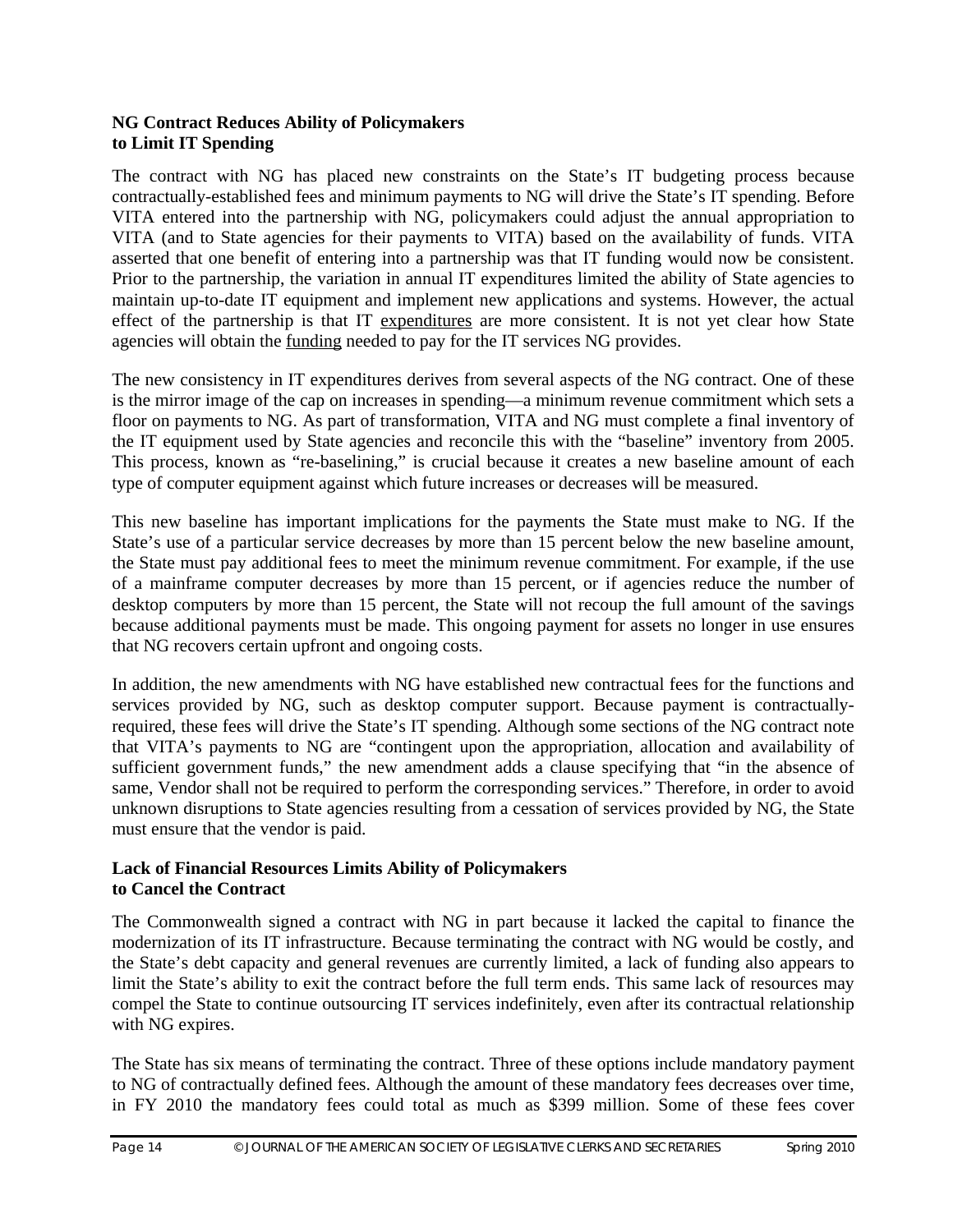administrative, labor, and other costs that NG would incur if the contract was terminated early. Other fees consist of payments to NG for the continued use of IT assets, including the main data center, as well as other costs incurred by the company during the early years of the contract.

Even if the State exercised one of the other three options (where mandatory payments to NG are not required), exiting the contract with NG prior to the full term would still require a substantial capital investment by the State. NG now owns the IT equipment used by State agencies, and the State would need to purchase or lease these assets. In addition, if VITA resumed responsibility for providing infrastructure services, rather than another vendor, the State would have to rehire the staff that left State agencies and transitioned to NG. In other words, under the three options where mandatory fees to NG are not required, the State has the choice whether to pay NG or another vendor. But in any event, payment of these fees to NG or another vendor (or related expenditures to resume internal management of IT services) would be required because the State no longer owns its enterprise IT assets and must pay to reacquire them.

Early termination would also pose significant logistical challenges. Agency operations would likely be disrupted as services are transferred to VITA or a new vendor. In the immediate timeframe, this transition would be complicated by the lack of a completed procedures manual describing how services are provided.

#### **LEGISLATURE SHOULD OVERSEE FINANCIAL AUDITING AND PERFORMANCE EVALUATION OF PARTNERSHIPS**

Virginia's experience highlights the fact that public-private partnerships have the potential to reduce the accountability of the executive branch to the legislature. Legislative oversight is critical to ensuring that State agencies effectively manage such partnerships, and it may be necessary for the legislature to take steps to ensure continued accountability. In this case, the partnership with NG reduced the accountability to the legislature of a major government function, and only limited steps have been taken to ensure continued accountability.

Virginia's partnership with NG has diminished direct legislative authority over IT. Key aspects of the Commonwealth's IT program, such as the cost of services and the standards used for equipment provided to agencies, are now determined by the contract with NG and cannot be easily modified through statutory or budgetary actions. As a result, the General Assembly has limited ability to change how IT is used or modify IT spending.

#### **Legislature Lacks Defined Role in Reviewing Amendments to Existing Partnership Contracts**

The legislature has a defined role in reviewing new contracts developed as part of a partnership, but not the modifications to them. Many modifications, such as the new amendments executed by VITA in March 2010, make widespread changes to the contract that can change many of the original purposes or mechanisms.

When a State agency wishes to form a new partnership, the PPEA requires them to ensure that a mechanism exists for "the appropriating body to review a proposed interim or comprehensive agreement prior to execution." Beyond this requirement, there has not been a traditional role for the legislature to oversee the approval or implementation of public-private partnerships. In contrast, executive branch agencies are authorized to solicit, negotiate, and implement partnerships, and legislative authority appears largely limited to appropriating public funds.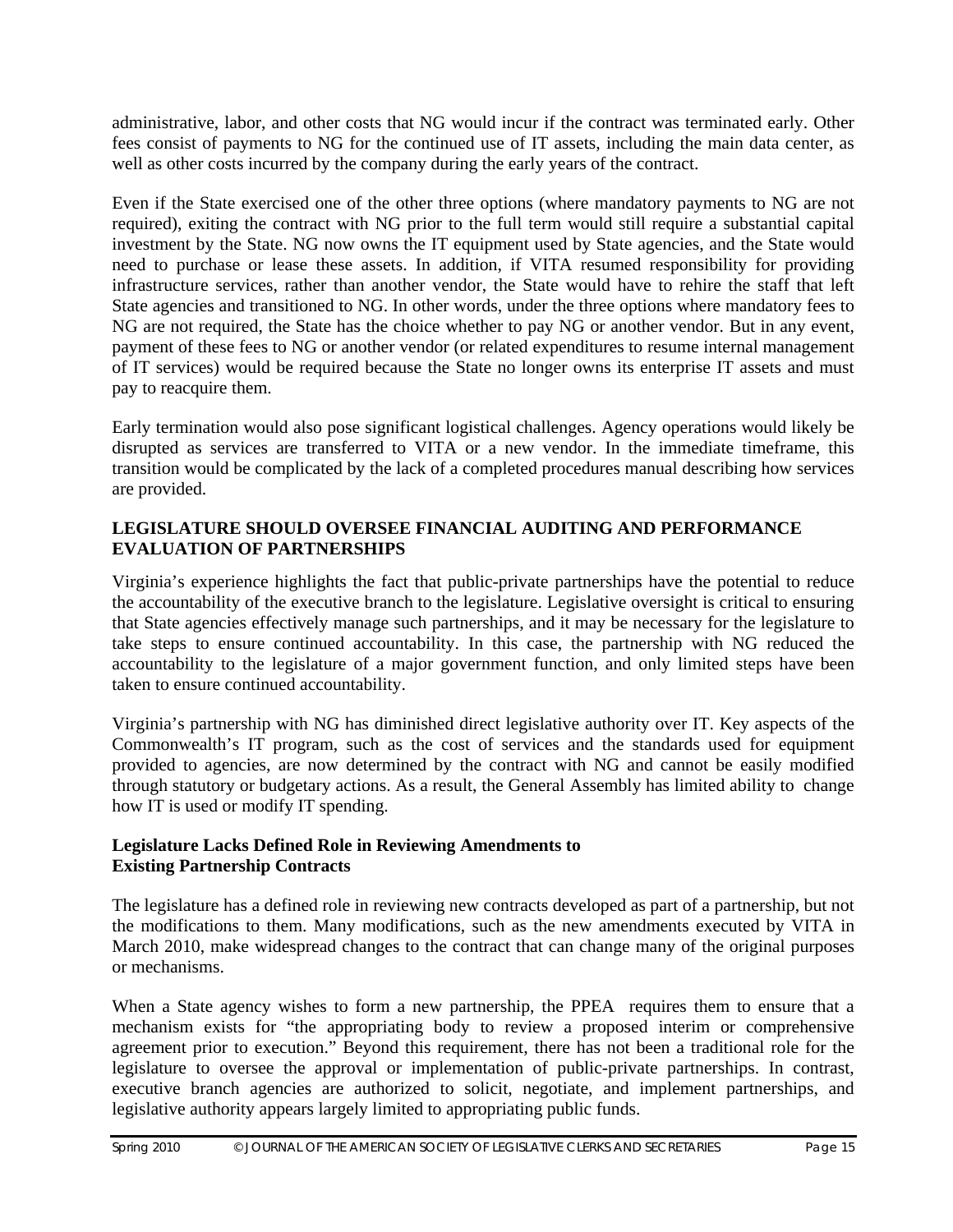In order to create an affirmative legislative role, the General Assembly created the Public-Private Partnership Advisory Commission in 2007. The Commission is responsible for advising State agencies on proposed partnerships, but the Commission's approval is not required before a contract is signed, and it lacks statutory authority to monitor existing partnerships. Moreover, the Commission cannot review proposed amendments to existing contracts, and there is no statutory requirement that State agencies seek its approval before signing an amendment. To address some of these concerns, Virginia statutes could be amended to require that the Commission or other legislative body review proposed contract amendments. The General Assembly may wish to require that fiscal impact statements be presented as part of this review.

#### **Legislature Has Limited Ability to Independently Audit and Evaluate the Contract with NG**

The General Assembly has limited ability to audit the State's contract with NG. Contractual provisions limit the scope of audits to defined objectives and suggests that some audits can only be performed at the request of VITA. As a result, the legislature may have a limited view into the status of the contract with NG and the performance of the vendor. Giving the General Assembly a more defined role in auditing future PPEA contracts would strengthen oversight and help to ensure adequate accountability to the legislature.

A more defined role for the General Assembly in overseeing public-private partnerships could allow for regular financial audits and performance evaluations by legislative entities. Financial audits could be used to track the ongoing cost of a partnership or identify any savings that may have resulted. Performance evaluations could be used to evaluate the vendor's compliance with service provisions in the contract, including whether services are meeting agency needs, as well as determine if the partnership is meeting stated goals.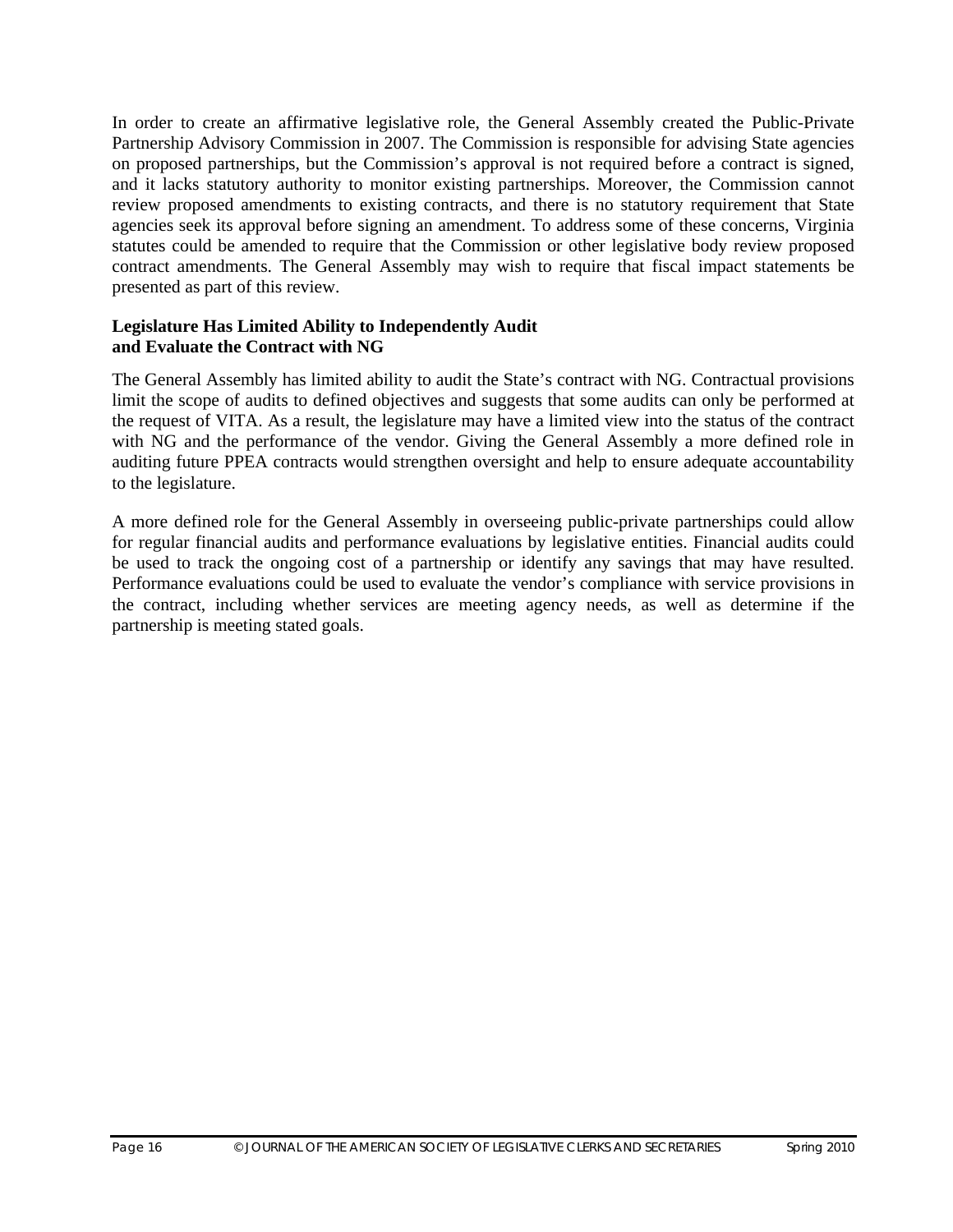## **Adoption of Procedural Rules by the Oklahoma House of Representatives:**

An Examination of the Historical Origins and Practical Methodology Associated with the Constitutional Right of American Legislative Bodies to Adopt Rules of Legislative Procedure<sup>1</sup>

#### *Joel G. Kintsel<sup>2</sup>,Clerk Oklahoma House of Representatives*

In the course of considering a simple resolution containing proposed House rules for the 52nd Oklahoma Legislature, a point of order was raised as to what authority, statutorily or constitutionally, the House was proceeding under when considering adoption of procedural rules.

The concerned member<sup>3</sup> also inquired as to whether the House of Representatives should adopt temporary rules, as had occurred previously in 2005,<sup>4</sup> prior to adoption of permanent rules for the present two-year Legislature.

In response, the presiding officer stated that the House of Representatives was operating under the customs of the House and that the custom and practice of the House had been to adopt its [permanent] rules on the first day of [regular] session and that the House would proceed with the adoption of House rules for the 52nd Oklahoma Legislature.<sup>5</sup>

Under what authority may the Oklahoma House of Representatives or, for that matter, the legislative chambers of the other forty-nine states adopt procedural rules? And, in doing so, what procedures should be observed? Analysis of these questions requires consideration of the interrelated matters of historical influences, constitutional authority, and judicial interpretation and generally agreed upon standards of parliamentary procedure.

To begin with, the idea that internal rulemaking should be left to the legislature is a notion deeply rooted in American constitutional theory and history. Whether created as a royal colony, proprietary colony or by parliamentary charter, each British colony in North America at some time during its colonial history maintained a representative assembly.<sup>6</sup> To one degree or another, each colonial assembly perceived itself to possess equivalent "privileges" as those claimed by the British Parliament.<sup>7</sup> Among privileges claimed was the long-standing assertion that Parliament alone would decide matters of internal procedure.<sup>8</sup>

After declaring independence, most American colonies codified this "privilege", the notion that internal rulemaking should remain the sole province of the legislature, explicitly reserving it to the legislative branch in most of the early state constitutions.<sup>9</sup> Likewise, in 1789 the states ratified the current United States Constitution which itself contains a similar provision reserving to Congress the creation and adoption of procedural rules.<sup>10</sup>

Similar to other jurisdictions, $11$  Article V, Section 30 of the Oklahoma Constitution contains a "textually demonstrable constitutional commitment of the issue"12 to the respective chambers of the legislature.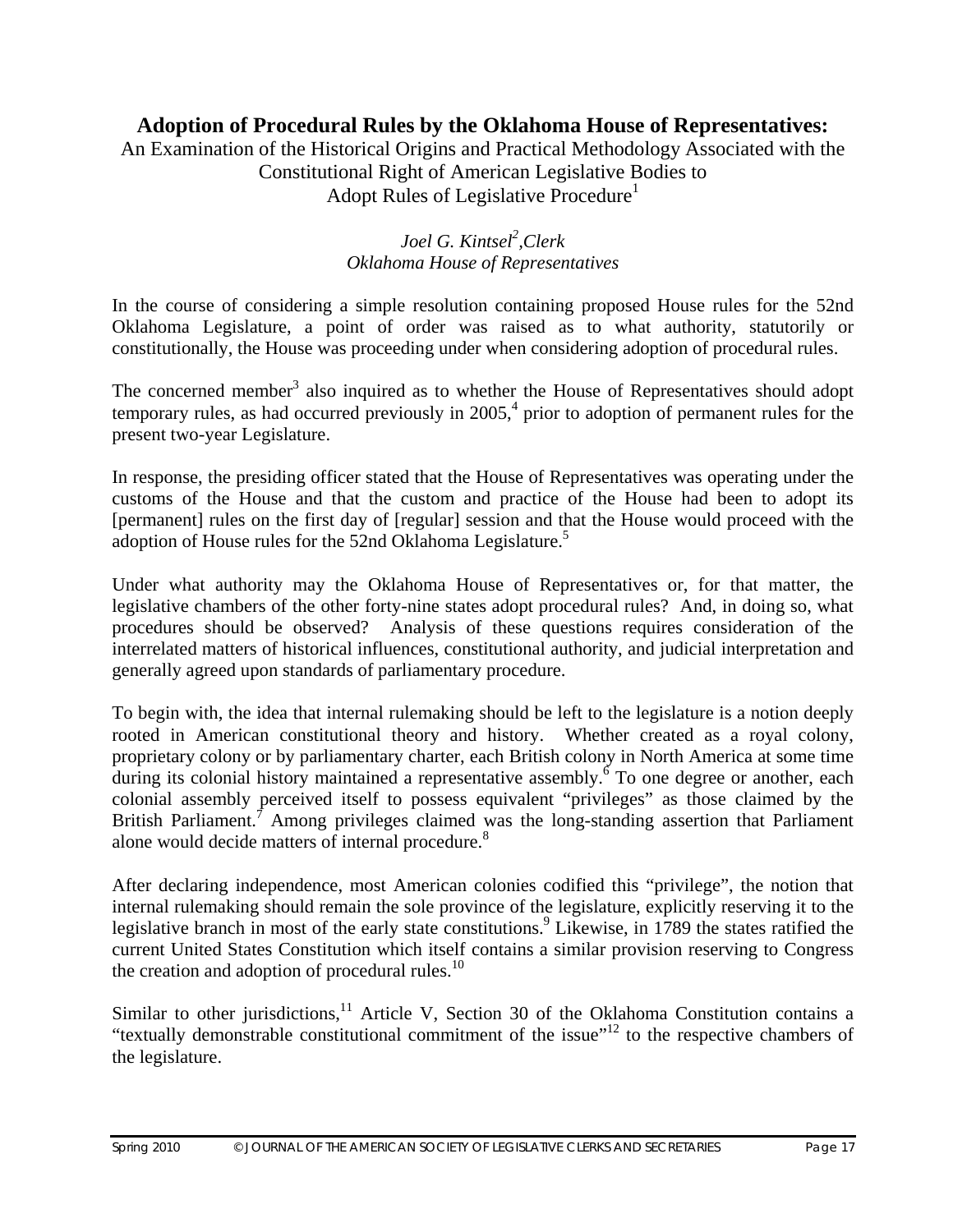Paragraph two (2) says in relevant part:

## *Each House may determine the rules of its proceedings…*

That the constitution is referring to the houses of the legislature is beyond dispute. By definition the words "may", "determine" and "rule" connote discretional authority<sup>13</sup> to conclusively and authoritatively fix standards for orderly conduct of business.<sup>14</sup> From the plain, natural and ordinary meaning of the words, in the order of grammatical arrangement,<sup>15</sup> it is clear that the people of Oklahoma intended for the Legislature to decide its own rules of procedure.<sup>16</sup>

Even without "textual commitment" to the legislative branch, adoption of procedural rules is an inherently legislative function intrinsic to the powers of a legislative body<sup>17</sup> and thus falls under the protections of the separation of powers requirement.<sup>18</sup> This must be so because the legislative branch could not function as a co-equal branch of state government if it lacked the authority to organize itself and manage its own internal processes.

While the Oklahoma Constitution clearly grants authority to the House to adopt rules, besides requiring a quorum be present to conduct business,<sup>19</sup> there is little guidance on precisely how to adopt such rules. While there appears to be no Oklahoma case law directly on point, the Oklahoma Supreme Court has historically exercised restraint when asked to intervene in disputes arising over intracameral procedure or other activities of a recognizable legislative character.<sup>20</sup>

Likewise, case law from other jurisdictions does not appear to speak to the specific question of how procedural rules should be initially or otherwise adopted. With great uniformity other jurisdictions hold that, apart from violation of fundamental rights or other requirements within a jurisdiction's organic law, the legislature is empowered to determine for itself its own rules of procedure. $21$ 

If Article V, Section 30 says the House may "determine the rules of its proceedings" and no case law provides additional, specific guidance, what is left to proceed under but the "customs and practices of the House" $2^{22}$ . This being the case, what is meant by the terms "customs and practices" of the House"? In this context it is the historical practices of the House as they pertain to adoption of rules.

The historical practice for adopting the standing rules of the Oklahoma House of Representatives is as follows: in the opening days of the first session of a two-year Legislature, a member, usually the Majority Floor Leader seeks recognition to present a motion to adopt House Rules. The motion typically is offered in the form of a simple resolution.

Upon obtaining recognition from the presiding officer, the Majority Floor Leader provides a detailed explanation of the proposed rules and then yields to questions from other members. As consideration of the main question continues, members are recognized to offer amendments, both friendly and unfriendly. Proposed amendments are either considered on their merits or disposed of procedurally. Finally, debate takes place unless curtailed by an appropriate procedural motion, followed by a vote on the question of adoption. $^{23}$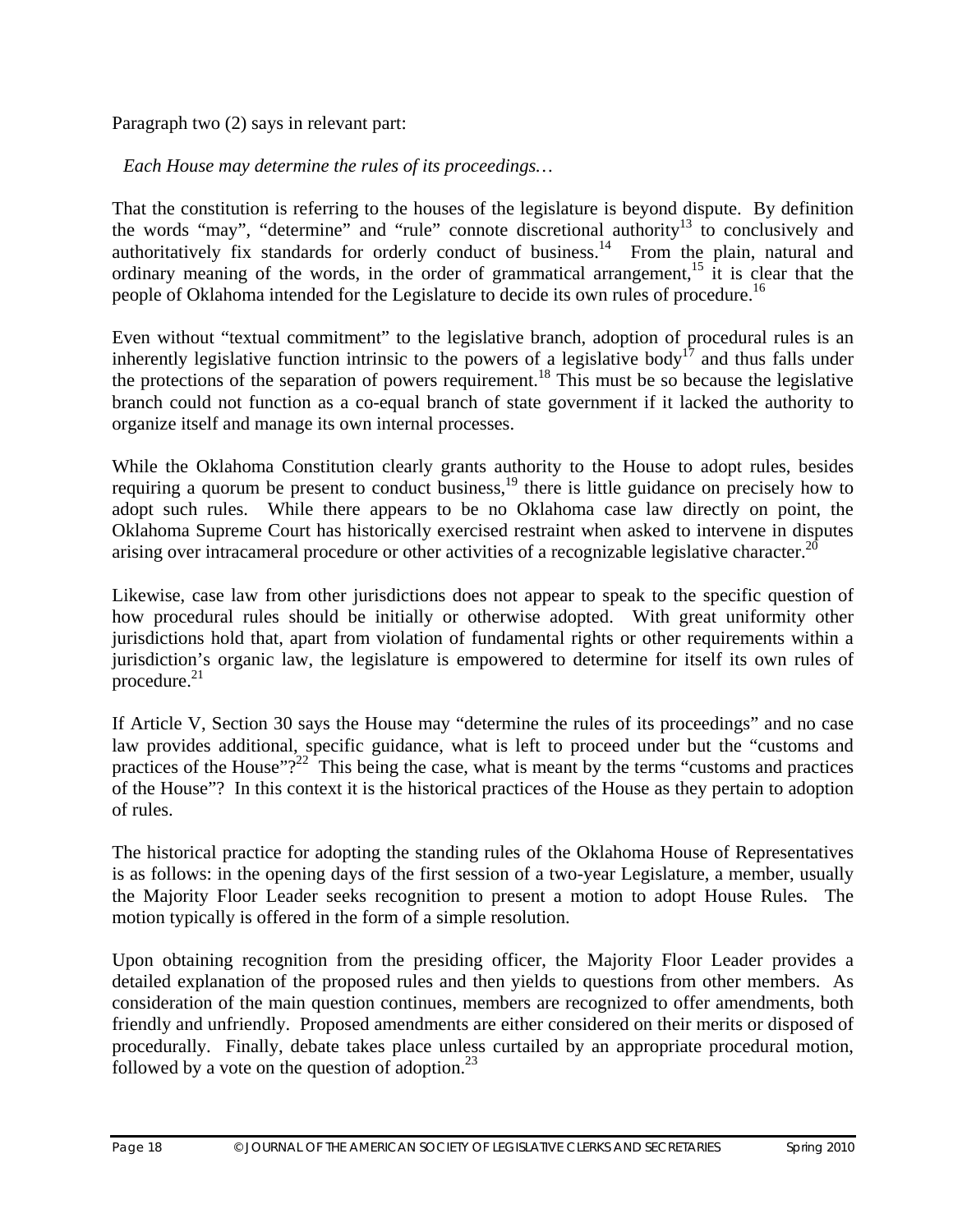The actions taken in adopting House Rules for the 52nd Oklahoma Legislature complied not only with the requirements of the prior session's rules, but also with the requirements and principles present in any given set of procedural rules adopted by the House of Representatives since statehood.24 Moreover, the ruling of the Chair paralleled guidance provided in *Mason's Manual of Legislative Procedure*<sup>25</sup> both for initial adoption of rules<sup>26</sup> and for group decision-making.<sup>27</sup>

For proper decision-making, *Mason's Manual* says that the group attempting to make the decision must be legally constituted and must have the legal authority to exercise the powers it is attempting to exercise. Second, there must be a meeting of the group at which the decision is made.

Third, the group must be given proper notice of the meeting thus allowing opportunity for attendance and participation. Fourth, a quorum must be present at the meeting. Fifth, there must be an explicit question for the group to decide. Sixth, when a question is under consideration, members of the group must be given the opportunity to debate the question under consideration. Seventh, in order to make a decision or take an action, the group must take a vote.

Eighth, to carry the proposed question, at least a majority of the group must vote in the affirmative. Ninth, there must not be fraud or deception present within the decision-making process. Tenth, any decision made by the group must not be in violation of any laws, rules or decisions of higher authority. Eleventh and finally, there must be a record of the decision made by the group.

In comparison, the Oklahoma House of Representatives was duly constituted $^{28}$  and was constitutionally authorized to adopt procedural rules.<sup>29</sup> Second, the House assembled and convened on the date and at the time constitutionally mandated.<sup>30</sup>

Third, the constitutional provision establishing the day and time for convening the first day of regular session provided each member with explicit and proper notice of the date, time and  $\frac{1}{2}$  location of the next daily session of the House.<sup>31</sup> Additionally, at the conclusion of the "organizational day" which convened roughly a month earlier on Tuesday, January 6, 2009, the House adjourned to a date and time certain, namely 12:00 noon, Monday, February 2, 2009.<sup>32</sup> Without question, each member possessed notice of the precise date, time and location of the next sitting of the House of Representatives.

Fourth, a quorum was established.<sup>33</sup> Fifth, a clear question came before the House to be decided when the Majority Floor Leader<sup>34</sup> moved adoption of House Resolution 1005 which contained proposed House Rules for the 52nd Oklahoma Legislature.<sup>35</sup> Sixth, upon consideration of House Resolution 1005, members of the House were afforded opportunity to offer debate on the merits of the proposed rules.<sup>36</sup> Seventh, the question before the House, adoption of House Resolution 1005, House Rules, was brought to a vote. $37$ 

Eighth, the question before the House passed with a majority of the House voting in the affirmative.<sup>38</sup> Ninth, nothing fraudulent or deceptive occurred in the decision-making process. Tenth, neither the action of adopting House Rules nor the process by which the rules were adopted violates the federal constitution or federal law. Additionally, it did not violate the Oklahoma Constitution or any known case law interpreting the Oklahoma Constitution.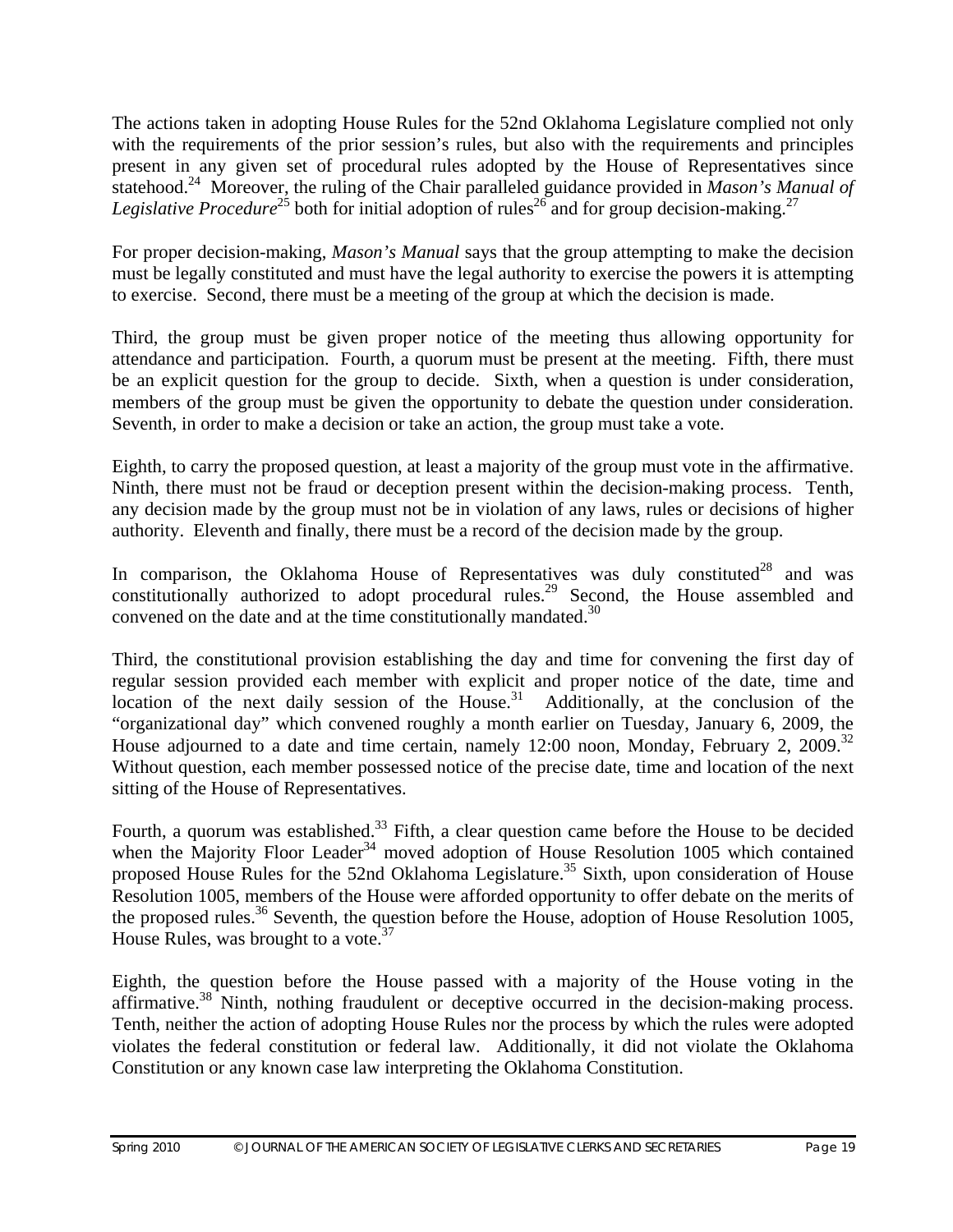Finally, the actions taken by the House in adopting House Rules were recorded in the House Journal,<sup>39</sup> including a clear record of the motion to adopt House Resolution 1005, the proposed amendments offered to the main question and their disposition, the final roll call vote showing a majority of votes cast in the affirmative and a verbatim record of House Rules as adopted.<sup>40</sup>

In conclusion, by ruling that the customs and practices of the House govern consideration and adoption of House rules, the Chair abided by relevant constitutional requirements, the timehonored practices of the House itself and generally agreed upon standards of parliamentary procedure all of which conform with the general historical practices of American legislative bodies.

 $\overline{a}$ <sup>1</sup> This article is based on a published precedent of the Oklahoma House of Representatives, *Prec. Okla. H. of Rep.,* Gen. Prec. (1.), 52nd Leg., 1st Reg. Sess. (Feb. 2, 2009). This precedent, in addition to all other published precedents of the Oklahoma House of Representatives, may be accessed at: http://www.okhouse.gov/Information/HousePrecedents.aspx.

 $2^2$  Mr. Kintsel is the Clerk of the Oklahoma House of Representatives and was appointed in 2005.

 $3$  Representative Richard Morrissette (D) (HD 92, Oklahoma City).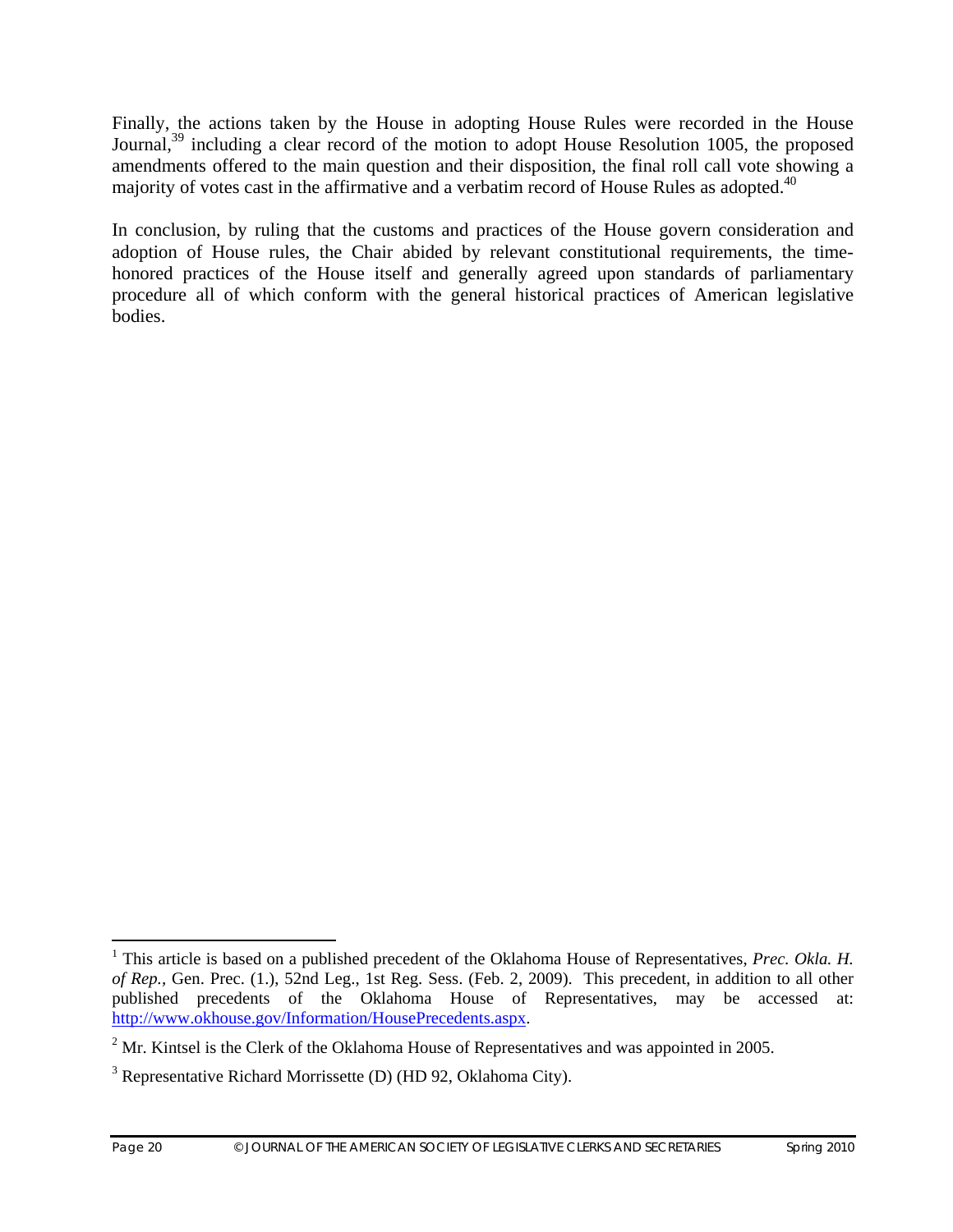<sup>4</sup> An exhaustive search of all House Journals reveals adoption of only one set of temporary rules as a distinct set of rules in their own right. In all other cases, the House adopted "temporary" rules in the sense that it adopted the previous session's rules for a short period prior to adoption of permanent rules for that two-year Legislature. Such an approach seems to indicate permanent rules were not prepared prior to the convening of the first session as is the current practice. See *Okla. H. Jour*., 33, 50th Leg., 1st Reg. Sess. (Jan. 4, 2005); Daily H. Sess. Dig. Rec., 50th Leg., 1st Reg. Sess. Track 10:01, 0:00-44:48 (Jan. 4, 2005).

<sup>5</sup> *Okla. H. Jour*., 268, 52nd Leg., 1st Reg. Sess. (Feb. 2, 2009); Daily H. Sess. Dig. Rec., 52nd Leg., 1st Reg. Sess. Track 10:16, 2:40-8:04 (Feb. 2, 2009).

6 Francis Newton Thorpe, *The Federal and State Constitutions, Charters and other Organic Laws of the States, Territories and Colonies Now or heretofore Forming the United States of America* [Connecticut] vol. I, 528, 531, [Delaware] vol. I, 559, [Georgia] vol. II, 768, [Maryland] vol. III, 1679, [Massachusetts] vol. III, 1853, 1854, 1864, 1878, 1886-1888, [New Hampshire] vol. IV, 2449, [New Jersey] vol. V, 2536- 2538, 2565, 2566, 2574, 2575, [North Carolina] vol. V, 2758, 2781, [Pennsylvania] vol. V, 3037, 3047, 3048, [Rhode Island] vol. VI, 3214, [Virginia] vol. VII, 3810 (Government Printing Office 1909); for New York see Charles Lincoln, *The Constitutional History of New York* 429, 440 (The Lawyers Co-operative Publishing Company 1906); for South Carolina see Richard Middleton, *Colonial America, A History, 1565- 1776*, at 184-187 (Blackwell Publishers Ltd. 2002).

7 Mary Patterson Clarke, *Parliamentary Privilege in the American Colonies* 12, 13 (Yale University Press 1943); Donald S. Lutz, "The Colonial and Early State Legislative Process" in *Inventing Congress: Origins and Establishment of the First Federal Congress* 54 (Kenneth R. Bowling & Donald R. Kennon eds., Ohio University Press 1999).

<sup>8</sup> *The Parliament Rolls of Medieval England, 1275-1504* vol. VII, 64, 99, 100, vol. VIII, 232 [The Earl of Northumberland's Case], vol. XII, 56 [Earl of Arundel's Case, 27 Henry VI], vol. XII, 106 [Impeachment of Duke of Suffolk], vol. XII, 254-255 [Baron Thorpe's Case, 31 Henry VI] (The Boydell Press 2005); Sir Edward Coke, *The Fourth Part of the Institutes of the Laws of England* 14, 15 (E. and R. Brooke 1797); Sir William Blackstone, *Commentaries on the Laws of England* vol. I, 163 (A. Strahan 1800); John Hatsell, *Precedents of the Proceedings of the House of Commons* vol. IV, pref., vi-vii (Luke Hansard & Sons 1818) (modern reprint Irish University Press 1971); A. V. Dicey, *Introduction to the Study of the Law of the Constitution* 52-54 (MacMillan and Co., Ltd 1915).

9 Thorpe, *The Federal and State Constitutions, Charters and other Organic Laws of the States* [Connecticut] vol. I, 540, [Delaware] vol. I, 571, [Georgia] vol. II, 779, 781 [Maryland] vol. III, 1695, [Massachusetts] vol. III, 1897, 1899, [New Hampshire] vol. IV, 2460, 2462, [New Jersey] vol. V, 2602, [New York] vol. V, 2640, [Pennsylvania] vol. V, 3094, [Rhode Island] vol. VI, 3227, [South Carolina] vol. VI., 3260, [Virginia] vol. VII, 3816 (Government Printing Office 1909).

 $10$  US CONST I, 5.

 $\overline{a}$ 

11 Ala. IV, 53; Alaska II, 12: Ariz. IV, II, 8; Ark. V, 12; Cal. IV, 7(a); Colo. V, 12; Conn. III, 13; Del. II, 9; Fla. III, 4(a); Ga. III, Sec. IV, 4; Haw III, 12; Idaho III, 9; Ill. IV, 6(d); Ind. IV, 10; Iowa III, 9; Kan. II, 8; Ky. 39; La. III, 7(a); Me IV, Part III, 4; Md. III, 19; Mass. Part II, Ch. 1, Sec. II, 7, Sec. III, 10; Mich. IV, 16; Minn. IV, 7; Miss. IV, 55; Mo. III, 18; Mont. V, 10(1); Neb. III, 10; Nev. IV, 6; N.H. II, 22, 37; N.J. IV, Sec IV, Par. 3; N. M. IV, 11; N.Y. III, 9; N.D. IV, 12; Ohio II, 7; Okla. V, 30; Or. IV, 11; Pa. II, 11; R.I. VI, 7; S.C. III, 12; S.D. III, 9; Tenn. II, 12; Tex. III, 11; Utah VI, 12; Vt. II, 19; Va. IV, 7; Wash. II, 9; W.Va. VI, 24; Wis. IV, 8; Wyo. III, 12; Unincorporated, organized United States territories: Guam, 48 USCA § 1423a; Northern Mariana Islands, NMI CONST II, 14; Commonwealth of Puerto Rico, PR CONST III, 9; U.S. Virgin Islands, 48 USCA § 1572g; unincorporated, unorganized United States territory: American Samoa, RCAS II, 11.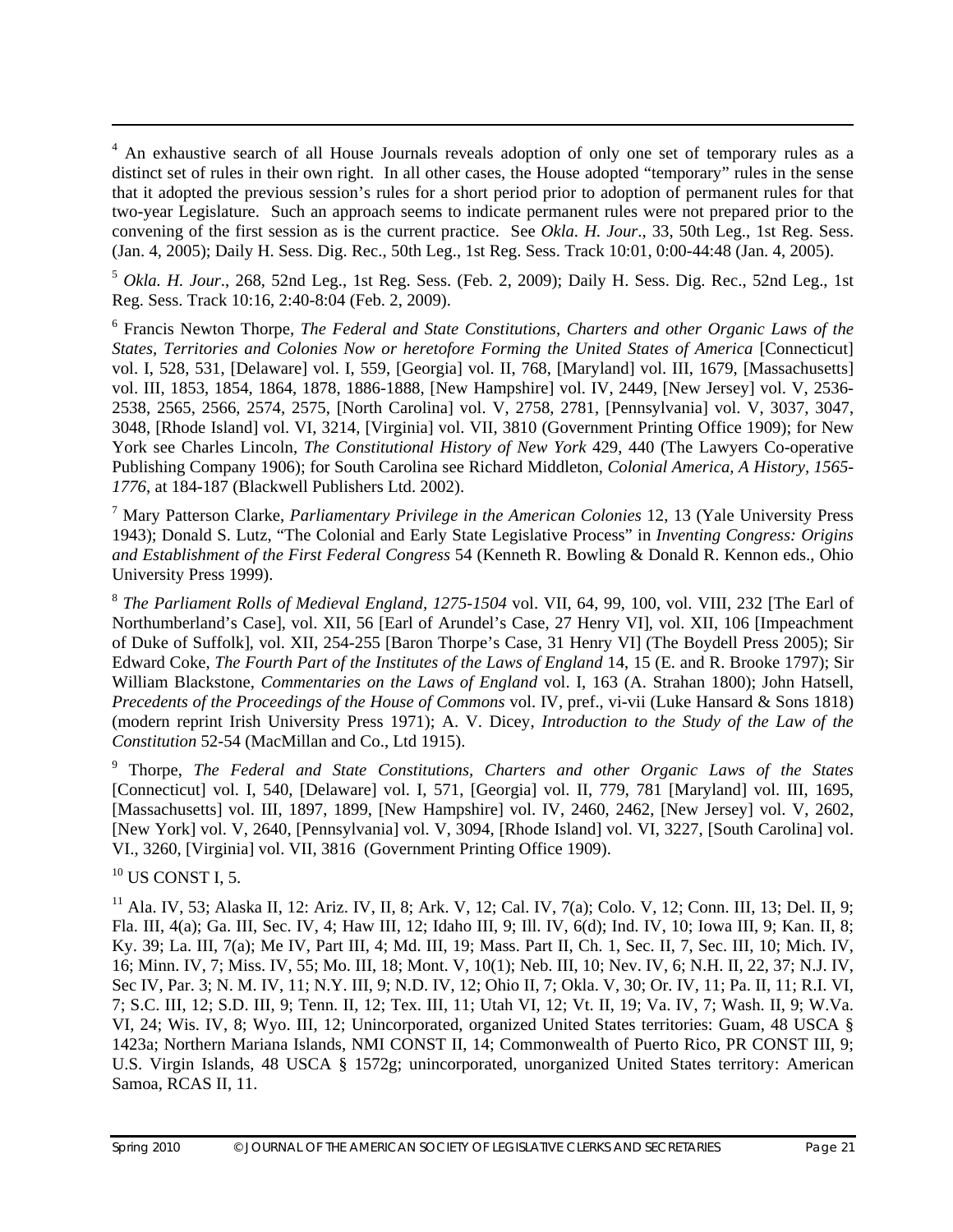<sup>12</sup> *In re INITIATIVE PETITION NO. 348*, 1991 OK 110, 820 P.2d 772, 780 (1991) footnote 21 contains discussion of the Guaranty Clause, US CONST IV, 4, and adopts the factor of "textual commitment" when determining whether a question is political as set forth by the United States Supreme Court in *Baker v. Carr*, 369 U.S. 186, 217 (1962).

<sup>13</sup> *Shea v. Shea*, 537 P.2d 417, 418 (1975).

<sup>14</sup> WEBSTER'S THIRD NEW INTERNATIONAL DICTIONARY 616, 1396 (ed. 1993); BLACK'S LAW DICTIONARY, 1357 (8th ed. 2004).

15 See *Shaw v. Grumbine*, 278 P. 311, 315 (1929); *Wimberly v. Deacon*, 144 P.2d 447, 450 (1943).

16 The will of the people is expressed in the various provisions of the state's organic law. See *City of Sapulpa v. Land*, 101 Okla. 22, 223 P. 640, 644 (1924); *Dank v. Benson*, 5 P.3d 1088, 1090 (Okla. 2000).

17 H. W. Dodds, *Procedure In State Legislatures* 12, 13 (The American Academy of Political and Social Science 1918).

 $^{18}$  OK CONST IV, 1.

 $\overline{a}$ 

 $19$  OK CONST V, 30.

 $20$  The Court is without authority to interject itself into the legislative process [assigned by the Constitution to the House] by directing how that body shall conduct its business, *Dank v. Benson*, 5 P.3d 1088, 1092 (Okla. 2000).

The Legislature has power and right to determine for itself when moment of time has arrived for adjournment of a legislative day, subject to the rule of reason, *Davis v. Thompson*, 721 P.2d 789, 792, 793 (Okla. 1986), *Bellmon v. Barker*, 760 P.2d 813, 814 (Okla. 1988).

The Legislature decides fiscal policy and the Court may not direct legislative decision-making, *Calvey v. Daxon*, 997 P.2d 164, 171, 172 (Okla. 2000), *Oklahoma Education Association v. State ex rel. State Legislature*, 158 P.3d 1058, 1065 (Okla. 2007). The Legislature's policy-making power specifically includes determination of policies related to public education. Id. at 1065, 1066.

<sup>21</sup> With its rules Congress cannot ignore constitutional restraints or violate fundamental rights, and there should be a reasonable relation between the mode or method of proceeding established by the rule and the result which is sought to be attained. Within these limitations all matters of method are open to the determination of the house, and it is no impeachment of the rule to say that some other way would be better, more accurate or even more just. Within the limitations suggested, the power to make rules is absolute and beyond the challenge of any other body or tribunal, *U.S. v. Ballin*, 144 U.S. 1, 5 (1892).

The courts accept as passed all bills authenticated in the manner provided by Congress, *Field v. Clark*, 143 U.S. 649, 672 (1892).

If the question of construction of Senate rules affects persons other than members of the Senate, the question presented may be decided by the courts, *U.S. v. Smith*, 286 U.S. 6, 33 (1932).

Conviction for perjury held to be violation of fundamental rights because committee rules required presence of quorum; committee lacked quorum at time perjured testimony was offered falling short of a "duly constituted tribunal," *Christoffel v. U.S.*, 338 U.S. 84, 90 (1949).

Conviction for contempt of Congress based on refusal to answer questions at a subcommittee hearing reversed because committee failed to comply with its own rules, *Yellin v. U.S.*, 374 U.S. 109, 123, 124 (1963).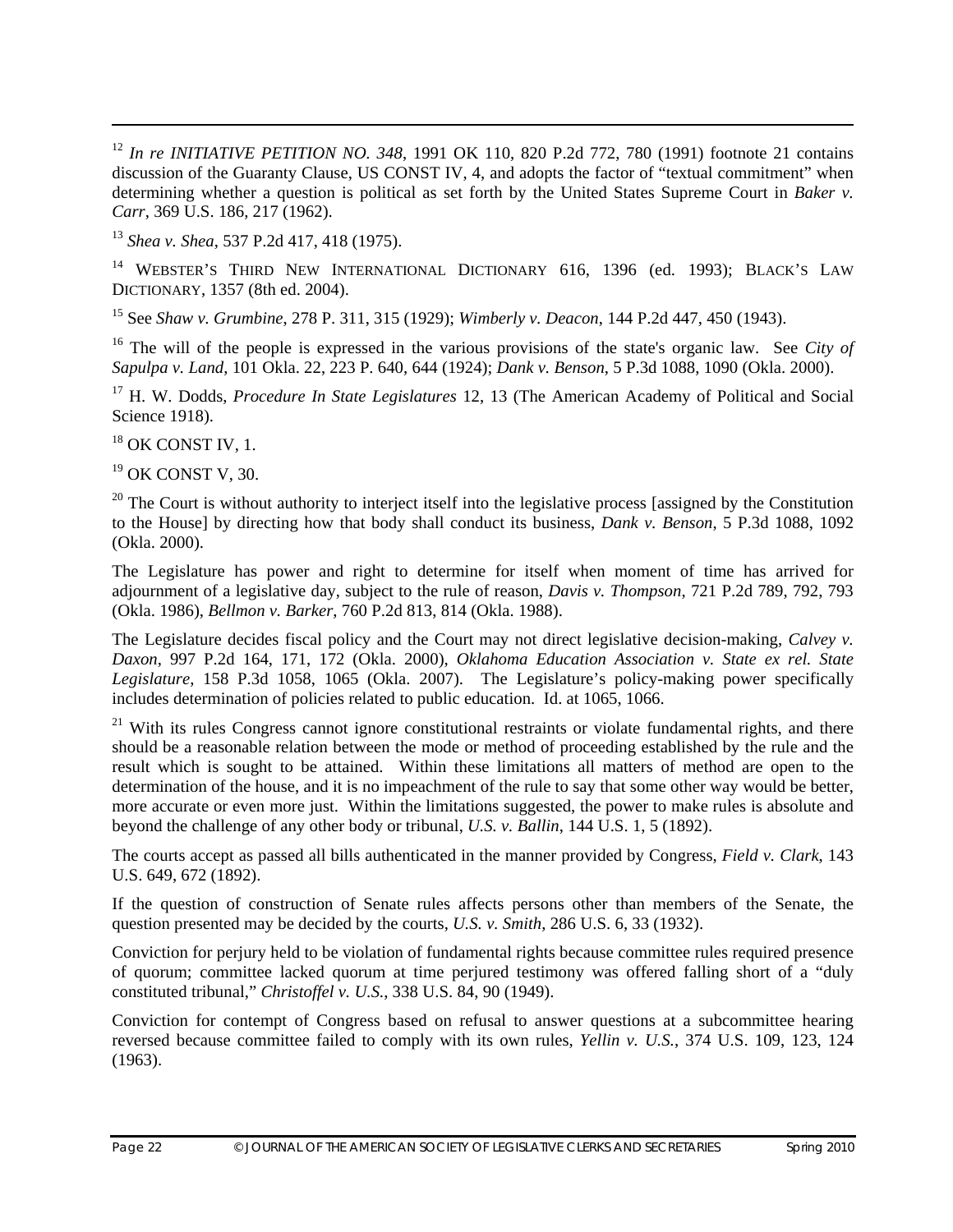*Cf*. *Brown v. Hansen*, 973 F.2d 1118 (C.A.3, V.I. 1992); *Birmingham-Jefferson Civic Center Authority v. City of Birmingham*, 912 So.2d 204 (Ala. 2005); *Mission Hospital Regional Medical Center v. Shewry*, 168 Cal.App.4th 460 (C.A. 3, Cal. 2008); Att'y Gen op. 05-1, 2005 WL 1378063 (HI).

<sup>22</sup> *MASON'S MANUAL OF LEGISLATIVE PROCEDURE* 36 § 39(6) (National Conference of State Legislatures 2000); *Cf. Hind's Prec., H. of Rep.,* Ch. 141 §§ 6758-6759, 887 (G.P.O. 1907); *Cannon's Prec., H. of Rep.,* Ch. 271 § 3386, 831 (G.P.O. 1936); *Deschler's Prec., H. of Rep.,* Ch. 1 § 1, 6 (G.P.O. 1976); Josef Redlich, *The Procedure of the House of Commons* vol. II, 4-6 (Archibald Constable & Co. Ltd. 1908).

<sup>23</sup> *Cf. Okla. Terr. H. Jour.*, 49, 1st Sess. (1890); *Okla. Terr. H. Jour.*, 55, 1st Sess. (1893); *Okla. Terr. H. Jour.*, 294, 1st Sess. (1895); *Okla. Terr. H. Jour.*, 503, 1st Sess. (1897); *Okla. Terr. H. Jour.*, 18-19, 1st Sess. (1899); *Okla. Terr. H. Jour.*, 50, 1st Sess. (1901); *Okla. Terr. H. Jour.*, 85, 1st Sess. (1903); *Okla. Terr. H. Jour.*, 71, 1st Sess. (1905); *Okla. H. Jour.*, 47, 1st Leg., 1st Reg. Sess. (1907); *Okla. H. Jour.*, 58, 2nd Leg., 1st Reg. Sess. (1909); *Okla. H. Jour.*, 56, 3rd Leg., 1st Reg. Sess. (1911); *Okla. H. Jour.*, 339, 4th Leg., 1st Reg. Sess. (1913); *Okla. H. Jour.*, 203, 5th Leg., 1st Reg. Sess. (1915); *Okla. H. Jour.*, 18, 6th Leg., 1st Reg. Sess. (1917); *Okla. H. Jour.*, 91, 8th Leg., 1st Reg. Sess. (1921); *Okla. H. Jour.*, 135, 9th Leg., 1st Reg. Sess. (1923); *Okla. H. Jour.*, 300, 10th Leg., 1st Reg. Sess. (1925); *Okla. H. Jour.*, 454, 11th Leg., 1st Reg. Sess. (1927); *Okla. H. Jour.*, 158, 12th Leg., 1st Reg. Sess. (1929); *Okla. H. Jour.*, 480, 13th Leg., 1st Reg. Sess. (1931); *Okla. H. Jour.*, 338, 14th Leg., 1st Reg. Sess. (1933); *Okla. H. Jour.*, 204, 15th Leg., 1st Reg. Sess. (1935); *Okla. H. Jour.*, 602, 16th Leg., 1st Reg. Sess. (1937); *Okla. H. Jour.*, 233, 17th Leg., 1st Reg. Sess. (1939); *Okla. H. Jour.*, 263, 18th Leg., 1st Reg. Sess. (1941); *Okla. H. Jour.*, 492, 19th Leg., 1st Reg. Sess. (1943); *Okla. H. Jour.*, 118, 20th Leg., 1st Reg. Sess. (1945); *Okla. H. Jour.*, 20, 22nd Leg., 1st Reg. Sess. (1949); *Okla. H. Jour.*, 118, 23rd Leg., 1st Reg. Sess. (1951); *Okla. H. Jour.*, 7, 24th Leg., 1st Reg. Sess. (1953); *Okla. H. Jour.*, 7, 25th Leg., 1st Reg. Sess. (1955); *Okla. H. Jour.*, 12, 26th Leg., 1st Reg. Sess. (1957); *Okla. H. Jour.*, 11, 27th Leg., 1st Reg. Sess. (1959); *Okla. H. Jour.*, 9, 28th Leg., 1st Reg. Sess. (1961); *Okla. H. Jour.*, 9, 29th Leg., 1st Reg. Sess. (1963); *Okla. H. Jour.*, 6, 30th Leg., 1st Reg. Sess. (1965); *Okla. H. Jour.*, 6, 31st Leg., 1st Reg. Sess. (1967); *Okla. H. Jour.*, 10, 32nd Leg., 1st Reg. Sess. (1969); *Okla. H. Jour.*, 7, 33rd Leg., 1st Reg. Sess. (1971); *Okla. H. Jour.*, 8, 34th Leg., 1st Reg. Sess. (1973); *Okla. H. Jour*., 8, 35th Leg., 1st Reg. Sess. (1975); *Okla. H. Jour.*, 89, 36th Leg., 1st Reg. Sess. (1977); *Okla. H. Jour.*, 225, 37th Leg., 1st Reg. Sess. (1979); *Okla. H. Jour.*, 80, 38th Leg., 1st Reg. Sess. (1981); *Okla. H. Jour.*, 103, 39th Leg., 1st Reg. Sess. (1983); *Okla. H. Jour.*, 295, 40th Leg., 1st Reg. Sess. (1985); *Okla. H. Jour.*, 141, 41st Leg., 1st Reg. Sess. (1987); *Okla. H. Jour.*, 112, 42nd Leg., 1st Reg. Sess. (1989); *Okla. H. Jour.*, 316, 43rd Leg., 1st Reg. Sess. (1991); *Okla. H. Jour.*, 8, 44th Leg., 1st Reg. Sess. (1993); *Okla. H. Jour.*, 40, 45th Leg., 1st Reg. Sess. (1995); *Okla. H. Jour.*, 1383, 47th Leg., 1st Reg. Sess. (1999); *Okla. H. Jour.*, 24, 48th Leg., 1st Reg. Sess. (2001); *Okla. H. Jour.*, 23, 49th Leg., 1st Reg. Sess. (2003); *Okla. H. Jour.*, 54, 50th Leg., 1st Reg. Sess. (2005); *Okla. H. Jour.*, 256, 51st Leg., 1st Reg. Sess. (2007).

### $24$  Id.

 $\overline{a}$ 

<sup>25</sup> *Mason's Manual of Legislative Procedure* in creation, approach and function is a guidebook to parliamentary practice in the state legislatures of the United States and is updated on a decennial basis by a commission comprised of members representing a broad cross-section of state legislatures and professional experience; see also *Okla. H. Rules*, § 9.2 (32nd Leg.); *Okla. H. Rules*, § 9.2 (33rd Leg.); *Okla. H. Rules*, § 9.2 (34th Leg.); *Okla. H. Rules*, § 11.2 (35th Leg.); *Okla. H. Rules*, § 11.2 (36th Leg.); *Okla. H. Rules*, § 25.3 (37th Leg.); *Okla. H. Rules*, § 25.3 (38th Leg.); *Okla. H. Rules*, § 25.3 (39th Leg.); *Okla. H. Rules*, § 25.3 (40th Leg.); *Okla. H. Rules*, § 25.3 (41st Leg.); *Okla. H. Rules*, § 25.3 (42nd Leg.); *Okla. H. Rules*, § 25.3 (43rd Leg.); *Okla. H. Rules*, § 25.3 (44th Leg.); *Okla. H. Rules*, § 25.3 (45th Leg.); *Okla. H. Rules*, § 25.3 (46th Leg.); *Okla. H. Rules*, § 25.3 (47th Leg.); *Okla. H. Rules*, § 25.3 (48th Leg.); *Okla. H. Rules*, § 25.3 (49th Leg.); *Okla. H. Rules*, § 14.2 (50th Leg.); *Okla. H. Rules*, § 14.2 (51st Leg.).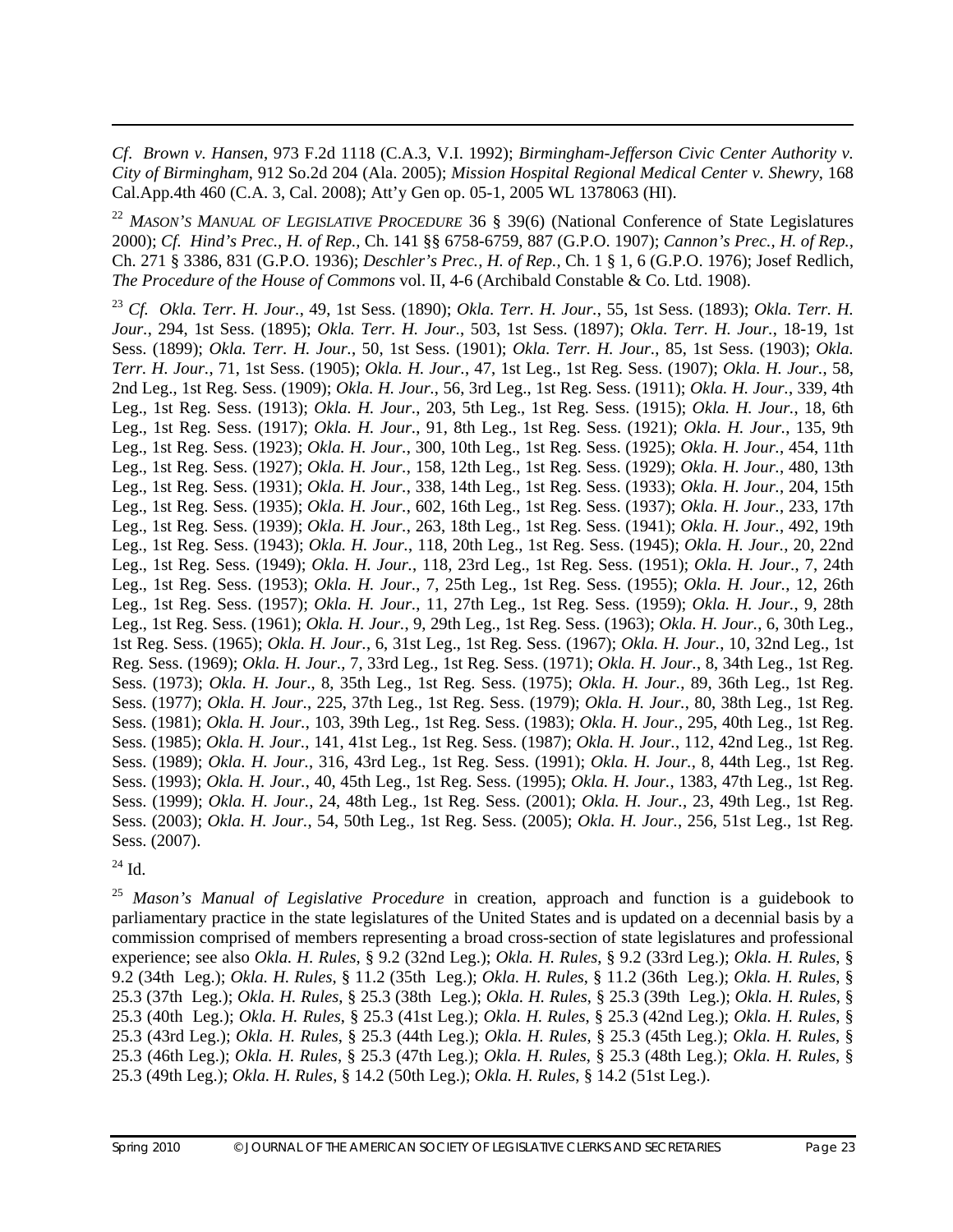<sup>26</sup> *MASON'S MANUAL OF LEGISLATIVE PROCEDURE* 36 § 39(6) (National Conference of State Legislatures 2000); see also Cushing, Luther Stearns, *ELEMENTS OF THE LAW AND PRACTICE OF LEGISLATIVE ASSEMBLIES OF THE UNITED STATES OF AMERICA* 312 § 792, 793 (Little, Brown and Co. 1856); *U.S. H. Jour.,* 36, 27th Cong., 1st Sess. (June 3, 1841); *Cong. Globe*, 18, 27th Cong., 1st Sess. (June 3, 1841).

<sup>27</sup> *Mason's*, 37-40 §§ 42, 43.

<sup>28</sup> *Okla. H. Jour*., 1-6, 52nd Leg., 1st Reg. Sess. (Jan. 6, 2009).

 $29$  OK CONST V, 30.

<sup>30</sup> *Okla. H. Jour*., 35, 52nd Leg., 1st Reg. Sess. (Jan. 6, 2009); *Okla. H. Jour*., 37, 52nd Leg., 1st Reg. Sess. (Feb. 2, 2009); OK CONST Art. V § 26.

31 Id.

 $\overline{a}$ 

<sup>32</sup> *Okla. H. Jour*., 35, 52nd Leg., 1st Reg. Sess. (Jan. 6, 2009).

<sup>33</sup> *Okla. H. Jour*., 37, 52nd Leg., 1st Reg. Sess. (Feb. 2, 2009).

 $34$  Representative Tad Jones (R) (HD 9, Claremore).

35 Id. at 270.

36 Daily H. Sess. Dig. Rec., 52nd Leg., 1st Reg. Sess. Track 10:16, 32:18-55:29 (Feb. 2, 2009).

<sup>37</sup> *Okla. H. Jour*., 270, 52nd Leg., 1st Reg. Sess. (Feb. 2, 2009).

 $38$  Id.

39 OK CONST V, 30.

<sup>40</sup> *Okla. H. Jour*., 268-295, 52nd Leg., 1st Reg. Sess. (Feb. 2, 2009).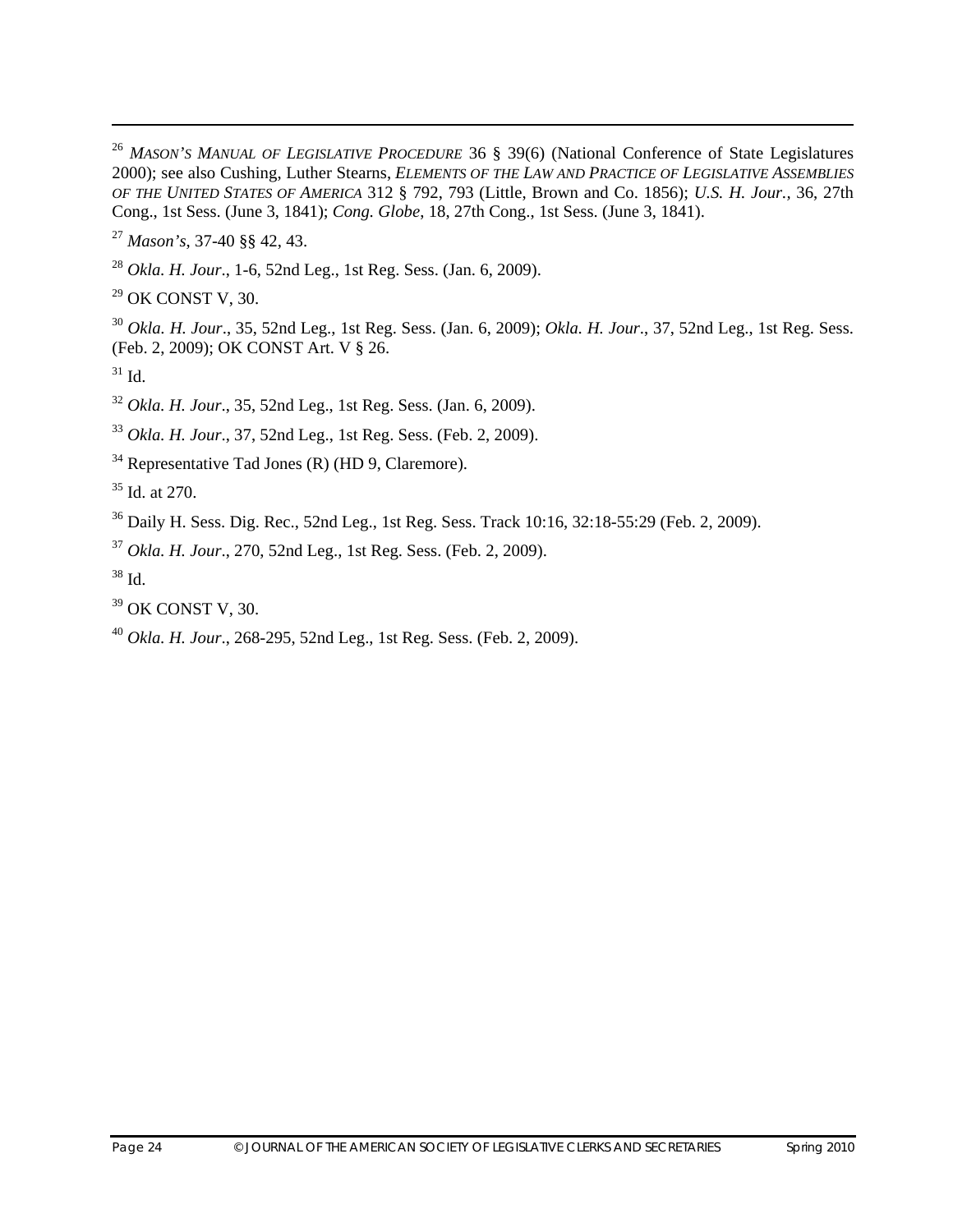## **Too Much Work, Not Enough Time:**

A Virginia Case Study in Improving the Legislative Process

*Robert J. Austin, Ph.D., Manager, Special Projects Division of Legislative Services, Virginia Legislature* 

"[O]ne of the major challenges of lawmaking is squeezing everything into a finite calendar."1

When the Virginia House of Delegates adopted its Rules for the 2008-2010 legislative biennium, a new feature was a limit on the absolute number of bills that House members could introduce in the regular session of odd-numbered years. This was but the latest in a series of steps taken over the past decade by Virginia's part-time, citizen legislature in an effort to manage an extensive workload within narrow time limits. Virginia's experience over the last decade may be of comparative interest to other part-time, citizen legislatures that have been engaged in similar activity and instructive for others that are looking for ways to control their time.

Virginia ranks twelfth in population size among all states and its legislature consequently faces a complex and lengthy legislative agenda each year. The volume of legislation the Virginia General Assembly considers in a two-year cycle places it among the busier state legislative bodies.<sup>2</sup> Further, Virginia's legislative deliberations are compressed into a limited time frame, especially when compared with most states of comparable size. A majority of the 15 most populous states have virtually unlimited sessions and none are more restrictive than Virginia.<sup>3</sup>

Ten years ago, the Virginia General Assembly directed its Joint Rules Committee to study ways to improve the legislative process and maintain the citizen legislature and to report its recommendations to the 2001 Session of the General Assembly.<sup>4</sup> The Assembly at the same time created a Citizens Advisory Board to assist the Joint Rules Committee in its work. In June 2000, the Joint Rules Committee contracted with the National Conference of State Legislatures to conduct a study of the legislative process in Virginia, "prompted by concerns legislators have with conducting their business in the most efficient and effective manner and maintaining their parttime status."<sup>5</sup> The scope of the study included maintaining a citizen legislature, promoting full and open consideration of issues, and increasing public accessibility to the legislative process.<sup>6</sup>

The Joint Rules Committee did not file an official report of its deliberations with the 2001 General Assembly, instead allowing the reports of the Citizens Advisory Board<sup>7</sup> and the NCSL to stand on their own.8 The absence of an official response, however, was not an indication that legislative reforms would not be forthcoming. The Joint Rules Committee incorporated some of the recommendations into the joint procedural resolution for the 2001 session, other recommended changes in committee restructuring and related matters were initiated by the leadership of the separate chambers in 2002, and still other changes have ensued from time to time over the last decade. The purpose of this article is to highlight and assess the effects of a few major steps rather than review the full range of study recommendations and legislative responses.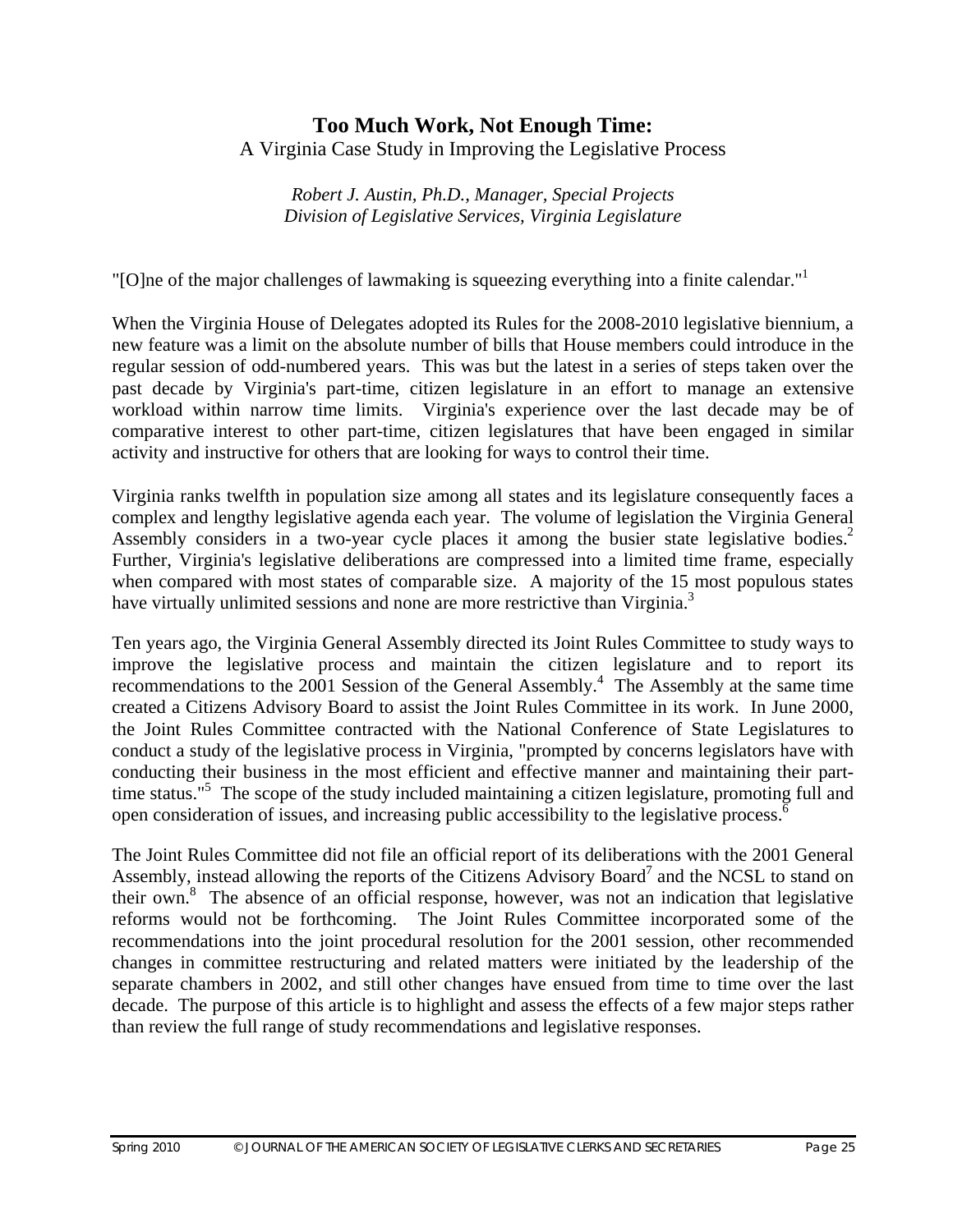#### Historical Perspective: Annual Sessions and Legislative Continuity

Historically, the Virginia General Assembly met in even-numbered years for sessions of 60 calendar days. When Virginia adopted a new constitution in 1971, the major change in the legislative article was to move the Virginia General Assembly from a biennial to annual legislative schedule. An advisory Commission on Constitution Revision, which was established by the 1968 General Assembly and whose members were appointed by the Governor, had recommended retaining the biennial session tradition.<sup>9</sup> The Commission recognized the growing problems that the General Assembly encountered in attempting to accomplish its work within the 60 calendar day session, noting that the number of bills per session had increased by almost 50 percent between 1956 (1,154 bills) and 1968 (1,724 bills).<sup>10</sup> "That members of the General Assembly have too many bills to consider in too short a time, and that they cannot give proposed legislation the mature consideration they would wish is  $\dots$  clear," concluded the Commission.<sup>11</sup>

However, the Commission rejected the idea of annual sessions, with the "off-year" session being limited to budgetary and other specified matters because, in the words of the Commission, "experience in other states reveals that such sessions prove an unworkable and unstable half-way station . . . to full fledged annual sessions."12 The Commission's compromise recommendation to address the evident legislative dilemma was to increase the length of the biennial session from 60 to 90 days.

The General Assembly, in proposing the final version of the new constitution, and the voters in ratifying it, instead chose the annual session alternative without any subject matter limitations on either session. Consequently, the Constitution now provides that the Virginia General Assembly will meet for 60 calendar days in even-numbered years and 30 calendar days in odd-numbered years, with authority to extend either or both sessions up to 30 additional calendar days.<sup>13</sup> The two sessions commonly are referred to as the "long" and "short" sessions, respectively. The long session is in even-numbered years to follow Virginia's odd-numbered year election schedule for state legislators and statewide officials. Virginia's biennial budgets also are adopted at long sessions. The practice since annual sessions began has been to schedule the short session for 46 days. The long sessions in some years have been extended by one to five days to conclude the business of the session, usually to reach agreement on the biennial budget, but the understanding has been that the 60-day limit will be maintained.

## Trends in Legislative Workload

Table 1 reflects the trends in the volume of bills that have made up the General Assembly's workload since the advent of annual sessions. There is no obvious explanation for the actual decline in the volume of legislation introduced during the 1980s.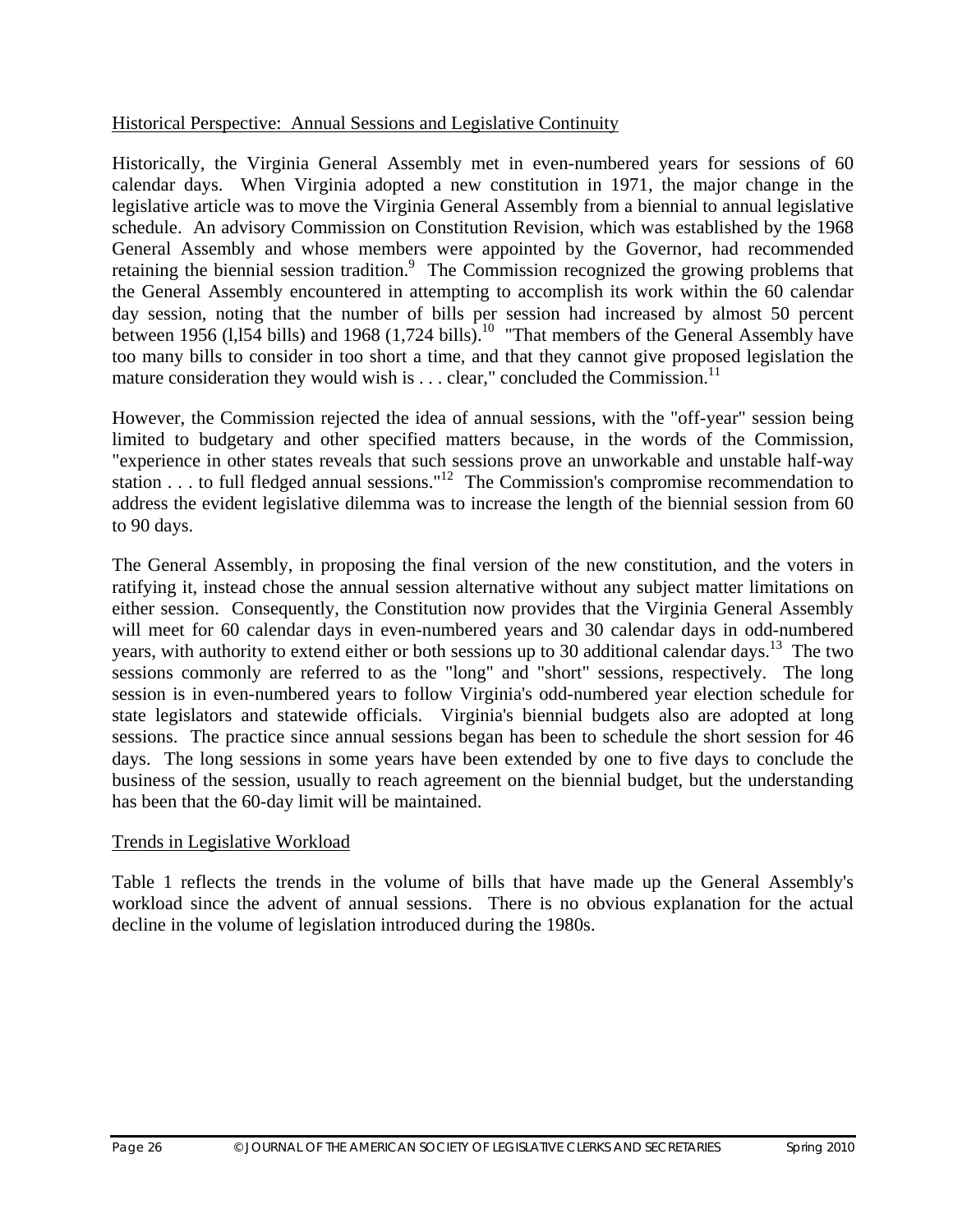#### Table 1

| Decade    | Long<br>Session | Rate of<br>Change | <b>Short</b><br>Session | Rate of<br>Change | Short as<br>Percent of<br>Long |
|-----------|-----------------|-------------------|-------------------------|-------------------|--------------------------------|
| 1972-1980 | 1686            |                   | 1203                    |                   | 71.4%                          |
| 1981-1990 | 1459            | $(-)$ 13.4%       | 1151                    | $(-)$ 4.3%        | 78.9%                          |
| 1991-2000 | 2085            | $(+)$ 42.9%       | 1735                    | $(+)$ 33.7%       | 83.2%                          |
| 2001-2010 | 2221            | $(+) 6.5\%$       | 2076                    | $(+)$ 19.7%       | 93.5%                          |

Average Volume of Bills Introduced by Decade, Long and Short Sessions<sup>14</sup>

To an extent, the legislative agenda during the 1970s may have been expanded as an urban Virginia moved to address a range of issues that had been pent up by the Commonwealth's historically limited approach to government. However, the most striking fact demonstrated in the table is the explosive growth of legislation during the 1990s. It illuminates the initiatives taken by the leadership of the General Assembly in 2000 to find ways of coping with the burgeoning workload, and perhaps to restrain its growth, in order to make the constitutionally established time frames work.

Also notable in Table 1 is the volume of legislation considered in the short sessions. Since the Revision Commission had discussed a limited off-year session, the notion gained some currency that the odd-year "short" session would be limited in scope to mid-point adjustments to the biennial budget, bills continued under "legislative continuity" from the prior long session, and those public policy issues too pressing to defer until the next session. In fact, however, the Constitution did not specify such limits nor has the General Assembly from the outset limited itself in the procedural resolutions scheduling the "short" sessions.

Table 1 indicates that, while legislators were modestly restrained in the first few short sessions, the volume of short session legislation has gained steadily on that of the long session. In the last decade the short session has nearly matched the long session in total volume of bills. Had more of the legislation carried over from the long session actually been taken up in the ensuing short session, a process described below, there would in fact be little to distinguish the workload of the two sessions.

## Legislative Continuity and Carry Over Legislation

The ability to continue or "carry over" legislation from the first, long session to the short, second session in the session cycle between legislative elections was a feature of legislative continuity that accompanied the move to annual sessions. As the NCSL explained in its study, the carry over device in other states traditionally provided true continuity by having bills listed on the second year legislative calendar at the same point from which they were continued from the first session.<sup>15</sup> Virginia's carry over practice from the outset has not followed that pattern.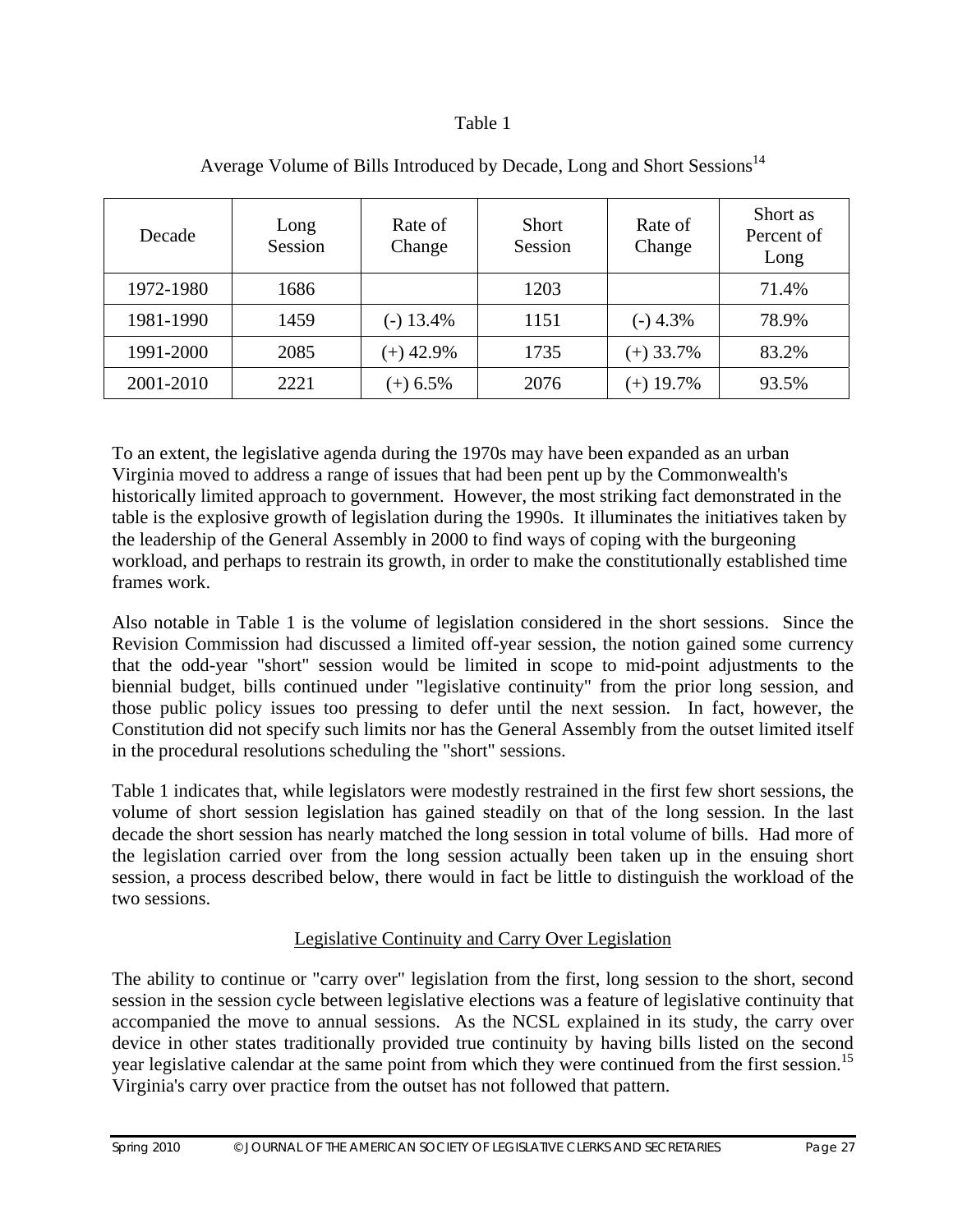Most carry over actions occur at the committee stage in Virginia; only in rare instances is a bill sent back from the floor to be carried over in committee. In the initial two decades of annual sessions, the deadline for committee action on carry over legislation as set in the even-year procedural resolution was a week after the beginning of the next, short session, allowing committees a week to take up these measures. The likelihood of success in committee in early years has not been calculated for each biennium, but a sampling of the statistics for selected years indicates that the percentage of carry over bills that made it to the chamber floor the next session was modest at best.<sup>16</sup>

Beginning with the 1994 session, the General Assembly procedural resolution shifted ground and required committees to take action on carry over bills on a set date in the December prior to the beginning of the next session. Bills not reported by that date would not be before the ensuing session and bills that would continue on the agenda could be clearly identified. This approach, coupled with on-line reporting of legislative statistics that began at the same time, make it easier to quantify the use of the carry over practice during the last decade and a half.

Table 2 shows clearly what has happened in this decade to what even in the 1990s was the modest utility of carry over. While bills might occasionally be continued because of the complexity of the issue or the need to refine further the legislative proposal, in practice to carry over a bill in Virginia has been an indication that the bill has failed. Most committees in recent years have in fact not met by the December deadline to take up carry over legislation.

Table 2 also reflects a decline each biennium over the last decade in the actual number of bills carried over. A decade ago, carry over action was the fate of fully one-fourth of all legislation introduced in even-year sessions. In contrast, the carry over has been the final action on roughly 12 percent of the bills introduced in each even-year session over the last three biennia. The reason for the decline in the use of the carry over procedure is open to interpretation. The high percentage of bills carried over during the 1990s could reflect that the General Assembly at that stage simply lacked the time otherwise to address all the legislation on its agenda. The decrease in numbers over this decade may be an admission by legislators that little will be done during the interim to affect the final outcome for carry over bills. It may simply be that today's legislators are more willing to kill legislation directly rather than apply the face-saving carry over procedure. Most likely, a combination of these factors has been at work.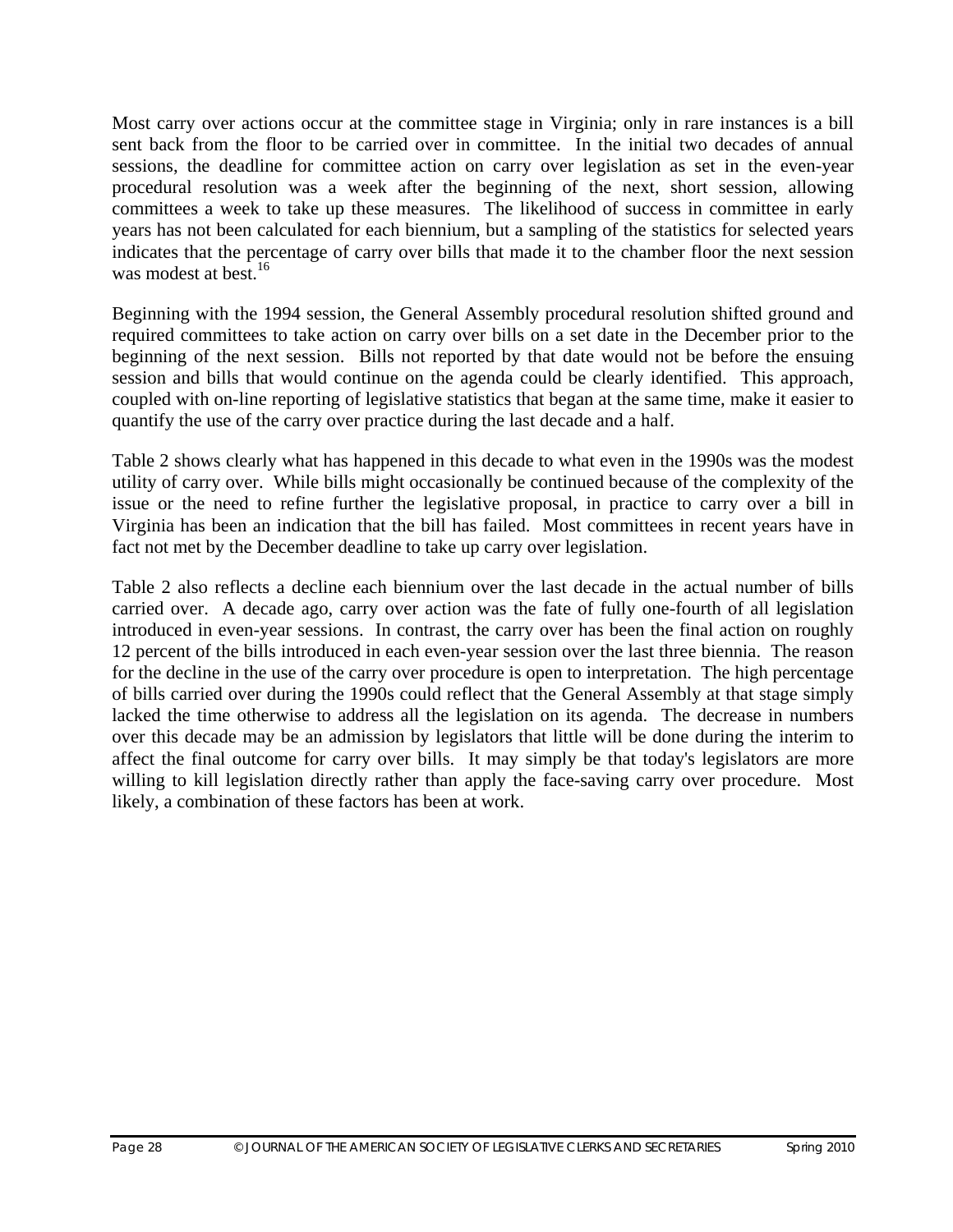| <b>Biennial Period</b> | <b>Bills Carried</b><br>Over in First<br>Session | <b>Carry Over Bills</b><br>Presented to<br><b>Second Session</b> | Percent   |
|------------------------|--------------------------------------------------|------------------------------------------------------------------|-----------|
| 1994-1995              | 257                                              | 42                                                               | 16%       |
| 1996-1997              | 504                                              | 37                                                               | 7%        |
| 1998-1999              | 562                                              | 61                                                               | 11%       |
| 2000-2001              | 528                                              | 31                                                               | 6%        |
| 2002-2003              | 472                                              | $\overline{2}$                                                   | $>1\%$    |
| 2004-2005              | 383                                              | 11                                                               | 3%        |
| 2006-2007              | 303                                              | 3                                                                | 1%        |
| 2008-2009              | 275                                              | $\overline{2}$                                                   | $>1\%$    |
| 2010-2011              | 257                                              | <b>NA</b>                                                        | <b>NA</b> |

Table 2 Use of the Bill Carry Over Option, 1994-2010

## A Decade of Reforms

The General Assembly has avoided the most obvious option that would allow more legislative time, namely to use its constitutional authority to extend the sessions up to 30 days in order to set sessions at 90 days in even-numbered years and 60 days in odd-numbered years. Instead, the General Assembly over the last decade has turned to other measures to control time and workload.

## Frontloading the Process: Prefiling and Session Bill Limits

The primary initiative taken by the General Assembly to better manage its workload, beginning with the 2001 session, has been to frontload the work through a combination of prefiling and insession bill introduction limits. The NCSL recommended in its 2000 report that the General Assembly expedite the legislative process by providing incentives to prefile legislation, suggesting that members be permitted to prefile an unlimited number of bills but be limited to an unspecified but low number of bills once the session convened.<sup>17</sup> This step, NCSL maintained, would give legislative staff more time to prepare bills for introduction and allow committees to begin work as soon as the session started rather than continue to experience the down time of the existing system, where bill preparation and introduction occupied most of the first week and a half of the session.

Prefiling had in fact been available to the Virginia General Assembly for 30 years, but the voluntary prefiling option had been little used.<sup>18</sup> Only twice between 1970 and 1999 did prefiling rise above five percent and never more than 7.8 percent of all bills for even-year sessions. Oddyear sessions, offering a longer prefiling period, showed somewhat better usage, but again only on two occasions did prefiled bills exceed 10 percent of all bills, with 15.8 percent being the best showing. $^{19}$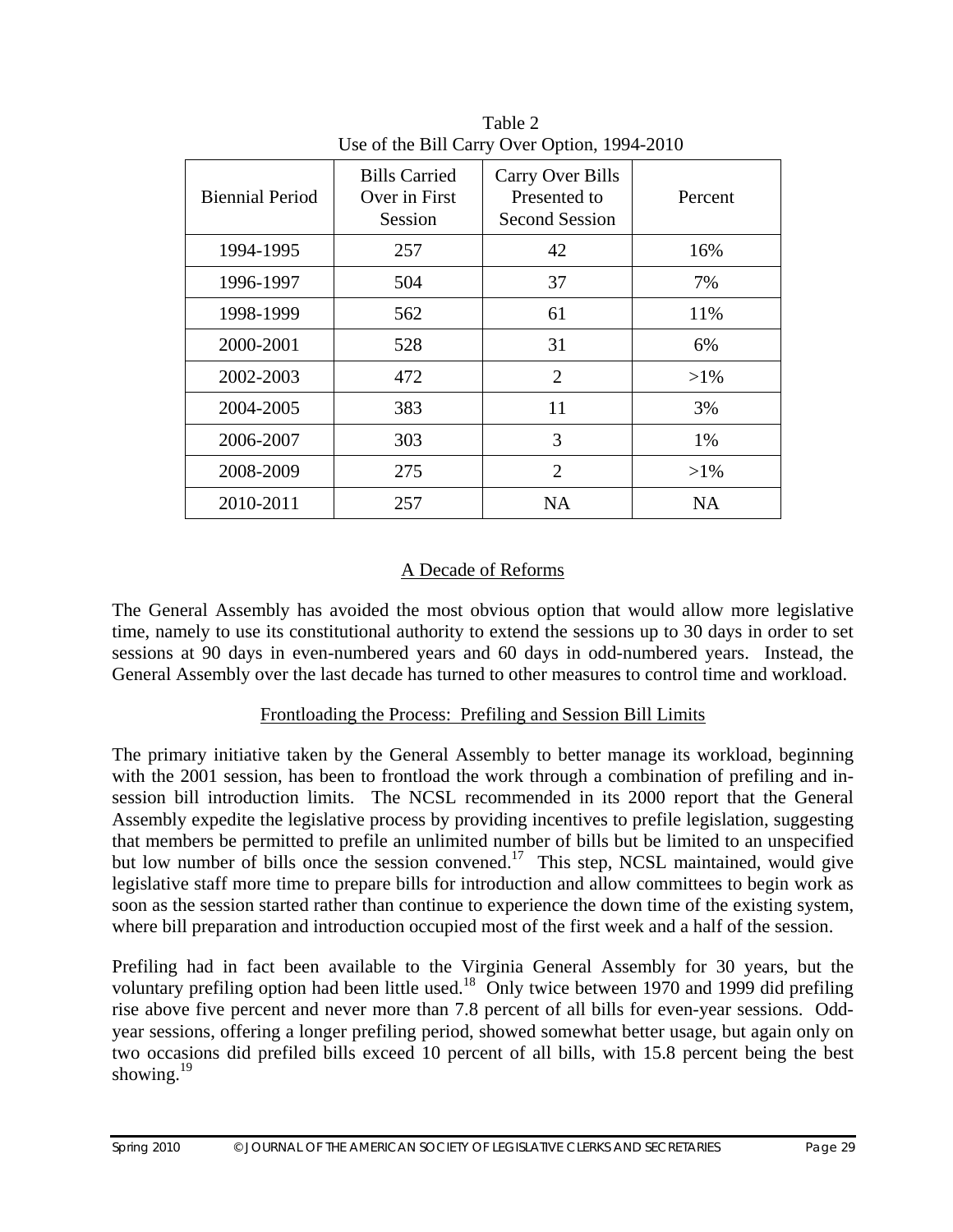Pursuant to the procedural resolution controlling the 2001 session, adopted by the Joint Rules Committee and approved by both houses, an unlimited number of bills could be prefiled but limits were set of six bills and substantive joint resolutions for House members and 10 such measures for



Senate members once the session convened.<sup>20</sup> The 2002 and each subsequent procedural resolution reduced the limits to five House and eight Senate bills, respectively. Graph 1 shows that the prefiling-session limit approach clearly has succeeded in Virginia. Most legislation now is available by the first day of the session. Committees can start work immediately, gaining at least a week of productive time, and can better plan their agendas. $21$ 

Prefiling did little to reduce the actual volume of legislation, however. The average number of bills introduced in the 2004 through 2008 sessions reflected only a three percent reduction from the total in 2000, the last session before prefiling began.

The House of Delegates took a step towards addressing this issue by imposing comprehensive bill introduction limits for the 2009 short session. House members were limited to a combined prefiled and session total of 15 bills; the House limit of 5 in-session bills remained and was to be counted against the overall total. $^{22}$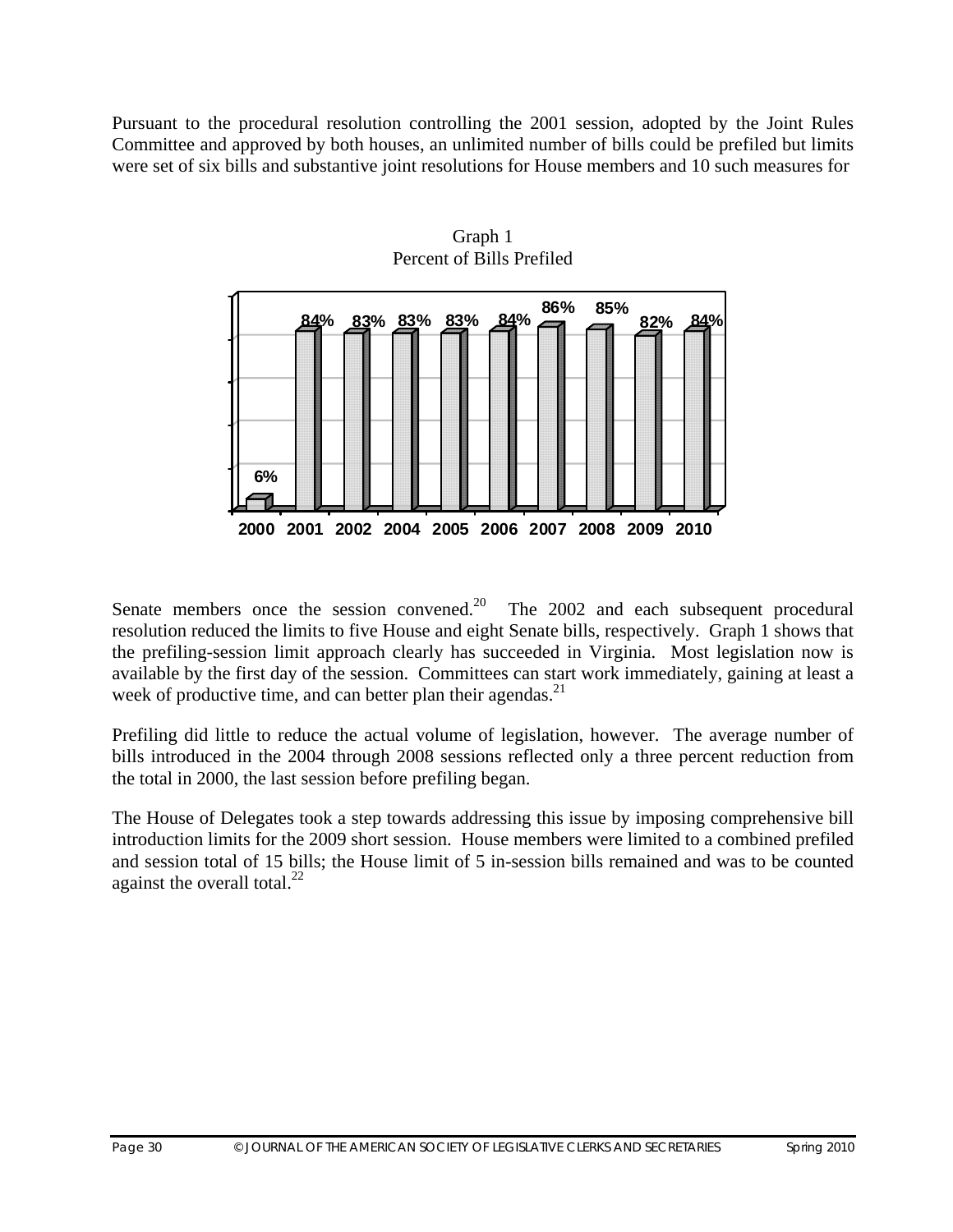Graph 2 Bill Volume 2004-2010



Graph 2 shows that the House limit had a measurable effect on the number of House bills introduced.23 The numbers for 2009 reflect a reduction of around 30 percent from the previous year and from the previous five-year average. (Parenthetically, it is impossible to determine whether any of the introduction load shifted to the Senate. There was also a drop in the number of Senate bills compared to a recent high of 800 in 2008, but an increase in Senate bills when 2009 is compared overall with the previous five-year average.) The absolute bill limit was retained when the 2010 House of Delegates adopted its set of rules for 2010-2011, so a pattern of limiting at least the odd-year short session may have been established

#### "Incorporating" Duplicate Legislation

The NCSL in 2000 determined that the introduction of duplicate bills added significantly to the General Assembly's volume of legislation.<sup>24</sup> A related issue was that many bills that failed in the first session were introduced again in the following second session.<sup>25</sup> The NCSL recommended that the General Assembly consider some aggressive measures to address these issues, such as prohibiting the introduction in the same biennium of bills identical or substantially identical to bills that already had been defeated. Another suggestion, in the case of duplicate House and Senate bills, was to act only on the bill that crossed to the other house first and to halt consideration of all companion measures.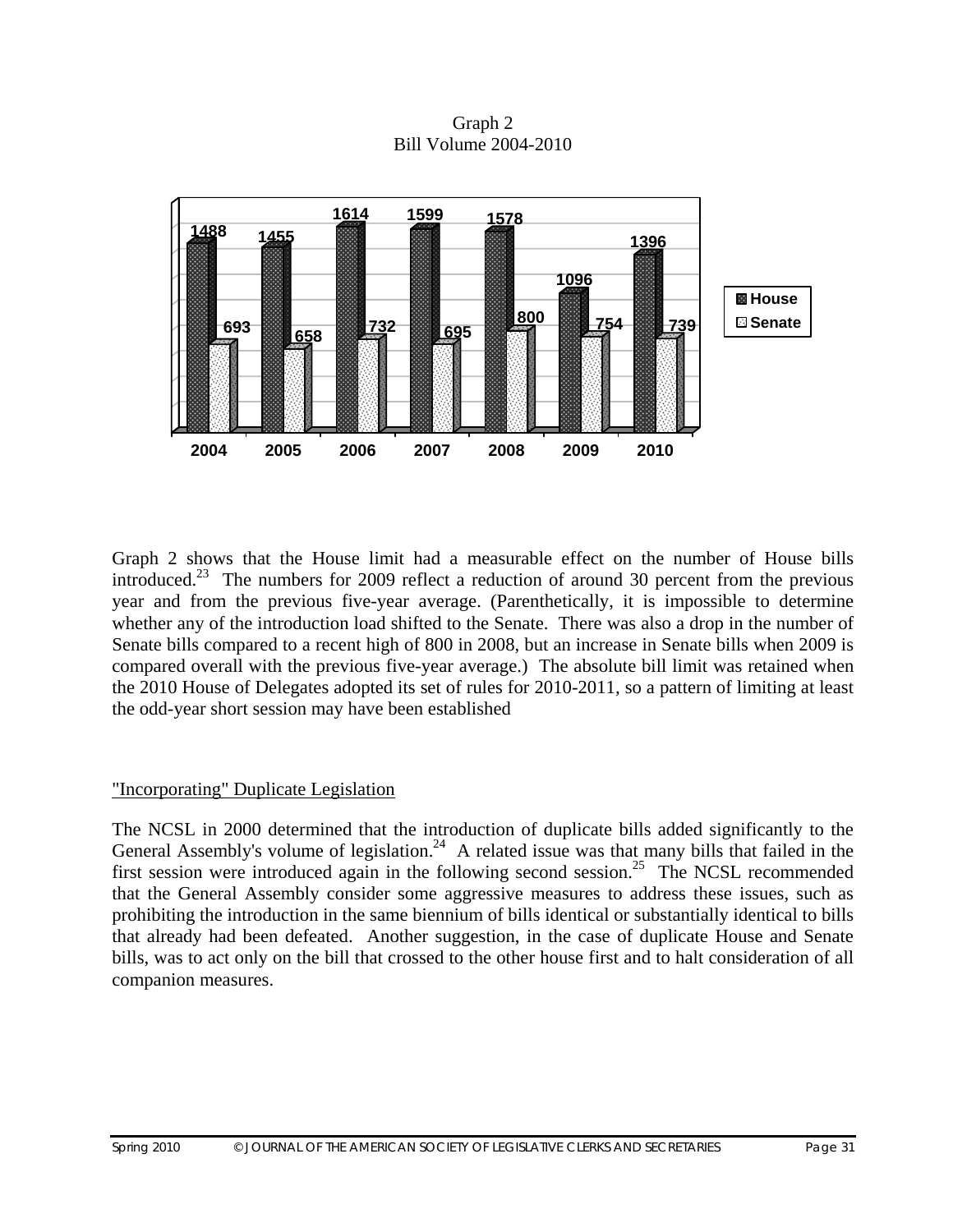The General Assembly has not been willing to impose extensive restrictions of this nature. It has found useful one option mentioned in the NCSL report, that of consolidating identical or similar bills. (The General Assembly actually had begun to use this procedure before the NCSL study.) Known in Virginia as "incorporation," several bills may be "rolled into" one bill that moves forward as a substitute, with the bill numbers and patrons of the measures that are being incorporated into it being identified. A bill so incorporated may be identical to the prevailing bill, it may offer alternatives on the issue addressed by the main bill and at least part of its proposal is included in the main vehicle, or none of the provisions of the bill may make their way into the prevailing bill but by being incorporated the bill is recognized as having addressed the same or similar issue. The summary statistics for each session posted on the Virginia Legislative Information System do not report incorporated bills as a separate category. A review of all legislation for the 2010 session shows that the last action on 90 House and 53 Senate bills, or approximately seven percent of each house's legislation, was to incorporate them into other measures. The incorporation procedure thus does play some part in managing the session workload.

Evidence was presented earlier that the procedure allowing bills to be continued from the first to the second session in the legislative biennium almost exclusively has become a method of killing legislation (See Table 2). The carry over process thus affords the General Assembly a way to regulate its workload by removing several hundred bills from the cycle without having to deal with them extensively. However, there is a mitigating factor in judging the level of effectiveness of the practice in reducing workload. No rule prohibits the reintroduction at the subsequent session of a carry-over bill that "dies" due to the failure of a committee to act on it during the interim. Not all carry over bills in fact are removed from the biennial cycle; they simply reappear again in the second year, and some are perennial offerings.<sup>26</sup>

#### Committee Restructuring

Another finding by the NCSL in 2000 was the need to overhaul the committee structure, particularly in the House of Delegates. There were too many committees, subcommittees had proliferated, and a lack of unified scheduling led to multiple schedule conflicts for members. The resulting multiple committee and subcommittee responsibilities, the NCSL concluded, impaired the ability of members to control their time, develop expertise in an area, and focus on key issues.<sup>27</sup> Under the leadership of then Speaker of the House of Delegates, Vance S. Wilkins, Jr., and based on data collected by the staff of the Office of the House Clerk, the House committee structure was reformed for the  $2002$  legislative session.<sup>28</sup> The number of House committees was reduced from 20 to 14 by abolishing four committees and consolidating three others into one committee. No direct effort was made to limit the number of subcommittees. Whelan reported an initial reduction in subcommittees occasioned by the elimination of parent committees and action by several committee chairmen independently to reduce the number of subcommittees in their individual committees.29 The reductions proved temporary, however, and the number of permanent subcommittees in 2010 roughly matches that of 2000.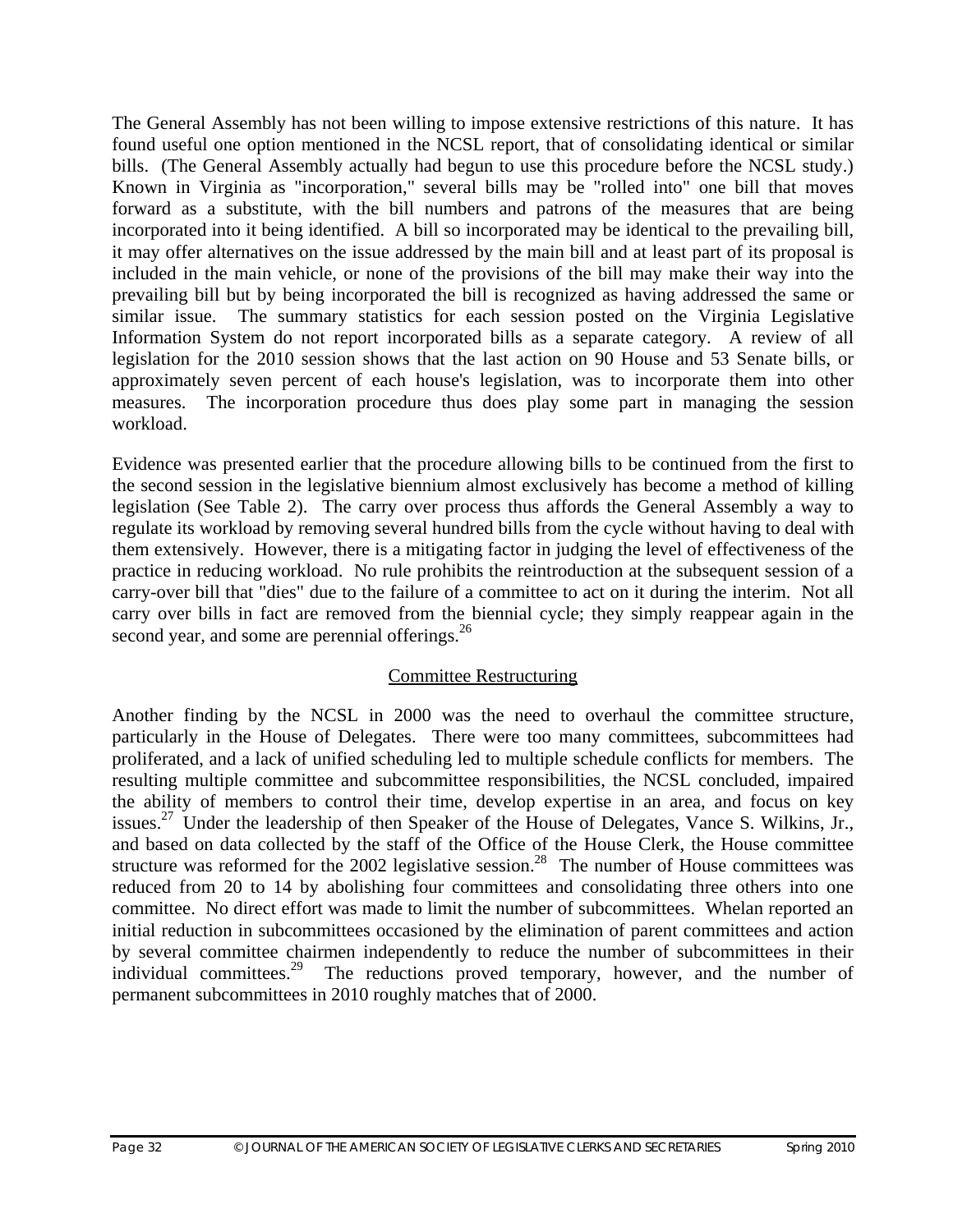A significant change also was made to the Rules in order to reduce scheduling conflicts:

Between the hours of 8:30 a.m. and 5:00 p.m., Monday through Friday, no subcommittee of a standing committee except for the Appropriations or Rules Committee shall meet opposite another standing committee unless the parent committee foregoes meeting at its designated time to allow its subcommittees to meet.<sup>30</sup>

The rule, unchanged since 2002, undoubtedly has extended the working day for legislators and staff, forcing subcommittees to meet as early as 7:00 a.m. and run late into the dinner hour at the end of the day. The benefits are reduced time conflicts both for legislators in attending to their own committee assignments and tending to their individual legislative packages and for those who are tracking the process of legislation.<sup>31</sup>

Earlier in this decade, Maddrea examined some indicators of the initial impact of committee reduction and committee-subcommittee restructuring in the House.<sup>32</sup> Under the new structure, House committees reported more than three times the number of bills during the first 15 session days than in recent prior sessions, with a concurrently greater amount of work accomplished on the floor early in the session. Further into the session, as House committees approached the deadline for acting on House bills, the committees were well ahead of the historical patterns for reporting bills.

One additional change of note to the House committee system was made in 2006 when the following language was added to House Rule 18:

The chairman shall have discretion to determine when, and if, legislation shall be heard before the committee. The chairman, at his discretion, may refer legislation for consideration to a subcommittee. If referred to a subcommittee, the legislation shall be considered by the subcommittee. If the subcommittee does not recommend such legislation by a majority vote, the chairman need not consider the legislation in the full committee.

Statistics from the 2010 General Assembly indicate that a negative action in subcommittee has become the final action for a significant percentage of legislation (Table 3). These bills were never docketed for full committee consideration.

|                        | Total<br>Failed in<br>House | Died on<br>House<br>Floor | Committee<br>Failed to<br>Report | Failed in<br>Full<br>Committee | Failed in<br>Subcommittee | Subcommittee<br>as Percent of<br>Fail to Report |
|------------------------|-----------------------------|---------------------------|----------------------------------|--------------------------------|---------------------------|-------------------------------------------------|
| House<br><b>Bills</b>  | 617                         | 8                         | 609                              | 324                            | 285                       | 47%                                             |
| Senate<br><b>Bills</b> | 93                          |                           | 86                               | 51                             | 35                        | 41%                                             |

Table 3 Last Action on Bills Failing in House of Delegates, 2010 Session\*

\*Carry Over is not counted as failing and are excluded.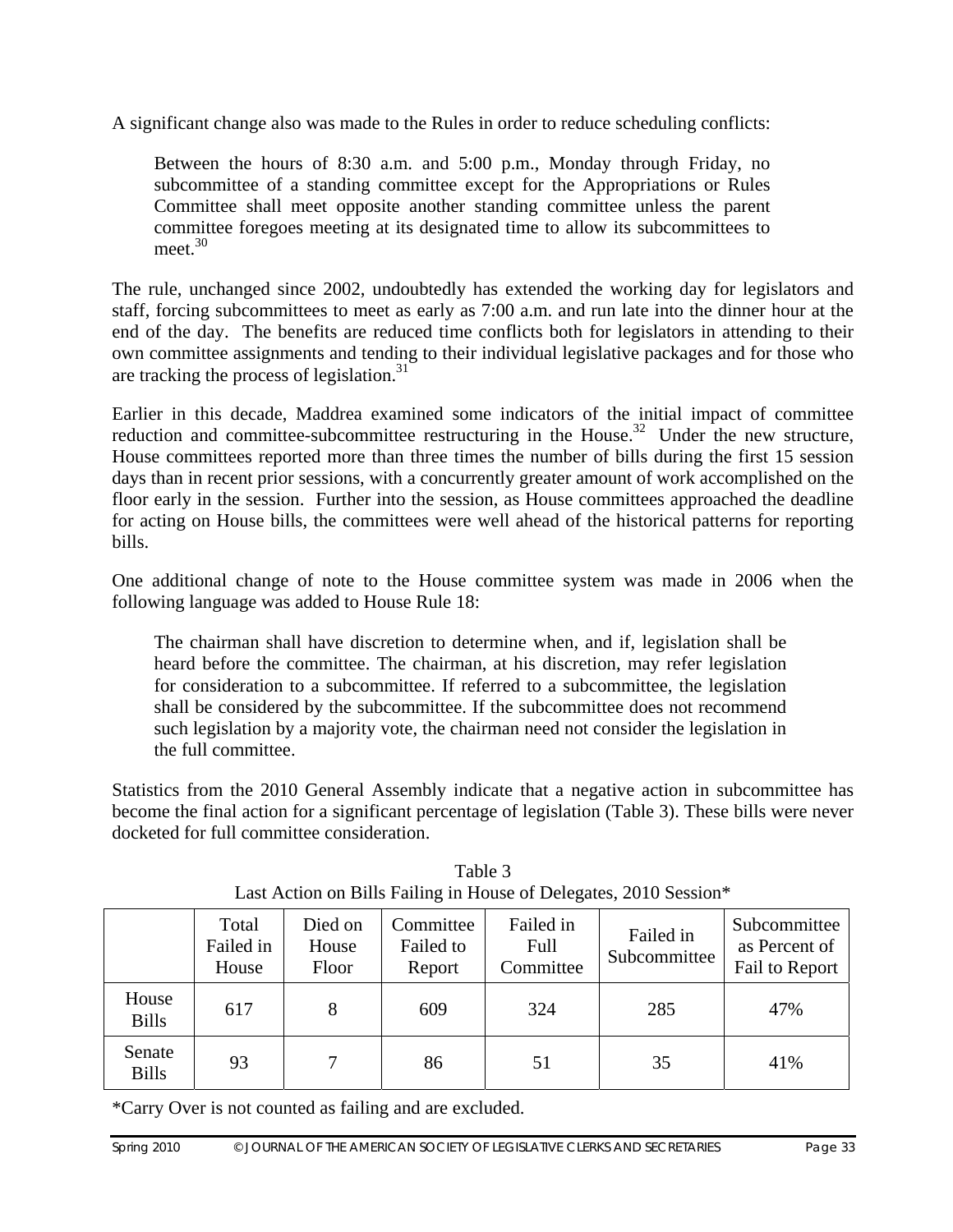Committee restructuring has not been a major concern of the State Senate and, with a few isolated shifts in meeting schedules, the structure of 11 standing committees has remained unchanged for several decades.<sup>33</sup> The committee meeting schedule generally provides that only one committee will meet in the morning or afternoon time slot each day or, in two instances, that meetings for two committees are staggered by early and late afternoon starting times. Only on one afternoon is there a direct conflict between two committee meetings. The number of regular subcommittees, which are used although not officially recognized in Senate Rules, has increased only slightly. Important in reducing member assignment conflicts and generally facilitating the committee and subcommittee system is the use of proxy voting. Senate rules provide that once a member is recorded present at a committee meeting, that member may leave a general proxy with another member for the duration of his or her absence from the meeting.<sup>34</sup>

## Measuring the Overall Impact of Changes

Is it possible to measure or demonstrate quantitatively the extent to which changes in legislative scheduling, committee procedures, and other operations in the last decade have increased the efficiency of the General Assembly? To what extent has the capacity of the General Assembly to manage its legislative agenda improved?

The end result of the changes described in this article should have been to allow the full legislative chambers a more ordered atmosphere in which to act on the legislation and conclude the session agenda. One measure of the latter is the amount of floor time required to conclude the legislative workload at critical, deadline-produced periods of the legislative process. Here two time periods are examined, that leading up to the "cross over" deadline and that leading to the end of the session itself.

In Virginia, the point in the process referred to as "cross over" is the day of the session set by the procedural resolution at which each house must have concluded action on the bills introduced in that house, with exceptions for budget bills and related measures. Thereafter, with only limited exceptions, the first house can only take up measures that have come to it from the other house. This last day for action by the house of origin is, by procedural resolution, the 35th day of the long session or the 28th day of the short session, a Tuesday in each instance. The pattern in Virginia is that the heaviest flow of legislation reaches the floor in the week to 10 days preceding cross over. Historically, it was common for the House and, to a lesser extent, the Senate also to meet on the Saturday or Sunday, or both, preceding cross over to handle the burgeoning workload and move legislation along through the required constitutional readings.

In Table 4 the length of each floor session beginning with the second Monday preceding cross over Tuesday has been used as a starting point.<sup>35</sup> The two sessions that preceded the beginning of reform and the last two sessions of the General Assembly are used for comparison, also allowing a contrast between long and short session effects.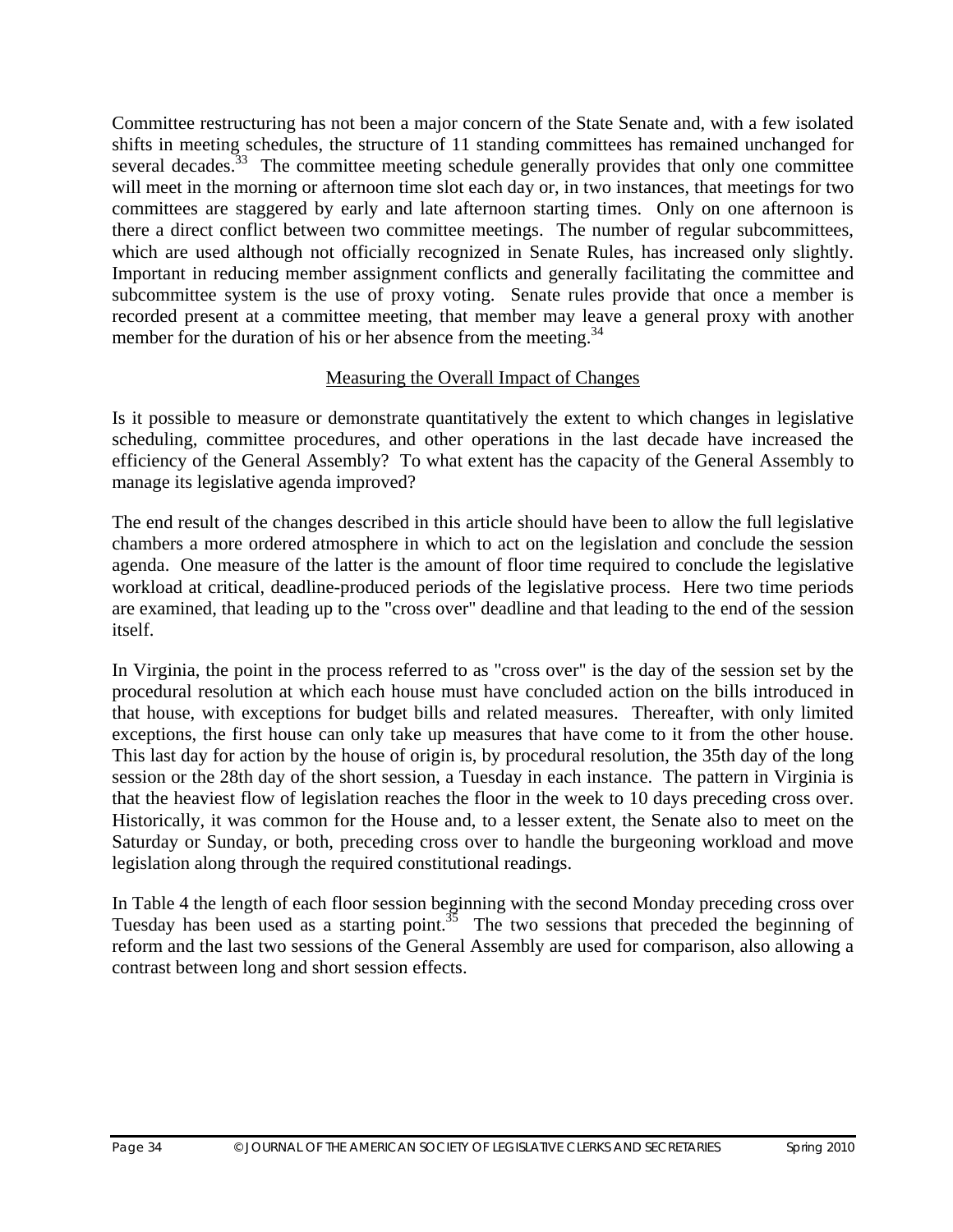|                                                       | 1999<br>House | 2009<br>House  | 2000<br>House | 2010<br>House  | 1999<br>Senate | 2009<br>Senate | 2000<br>Senate | 2010<br>Senate |
|-------------------------------------------------------|---------------|----------------|---------------|----------------|----------------|----------------|----------------|----------------|
| Total<br>Minutes in<br>Session                        | 2665          | 1911           | 3165          | 1560           | 1950           | 1310           | 1335           | 999            |
| Decrease<br>in Total<br>Session<br>Time               |               | 28%            |               | 51%            |                | 33%            |                | 25%            |
| Session<br>Days                                       | 8             | $\overline{7}$ | 9             | $\overline{7}$ | 6              | $\overline{7}$ | $\overline{7}$ | $\overline{7}$ |
| Average<br>Time in<br>Session<br>Per Day              | 333           | 273            | 352           | 223            | 325            | 187            | 191            | 143            |
| Decrease<br>in<br>Average<br>Daily<br>Session<br>Time |               | 18%            |               | 37%            |                | 42%            |                | 25%            |

Table 4 Time Spent in Session Approaching Cross Over

The General Assembly today needs to spend less time in session during this critical legislative stage than was required a decade ago. The change particularly is noticeable for the House of Delegates, which had cut its 2000 session time in half by 2010. An additional consequence for the House of Delegates is that it was able in both 2009 and 2010 to finish work on its own bills without holding sessions on either day of the weekend preceding cross over. The extra week available before cross over during the long session evidently is particularly useful in enabling committees to clear their dockets sooner and reduce the crunch on the full body as the cross over date approaches. Progress has been made in reducing floor time in the short session, but the reduction is less dramatic. Also to be considered is that the House in 2009 operated under the absolute bill introduction limit and consequent reduction in the total number of bills considered, as described earlier. Otherwise, the reduction in time required to process an additional number of bills certainly would have been less in 2009. The floor time that the Senate requires at this legislative juncture also has declined, but the distinctions between long and short sessions are not as sharp as for the House. There is no obvious explanation for why the Senate would have gained more time at the short and not the long session.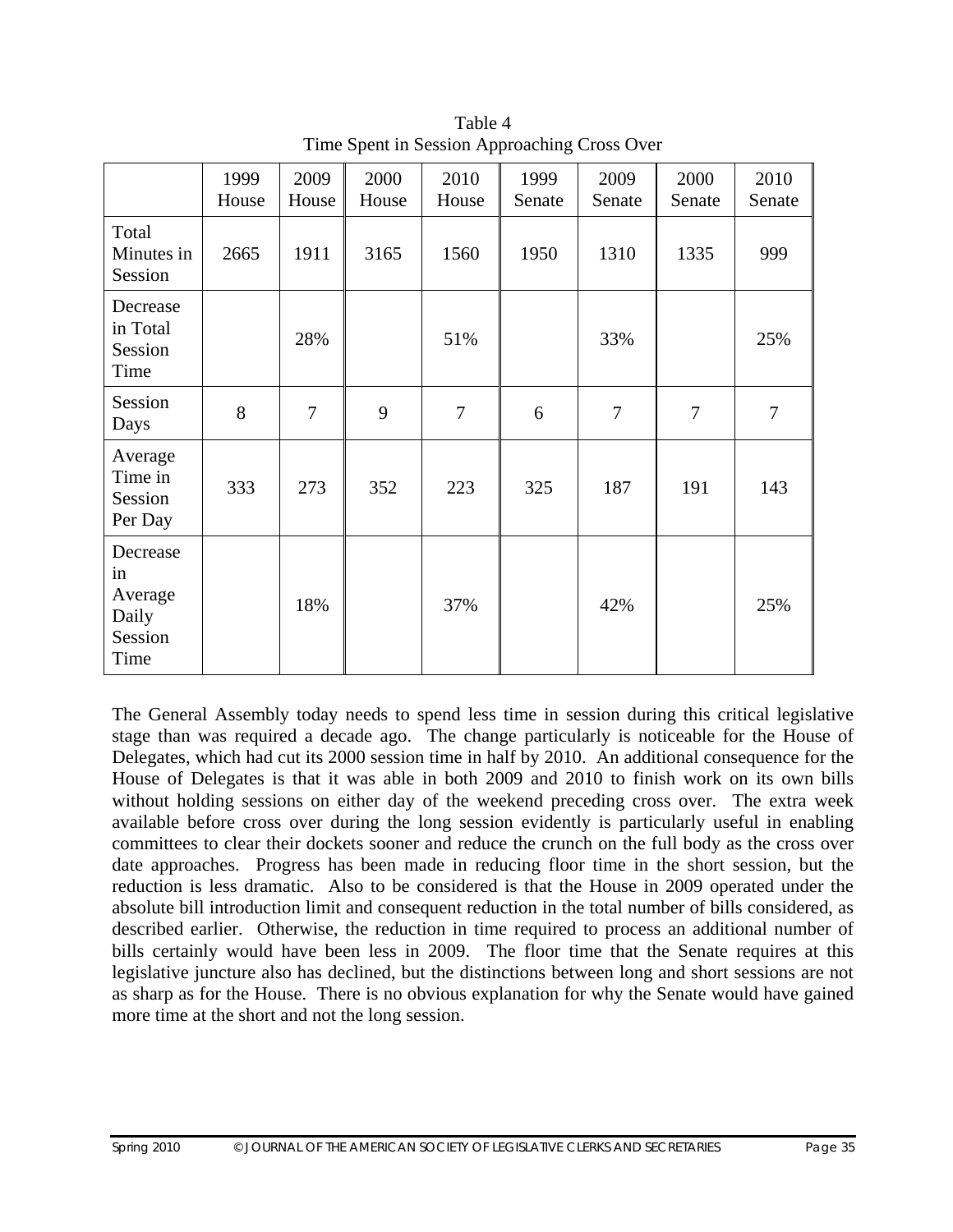The period approaching the end of the session affords another observation point. Under Virginia's procedural resolutions, committees have until midnight on the Monday of the last week of the session to report most bills and the full body until Thursday to complete floor consideration of them. A period beginning with the next to final Monday of the session and going through the Thursday of the last week of the session therefore captures the crescendo of activity winding up the session. (The final Friday and Saturday of the session primarily deal with conference reports.) Table 5 summarizes session time during this period.

Table 5 shows that General Assembly has been able to conclude recent sessions at a more controlled pace than during an earlier period. As is the case for the mid-point of the session, the effect of the change is more evident in the long session than in the shorter odd-year one. The House and Senate needed about 40 percent less time in floor sessions to complete their work during the closing days of the 2010 session than was necessary a decade ago. Longer daily sessions still are required under the more compressed time schedules for the short session, but some reduction in floor time still was accomplished.

|                                                       | 1999<br>House | 2009<br>House | 2000<br>House | 2010<br>House | 1999<br>Senate | 2009<br>Senate | 2000<br>Senate | 2010<br>Senate |
|-------------------------------------------------------|---------------|---------------|---------------|---------------|----------------|----------------|----------------|----------------|
| Total<br><b>Minutes</b><br>in Session                 | 2371          | 2143          | 3093          | 1776          | 2387           | 1980           | 2810           | 1708           |
| Decrease<br>in Total<br>Session<br>Time               |               | 10%           |               | 43%           |                | 17%            |                | 39%            |
| Session<br>Days                                       | 9             | 9             | 9             | 9             | 9              | 9              | 9              | 9              |
| Average<br>Time in<br>Session<br>Per Day              | 263           | 238           | 344           | 197           | 265            | 220            | 312            | 190            |
| Decrease<br>in<br>Average<br>Daily<br>Session<br>Time |               | 10%           |               | 43%           |                | 17%            |                | 39%            |

Table 5 Time Spent in Session Approaching End of Session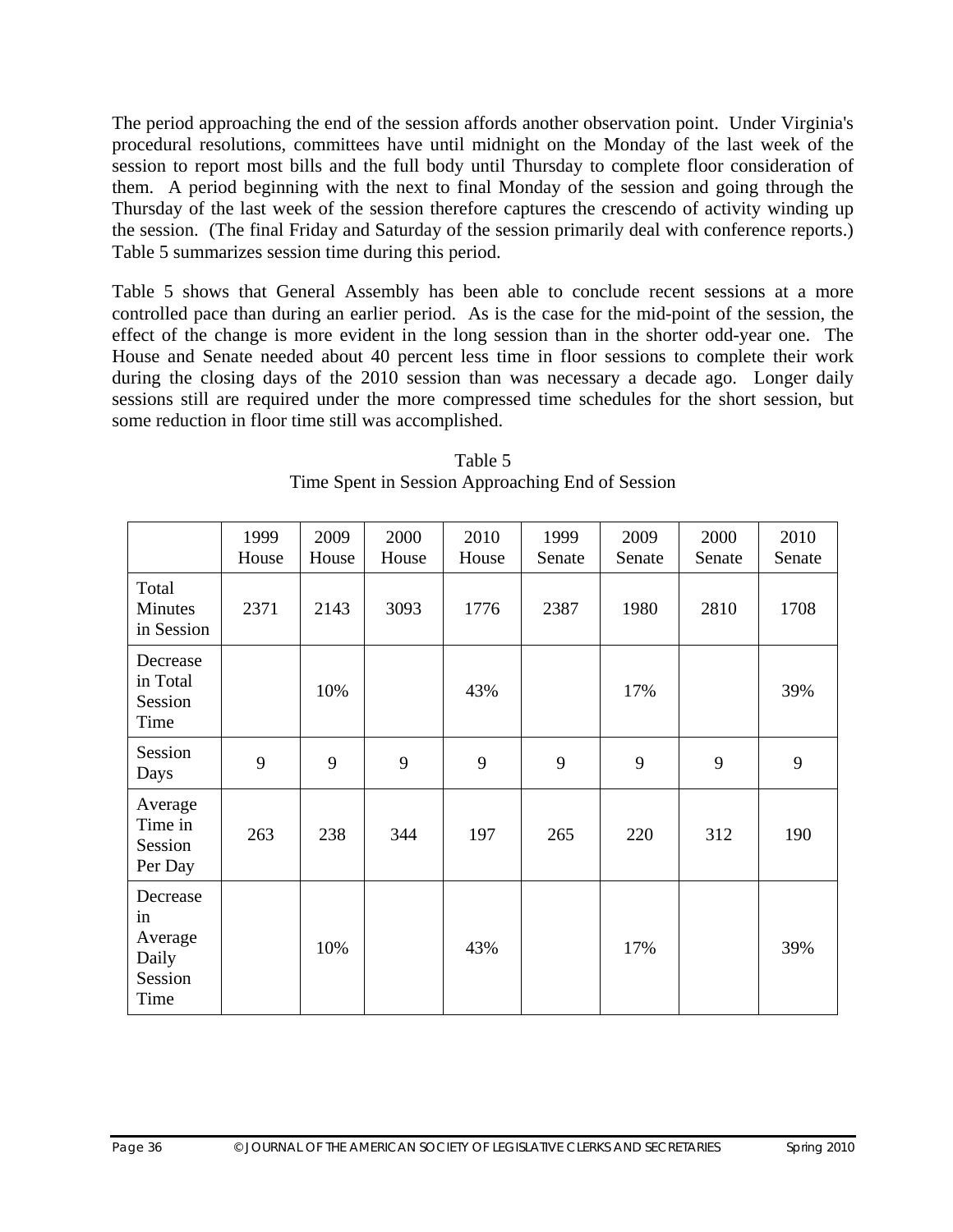#### Conclusion

The Citizen Advisory Board on Improving the Legislative Process, in its 2000 report to the Joint Rules Committee, recognized that:

(N)ot all changes can be implemented for the 2001 Session. However, the Joint Rules Committee should act now to lay the groundwork for improving the process then make the process even better for tomorrow.36

Seldom may a legislative body be inclined or able to adopt in its entirety a comprehensive reform package set out by consultant groups or advisory panels. Legislators may yet, however, find such proposals a valuable resource for incremental solutions and a useful source of authority on which to rest needed changes.

This article has described some of the key steps taken throughout the past decade by the Virginia General Assembly to improve its process. This analysis confirms that these initiatives enabled the General Assembly to manage its agenda more efficiently and, by implication, to consider more effectively the issues that were selected for attention. While the legislature has not reduced its volume of legislation, it at least has slowed the rate of increase that alarmed legislators and observers during the 1990s, and while the legislative process remains fast-paced, it is less hectic than in earlier periods. The implemented changes have led to a Virginia General Assembly better positioned today to continue the status of a part-time citizen legislature that it long has valued.

 $\overline{a}$ 

<sup>&</sup>lt;sup>1</sup> Alan Rosenthal, Heavy Lifting: The Job of the American Legislature (Washington: CQ Press, 2004), 73.

<sup>&</sup>lt;sup>2</sup> Virginia currently ranks in the top third of the states in volume of legislation for a two-year cycle. See "Table 3.19 Bill and Resolution Introductions and Enactments: 2007 Regular Sessions", in Council of State Governments, The Book of the States Vol. 40 (Lexington, Ky: The Council of State Governments, 2008), 130; "Table 3.19 Bill and Resolution Introductions and Enactments: 2008 Regular Sessions", Council of State Governments, The Book of the States Vol. 41 (Lexington, Ky: The Council of State Governments, 2009), 132. Although the General Assembly's volume of legislation rose over the last decade, Virginia's rank declined slightly over during the same period.

 $3$  See "Table 3.2 Legislative Sessions: Legal Provisions", in Council of State Governments, The Book of the States Vol. 41 (Lexington, Ky: The Council of State Governments, 2009), 83-86. California, Illinois, Massachusetts, Michigan, New Jersey, New York, Ohio, Pennsylvania, and Wisconsin are unlimited or virtually unlimited states. Florida and Georgia, with sessions limits of 60 calendar and 40 legislative days respectively, are most comparable to Virginia. Texas, with biennial sessions of 140 days, falls somewhere in between.

 $4$  SJR 243, 2000 Acts of Assembly, Vol. 3.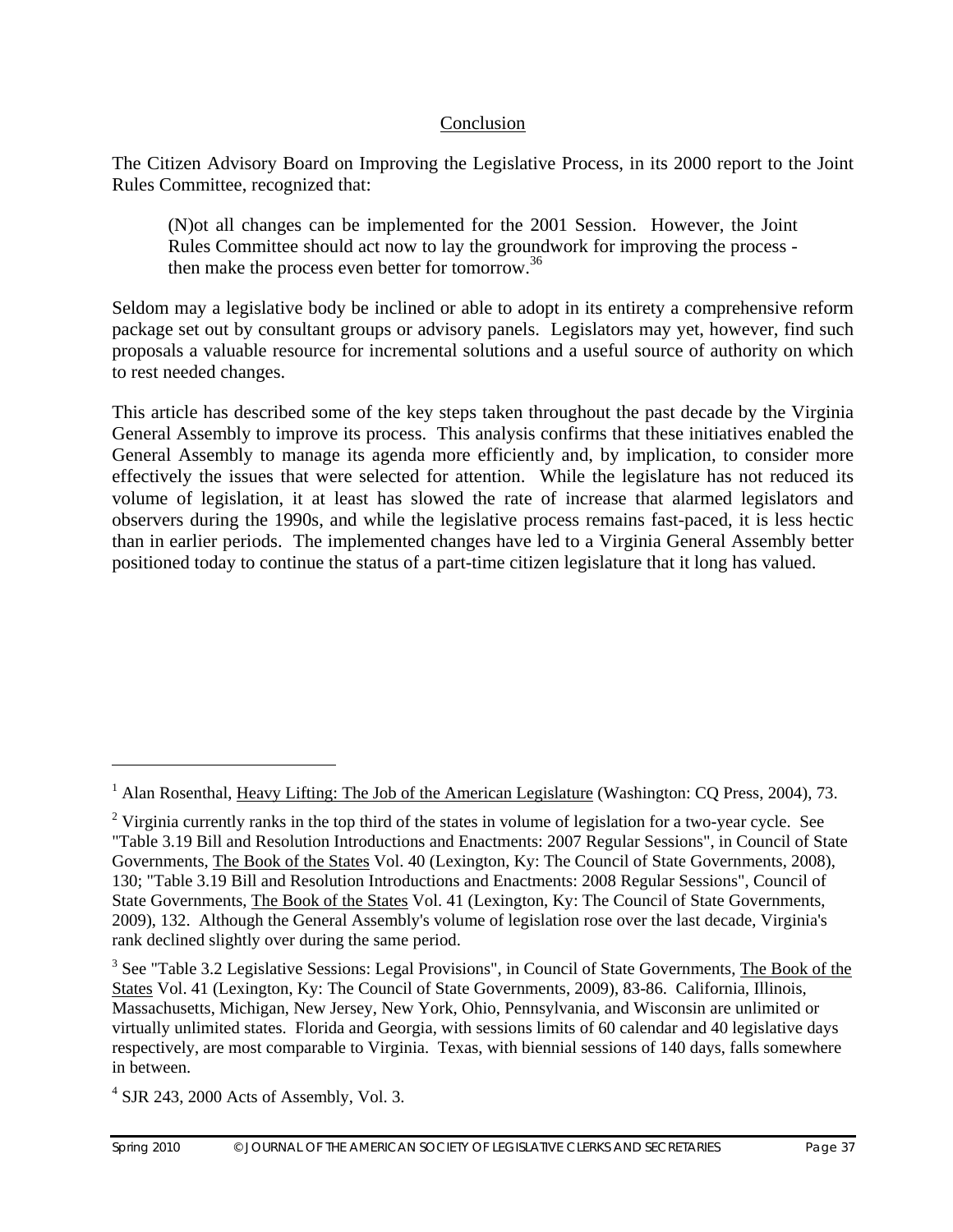<sup>5</sup> National Conference of State Legislatures, A Study of the Legislative Process in Virginia: A Report Submitted to the Virginia Joint Rules Committee, November 2000, 6. See at http://dls.state.va.us/pubs/NCSLrept.htm. Henceforth referred to as NCSL, A Study of the Legislative Process in Virginia.

 $<sup>6</sup>$  Ibid, 6.</sup>

 $\overline{a}$ 

<sup>7</sup> Report of the SJR 243 Citizen Advisory Board on Improving the Legislative Process and Maintaining the Citizen Legislature to the Joint Rules Committee, General Assembly of Virginia, November 30, 2000. See at http://dls.state.va.us/pubs/report2SJR243.htm.

 $8$  The recommendations of the two studies, the steps initiated by the Joint Rules Committee in 2001, initial reactions of legislators, and some analysis of the impact of the prefiling changes were covered in detail in John T. Whelan, "A New Majority Takes Its Turn At Improving the Process in Virginia," Journal of the American Society of Legislative Clerks and Secretaries, 7, No. 2 (Fall 2001), 13-17.

 $9^9$  The proposed section on legislative sessions is discussed in Commission on Constitutional Revision, The Constitution of Virginia: Report of the Commission on Constitutional Revision, (Charlottesville: The Michie Company, 1969), 131-140.

<sup>10</sup> Ibid. 134. Analysis of the workload of the General Assembly in this article is based bills relating to statutory law; the extensive number of legislative resolutions is excluded. While some legislative resolutions have potentially significant effects, such as proposing constitutional amendments and creating legislative studies or directing executive agency reports, the vast majority commend worthy individuals and organizations or memorialize the notable contributions of Virginians upon their deaths.

 $11$  Ibid, 135.

12 Ibid, 138.

<sup>13</sup> Virginia Constitution, Article IV, Section 6. The General Assembly acted pursuant to procedures in Article XIV, Section 196 of the Constitution of 1901 by which the General Assembly proposed amendments to the constitution. (The alternative method of change, in Section 197, was by constitutional convention, whose call but not final product required voter approval.) The General Assembly met in special session from February 26 to April 25, 1969, to consider in detail the revision submitted by its advisory Commission. Numerous changes were made to the Commission proposal and, as required by Section 196, this revised version was referred to the 1970 session following the November 1969 election of House members. The 1970 session again approved the revision and submitted it to the voters at the November 1970 general election as required by Section 196. The voters ratified the revision and the new constitution became effective July 1, 1971.

<sup>14</sup> Decade averages were calculated from data on the number of bills introduced in each session for 1972 through 1999 in Virginia A. Edwards, "A History of Prefiling in Virginia," NCSL Professional Journal, 5, No. 2, (Winter 2000), (See Table 1: Prefiling for the 1970-1999 Sessions of the General Assembly of Virginia). Henceforth cited as Edwards, "A History of Prefiling in Virginia." For 2000 through 2010, the data are from annual session statistics reported on the General Assembly's Legislative Information System website at http://leg1.state.va.us/

<sup>15</sup> NCSL, A Study of the Legislative Process in Virginia, 26-27.

<sup>16</sup> The rate was about 10 percent for 1976-77 and 15 percent for 1988-89. Robert J. Austin, "The Virginia" General Assembly: Structure, Process, and Influencing Policy," in Thomas R. Morris and Larry Sabato, Virginia Government and Politics: Readings and Comments, Second Edition, Revised (Virginia Chamber of Commerce and The Institute of Government, University of Virginia, 1984), 89 for 1976-77; Robert J. Austin, "The Virginia General Assembly: Structure, Process, and Influencing Policy," in Thomas R. Morris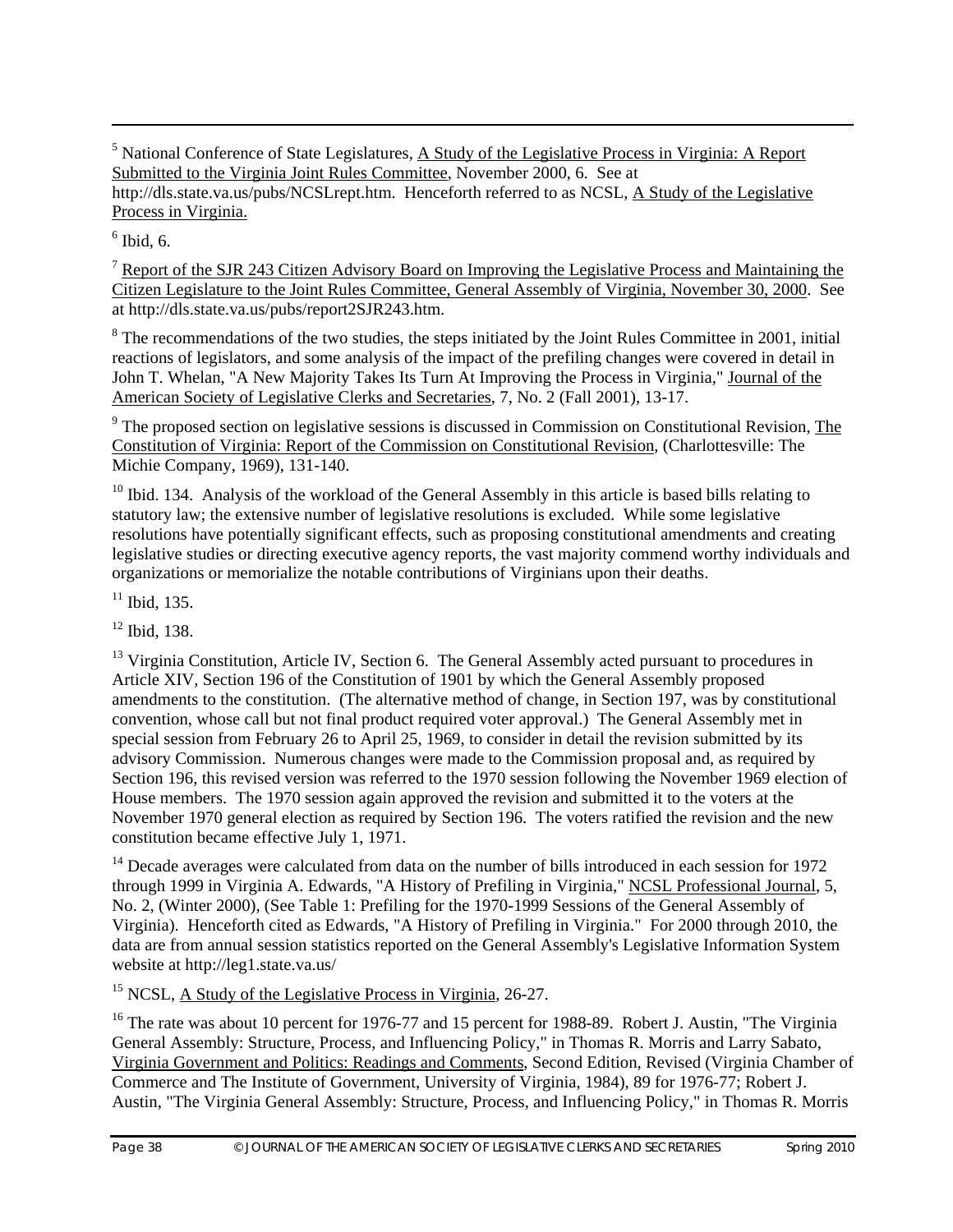and Larry Sabato, Virginia Government and Politics: Readings and Comments, Third Edition, Revised (Virginia Chamber of Commerce and The Institute of Government, University of Virginia, 1990), 147 for 1988-89.

 $17$  See Recommendations 7, 8, and 9 in NCSL, A Study of the Legislative Process in Virginia, 20.

 $^{18}$  Beginning with the 1970 session members could prefile bills up to 40 days before the session convened. In 1973, the prefiling window was greatly expanded, to 60 days before even year sessions and 180 days before odd year sessions. The statute was modified in 2005 to begin prefiling on the third Monday in November before even-year sessions and on the third Monday in July before odd-year sessions simply to reduce the confusion of having to calculate a different date each year. See Va. Code § 30-19.3 for current statute.

<sup>19</sup> See Table 1: Prefiling for the 1970-1999 Sessions of the Virginia General Assembly, in Edwards, "A History of Prefiling in Virginia."

 $20$  HJR 4, 2001 Acts of Assembly.

 $\overline{a}$ 

 $21$  Virginia by statute also has required that several categories of bills be introduced on the first day of the session. The 2010 General Assembly repealed this requirement, reflecting that most bills covered by the first-day provisions are now subsumed by prefiling. The pattern further has developed in procedural resolutions of requiring all bills to be introduced by the second Friday of the session, the tenth day of the session, since the session begins on the Wednesday following the second Tuesday in January. Thereafter, bills may be introduced only by unanimous consent or upon the request of the Governor.

 $^{22}$  The House of Delegates in adopting the House Rules for 2008-09 included in Rule 37 a limit of 10 bills per member for odd-year sessions only. Later in the session, House Resolution No. 20 amended House Rule 37 to increase the limit to 15. See the Rules of the House at http://hodcap.state.va.us/publications/20102011HouseRulesText.pdf.

 $23$  The effects of the 2009 House introduction limits are examined in more detail in Robert J. Austin, "Many Bills, Limited Time," Virginia Legislative Record 19, No. 1, 4-5. See at http://dls.state.va.us/pubs/legisrec/PDFs/Record%20June%202009.pdf.

<sup>24</sup> NCSL, A Study of the Legislative Process in Virginia, 25. "Recommendation 15. The General Assembly should adopt procedures to reduce the number of duplicate bills that are drafted, introduced, and passed."

<sup>25</sup> NCSL, A Study of the Legislative Process in Virginia, 26. "Recommendation 16. Given its short sessions and the volume of legislation that it has to process, the Virginia General Assembly should prohibit bills that have been defeated (or bills that are substantially the same as ones defeated) from being reintroduced - either as a bill or as an amendment - during the same legislative biennium."

 $26$  Legislative information statistics do not afford a ready way of quantifying the extent to which such identical or nearly identical bills are reintroduced.

<sup>27</sup> See NCSL, A Study of the Legislative Process in Virginia,, 28-34, for an analysis of the committee and subcommittee operation and nine separate recommendations for reform.

<sup>28</sup> John T. Whelan, "Reorganization in the House: Republicans Make Their Mark," The Virginia News Letter, 80, No. 2 (February 2004), describes in detail the committee reorganization.

 $^{29}$  Ibid., p. 4. Whelan found that the number of permanent subcommittees was reduced from 58 in 2000 to 44 in 2002.

 $30$  2002-03 Rules of the House of Delegates, Rule 17 (c).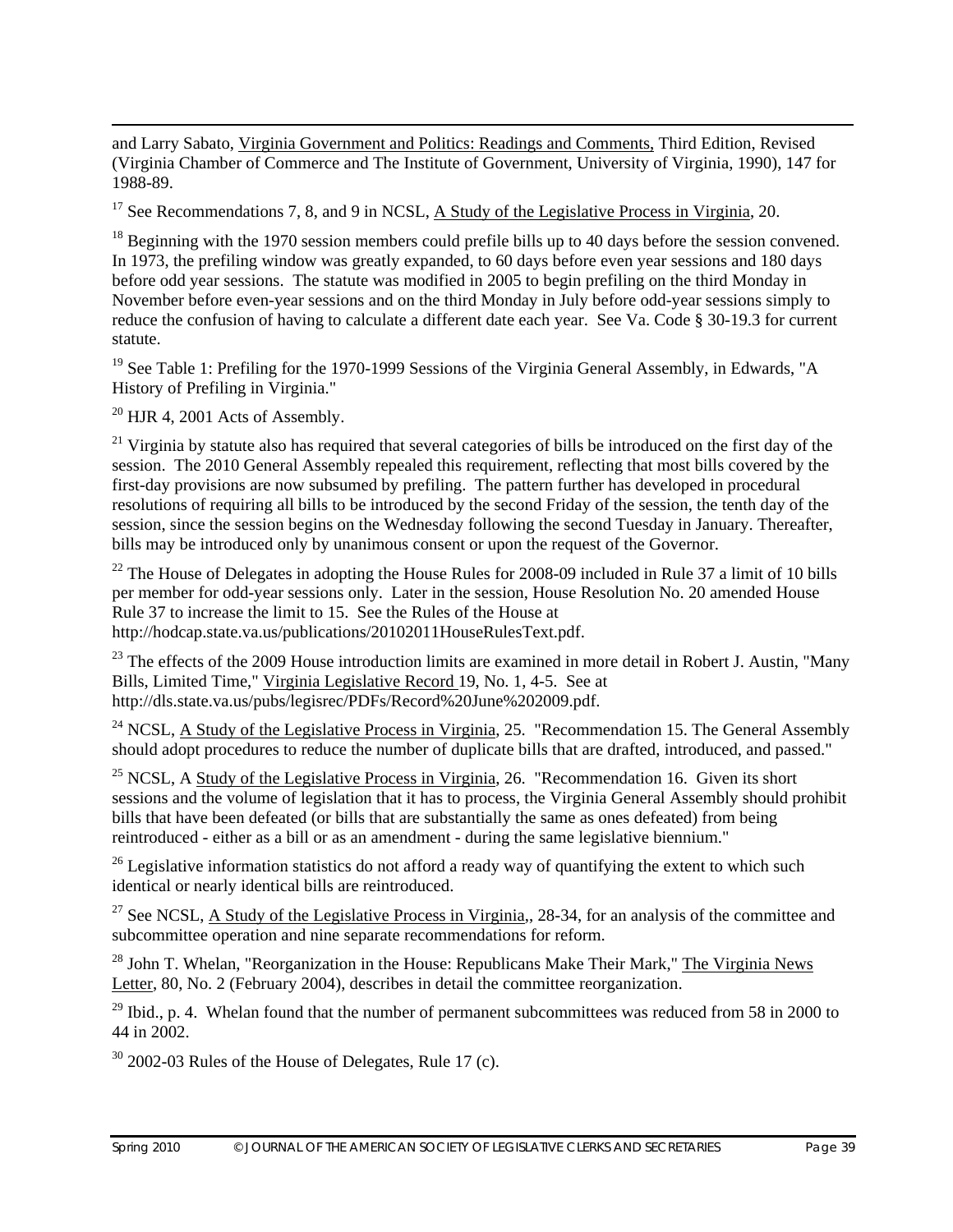$31$  The resulting reduction in committee and subcommittee conflicts was quantified and analyzed in B. Scott Maddrea, "Committee Restructuring Brings Positive Changes to the Virginia House," Journal of the American Society of Legislative Clerks and Secretaries, 8, No. 2 (Fall 2002), 7-11.

 $32$  Ibid. Maddrea attributes the improvements in efficiency that he documents to the reduction in number and size of committees and the new committee-subcommittee scheduling requirements. No doubt the shift to prefiling most legislation also enabled the subcommittees to begin work earlier.

<sup>33</sup> The NCSL study emphasized the need for the House of Delegates more so than the Senate to take steps to reduce the number of committees. See NCSL, A Study of the Legislative Process in Virginia, 28-29

<sup>34</sup> Rule 20(e), Rules of the Senate. See at http://hodcap.state.va.us/publications/SenateRules.pdf

<sup>35</sup> Data for the length of each day's floor session used in constructing Tables 4 and 5 are from the daily minutes of the House and Senate floor sessions found on the Virginia Legislative Information System at http://leg1.state.va.us/.

<sup>36</sup> Citizen Advisory Board on Improving the Legislative Process, at http://dls.state.va.us/pubs/report2SJR243.htm.

 $\overline{a}$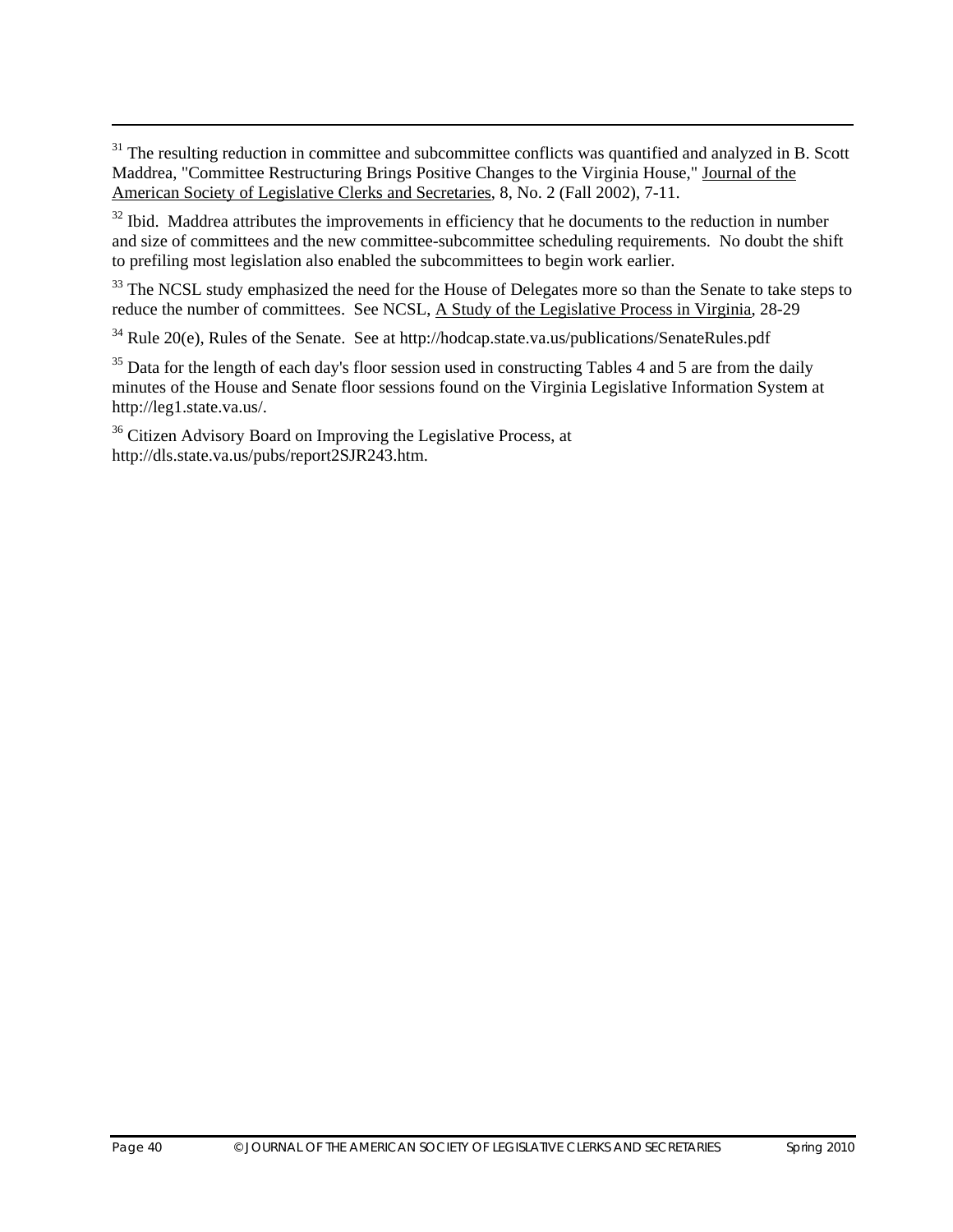#### **PROFESSIONAL JOURNAL INDEX 1995 – 2010**

## **Administration**

| Fall   | 1997 | Boulter, David E. | Strategic Planning and Performance Budgeting: A New<br>Approach to Managing Maine State Government |
|--------|------|-------------------|----------------------------------------------------------------------------------------------------|
| Spring | 2001 | Carey, Patti B.   | Understanding the Four Generations in Today's Workplace                                            |
| Spring | 2006 | Hedrick, JoAnn    | Passage of Bills and Budgets in the United States System –<br>A Small State's Perspective          |
| Spring | 2001 | Henderson, Dave   | Personnel Policies in the Legislative Environment                                                  |
| Summer | 2000 | Jones, Janet E.   | RFP: A Mission Not Impossible                                                                      |
| Spring | 1998 | Larson, David     | Legislative Oversight of Information Systems                                                       |
| Fall   | 2008 | Leete and Maser   | Helping Legislators Legislate: An Executive Education<br><b>Program for State Senators</b>         |
| Fall   | 1995 | Rudnicki, Barbara | Criticism                                                                                          |

## **ASLCS**

| 2000 Burdick, Edward A.<br>A History of ASLCS<br>Summer |  |
|---------------------------------------------------------|--|
|---------------------------------------------------------|--|

## **Case Studies**

| Fall   | 2009 | Arp, Don, Jr.       | "An institutional ability to evaluate our own programs":<br>The Concept of Legislative Oversight and the History of<br>Performance Auditing in Nebraska, 1974-2009 |
|--------|------|---------------------|--------------------------------------------------------------------------------------------------------------------------------------------------------------------|
| Fall   | 2003 | Bailey, Mathew S.   | The Will of the People: Arizona's Legislative Process                                                                                                              |
| Summer | 2000 | Clemens and Schuler | The Ohio Joint Select Committee Process                                                                                                                            |
| Fall   | 2006 | Clemens, Laura      | Ohio Case Regarding Open Meetings and Legislative<br>Committees                                                                                                    |
| Spring | 2010 | Colvin, Ashley      | Public-Private Partnerships: Legislative Oversight of Information<br>and Technology                                                                                |
| Fall   | 2003 | Cosgrove, Thomas J. | First-Term Speakers in a Divided Government                                                                                                                        |
| Fall   | 2005 | Garrett, John       | The Balance Between Video Conferencing by The Virginia<br>General Assembly and Requirements of Virginia's Freedom<br>of Information Act                            |
| Spring | 1996 | Dwyer, John F.      | Iowa Senate's Management of Its Telephone Records Is<br>Upheld by State Supreme Court                                                                              |
| Fall   | 2003 | Gray, LaToya        | Virginia's Judicial Selection Process                                                                                                                              |
| Spring | 2003 | Howe, Jerry         | <b>Judicial Selection: An Important Process</b>                                                                                                                    |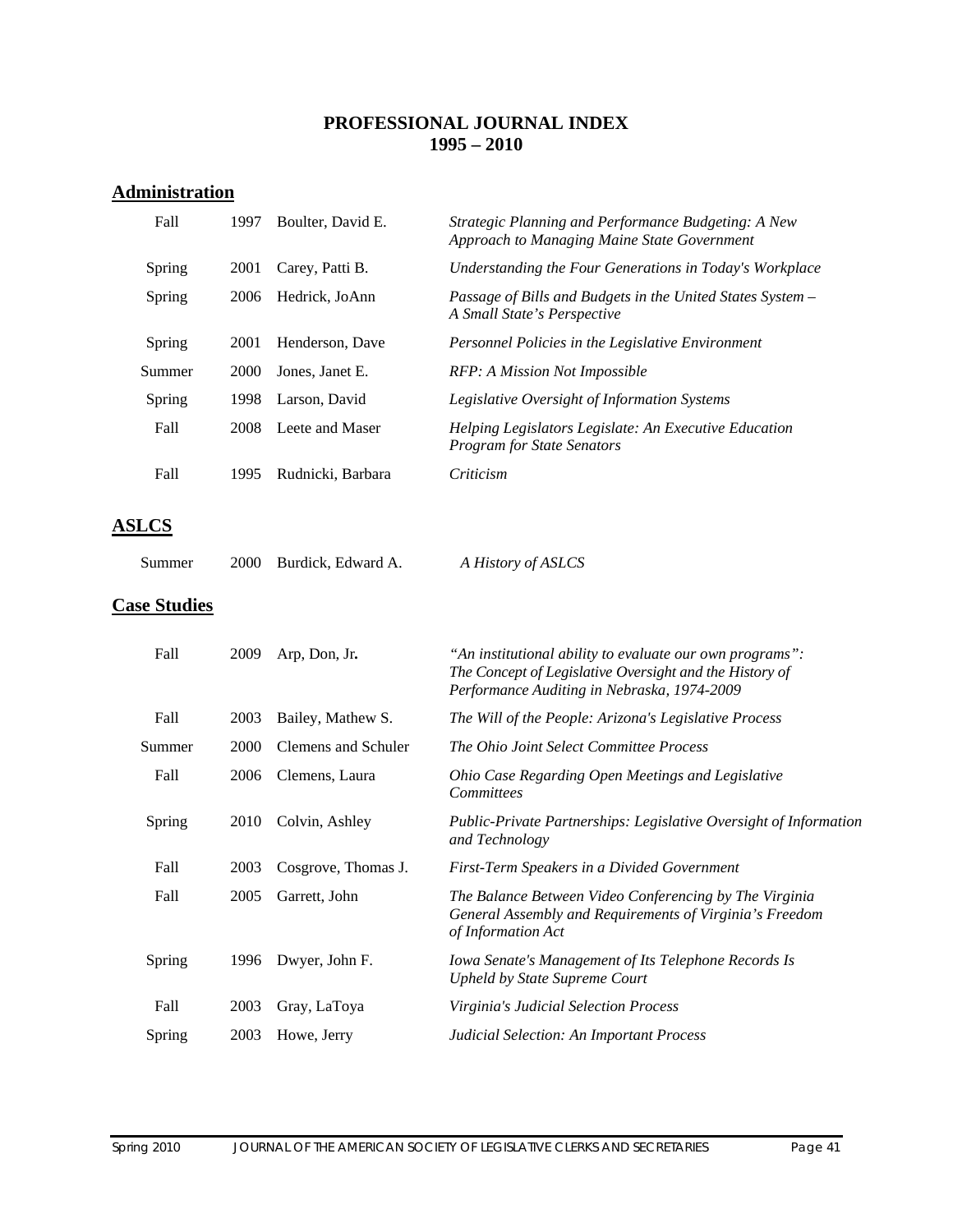| Fall          | 2002 | Jamerson, Bruce F.  | Interpreting the Rules: Speaker's Resignation Challenges                                                                                                               |
|---------------|------|---------------------|------------------------------------------------------------------------------------------------------------------------------------------------------------------------|
| Fall          | 2007 | James, Steven T.    | Government by Consensus- Restrictions on Formal Business<br>in the Massachusetts Legislature Inspire Innovative Ways<br>to Govern                                      |
| Fall          | 2003 | Morales, Michelle   | I Will Survive: One Bill's Journey Through the Arizona<br>Legislature                                                                                                  |
| Fall          | 1995 | Phelps, John B.     | Publishing Procedural Rulings in the Florida House of<br>Representatives                                                                                               |
| Fall          | 2006 | Phelps, John B.     | Florida Association of Professional Lobbyists, Inc. et. al. v.<br>Division of Legislative Information Services of the Florida<br>Office of Legislative Services et. al |
| Spring        | 2008 | Regan, Patrick      | The True Force of Guidance Documents in Virginia's<br><b>Administrative Agencies</b>                                                                                   |
| Spring        | 2009 | Rosenberg, David A. | Irony, Insanity, and Chaos                                                                                                                                             |
| Fall          | 2006 | Speer, Alfred W.    | The Establishment Clause & Legislative Session Prayer                                                                                                                  |
| Fall          | 2001 | Tedcastle, Tom      | High Noon at the Tallahassee Corral                                                                                                                                    |
| <b>Spring</b> | 1998 | Todd, Tom           | Nebraska's Unicameral Legislature: A Description and Some<br>Comparisons with Minnesota's Bicameral Legislature                                                        |
| Fall          | 2006 | Wattson, Peter S.   | Judging Qualifications of a Legislator                                                                                                                                 |

## **Historic Preservation**

| Fall          | 1995 Mauzy, David B.   | Restoration of the Texas Capitol                        |
|---------------|------------------------|---------------------------------------------------------|
| Fall          | 2001 Wootton, James E. | Preservation and Progress at the Virginia State Capitol |
| <b>Spring</b> | 2008 Wootton, James E. | Restoring Jefferson's Temple to Democracy               |

## **International**

| Fall   | 2000        | Grove, Russell D.    | The Role of the Clerk in an Australian State Legislature                                                                                |
|--------|-------------|----------------------|-----------------------------------------------------------------------------------------------------------------------------------------|
| Fall   | <b>2000</b> | Law, K.S.            | The Role of the Clerk to the Legislative Council of the Hong<br>Kong Special Administrative Region of the People's Republic<br>of China |
| Spring | 2004        | MacMinn, E. George   | The Westminster System – Does It Work in Canada?                                                                                        |
| Spring | 2006        | Phelps, John B.      | A Consultancy in Iraq                                                                                                                   |
| Fall   | 2000        | Pretorius, Pieter    | The Role of the Secretary of a South African Provincial<br>Legislature                                                                  |
| Spring | 2002        | Schneider, Donald J. | <b>Emerging Democracies</b>                                                                                                             |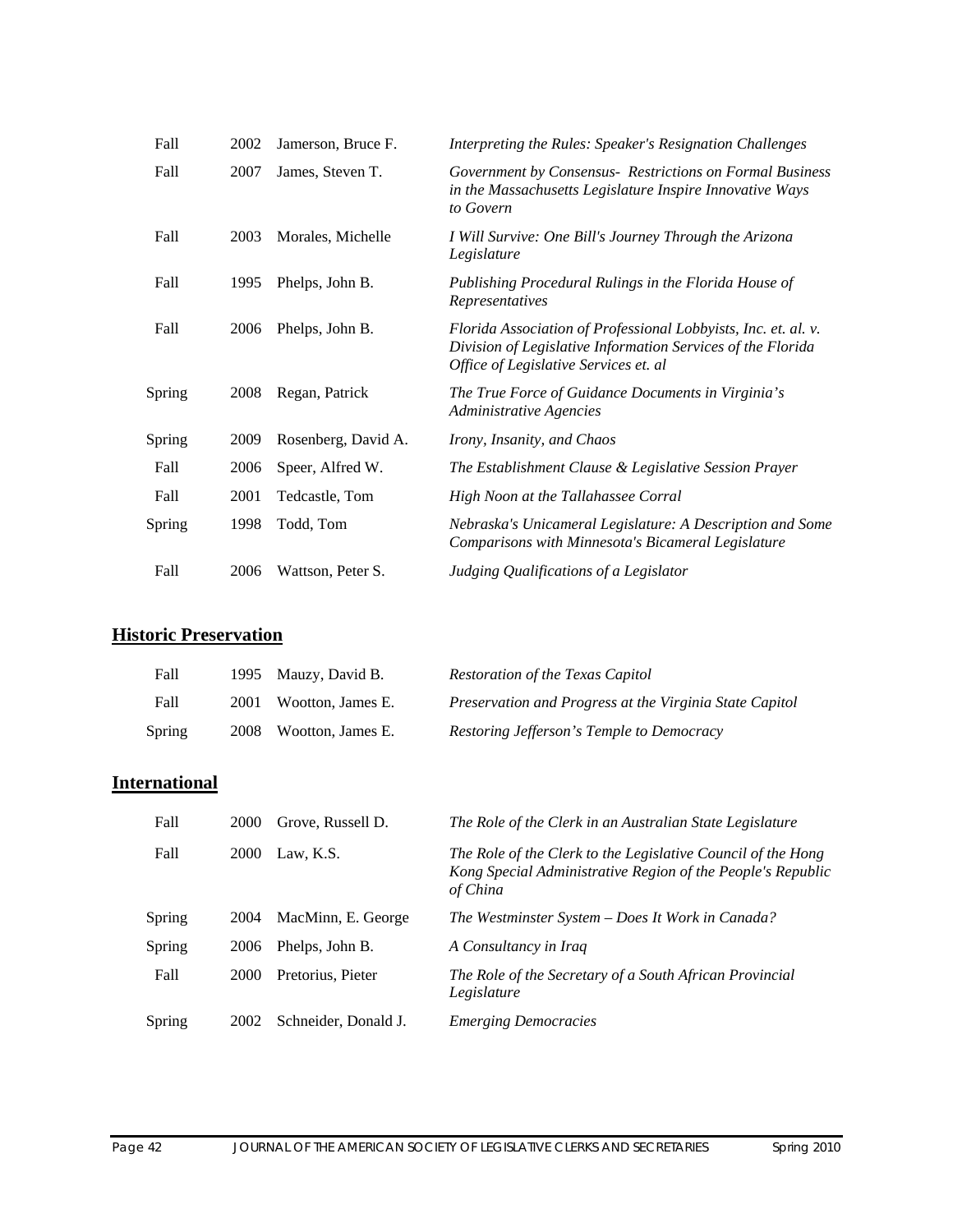## **Miscellaneous**

| Summer | 1999        | Arinder, Max K.   | Planning and Designing Legislatures of the Future                                                                                            |
|--------|-------------|-------------------|----------------------------------------------------------------------------------------------------------------------------------------------|
| Fall   | <b>2000</b> | Arinder, Max K.   | Back to the Future: Final Report on Planning and Designing<br>Legislatures of the Future                                                     |
| Winter | 2000        | Drage, Jennifer   | Initiative, Referendum, and Recall: The Process                                                                                              |
| Fall   | 2005        | Hodson, Tim       | <b>Judging Legislatures</b>                                                                                                                  |
| Spring | 1998        | Pound, William T. | The Evolution of Legislative Institutions: An Examination of<br>Recent Developments in State Legislatures and NCSL                           |
| Fall   | 2009        | Robert, Charles   | <b>Book Review of</b><br>Democracy's Privileged Few: Legislative Privilege and<br>Democratic Norms in the British and American Constitutions |
| Fall   | <b>2000</b> | Rosenthal, Alan   | A New Perspective on Representative Democracy: What<br>Legislatures Have to Do                                                               |
| Fall   | 1995        | Snow, Willis P.   | Democracy as a Decision-Making Process: A Historical<br>Perspective                                                                          |

#### **Process**

| Spring | 2010 | Austin, Robert J.    | Too Much Work, Not Enough Time: A Virginia Case Study in<br><b>Improving the Legislative Process</b>       |
|--------|------|----------------------|------------------------------------------------------------------------------------------------------------|
| Fall   | 1996 | Burdick, Edward A.   | Committee of the Whole: What Role Does It Play in Today's<br>State Legislatures?                           |
| Spring | 2003 | Clapper, Thomas      | How State Legislatures Communicate with the Federal<br>Government                                          |
| Spring | 2008 | Clemens, Laura       | Ohio's Constitutional Showdown                                                                             |
| Fall   | 2006 | Clift, Claire J.     | Reflections on the Impeachment of a State Officer                                                          |
| Fall   | 2008 | Clift, Claire J.     | <b>Three Minutes</b>                                                                                       |
| Spring | 2004 | Dunlap, Matthew      | My Roommate Has a Mohawk and a Spike Collar: Legislative<br>Procedure in the Age of Term Limits            |
| Winter | 2000 | Edwards, Virginia A. | A History of Prefiling in Virginia                                                                         |
| Spring | 2002 | Erickson and Barilla | Legislative Powers to Amend a State Constitution                                                           |
| Spring | 2001 | Erickson and Brown   | Sources of Parliamentary Procedure: A New Precedence for<br>Legislatures                                   |
| Summer | 1999 | Erickson, Brenda     | Remote Voting in Legislatures                                                                              |
| Spring | 2004 | James, Steven T.     | The Power of the Executive vs. Legislature $-$ Court Cases and<br><b>Parliamentary Procedure</b>           |
| Spring | 1997 | Jones, Jerry G.      | Legislative Powers and Rules of Procedure: Brinkhaus v.<br>Senate of the State of Louisiana                |
| Spring | 1998 | King, Betty          | Making Tradition Relevant: A History of the Mason's Manual<br>of Legislative Procedure Revision Commission |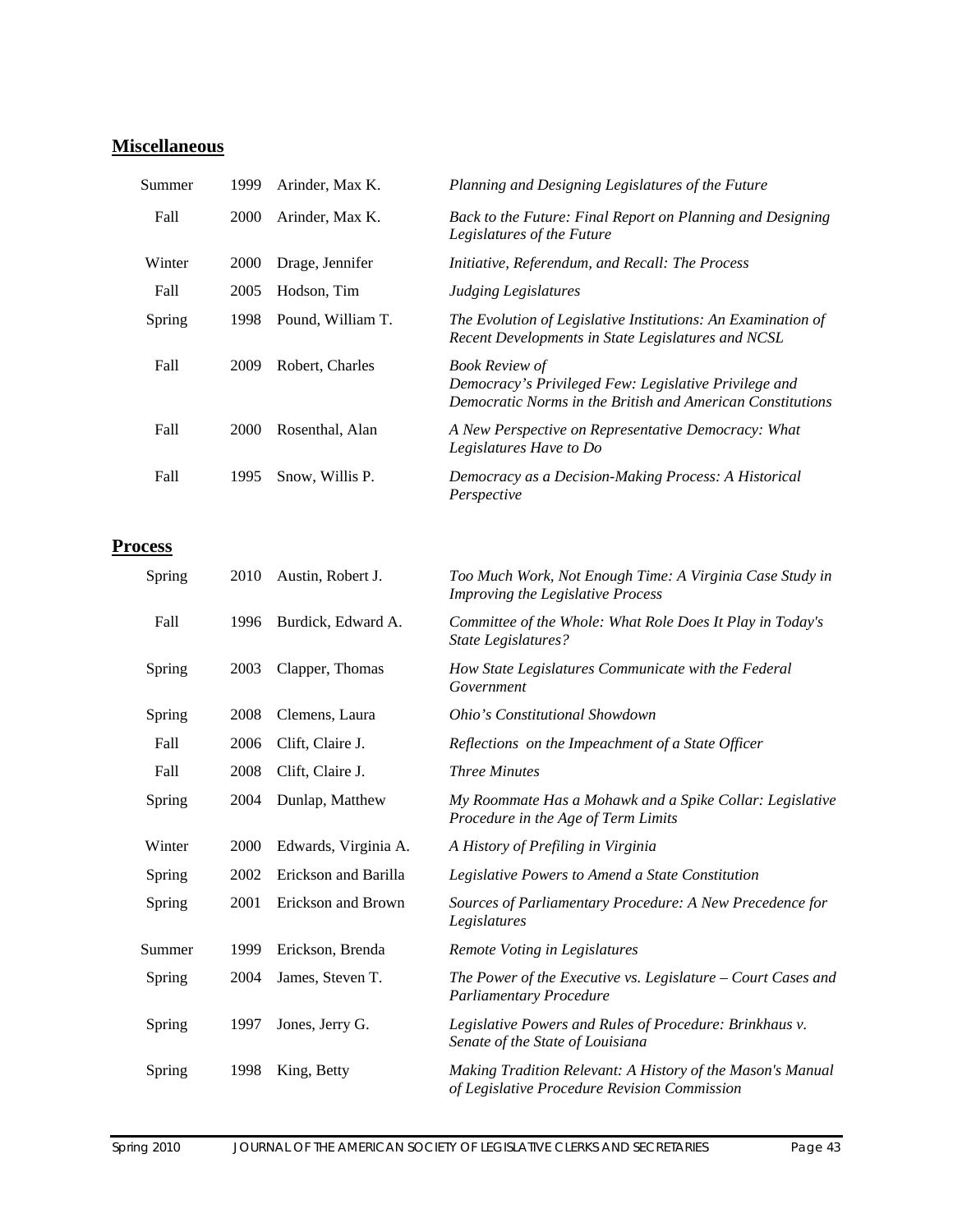| Spring | 2010 | Kintsel, Joel G.    | Adoption of Procedural Rules by the Oklahoma House of<br>Representatives: An Examination of the Historical Origins and<br>Practical Methodology Associated with the Constitutional Right of<br>American Legislative Bodies to Adopt Rules of Legislative<br>Procedure |
|--------|------|---------------------|-----------------------------------------------------------------------------------------------------------------------------------------------------------------------------------------------------------------------------------------------------------------------|
| Fall   | 2002 | Maddrea, B. Scott   | Committee Restructuring Brings Positive Changes to the<br>Virginia House                                                                                                                                                                                              |
| Spring | 2009 | Marchant, Robert J. | Legislative Rules and Operations: In Support of a Principled<br>Legislative Process                                                                                                                                                                                   |
| Fall   | 1997 | Mayo, Joseph W.     | <b>Rules Reform</b>                                                                                                                                                                                                                                                   |
| Spring | 2002 | Mina, Eli           | <b>Rules of Order versus Principles</b>                                                                                                                                                                                                                               |
| Fall   | 2008 | Pidgeon, Norman     | Removal by Address in Massachusetts and the Action of<br>the Legislature on the Petition for the Removal of<br>Mr. Justice Pierce                                                                                                                                     |
| Fall   | 2007 | Robert and Armitage | Perjury, Contempt and Privilege -Oh My! Coercive Powers<br>of Parliamentary Committees                                                                                                                                                                                |
| Spring | 2003 | Tucker, Harvey J.   | Legislative Logjams Reconsidered                                                                                                                                                                                                                                      |
| Fall   | 2005 | Tucker, Harvey J.   | The Use of Consent Calendars In American State Legislatures                                                                                                                                                                                                           |
| Summer | 2000 | Vaive, Robert       | Comparing the Parliamentary System and the Congressional<br>System                                                                                                                                                                                                    |
| Fall   | 2001 | Whelan, John T.     | A New Majority Takes Its Turn At Improving the Process                                                                                                                                                                                                                |

## **Staff**

| Spring | 2001 | Barish, Larry          | <b>LSMI: A Unique Resource for State Legislatures</b>                                                                                                                              |
|--------|------|------------------------|------------------------------------------------------------------------------------------------------------------------------------------------------------------------------------|
| Fall   | 2001 | Best, Judi             | Legislative Internships: A Partnership with Higher Education                                                                                                                       |
| Spring | 1996 | Brown, Douglas G.      | The Attorney-Client Relationship and Legislative Lawyers: The<br>State Legislature as Organizational Client                                                                        |
| Fall   | 2002 | Gallagher and Aro      | Avoiding Employment-Related Liabilities: Ten Tips from the<br><b>Front Lines</b>                                                                                                   |
| Spring | 2003 | Geiger, Andrew         | Performance Evaluations for Legislative Staff                                                                                                                                      |
| Spring | 1997 | Gumm, Jay Paul         | Tap Dancing in a Minefield: Legislative Staff and the Press                                                                                                                        |
| Fall   | 1997 | Miller, Stephen R.     | Lexicon of Reporting Objectives for Legislative Oversight                                                                                                                          |
| Winter | 2000 | Phelps, John B.        | Legislative Staff: Toward a New Professional Role                                                                                                                                  |
| Spring | 2004 | Phelps, John B.        | Notes on the Early History of the Office of Legislative Clerk                                                                                                                      |
| Winter | 2000 | Swords, Susan          | NCSL's Newest Staff Section: "LINCS" Communications<br>Professionals                                                                                                               |
| Fall   | 1996 | Turcotte, John         | <b>Effective Legislative Presentations</b>                                                                                                                                         |
| Fall   | 2005 | VanLandingham, Gary R. | When The Equilibrium Breaks, The Staffing Will Fall – Effects<br>of Changes In Party Control of State Legislatures and<br><b>Imposition of Term Limits on Legislative Staffing</b> |